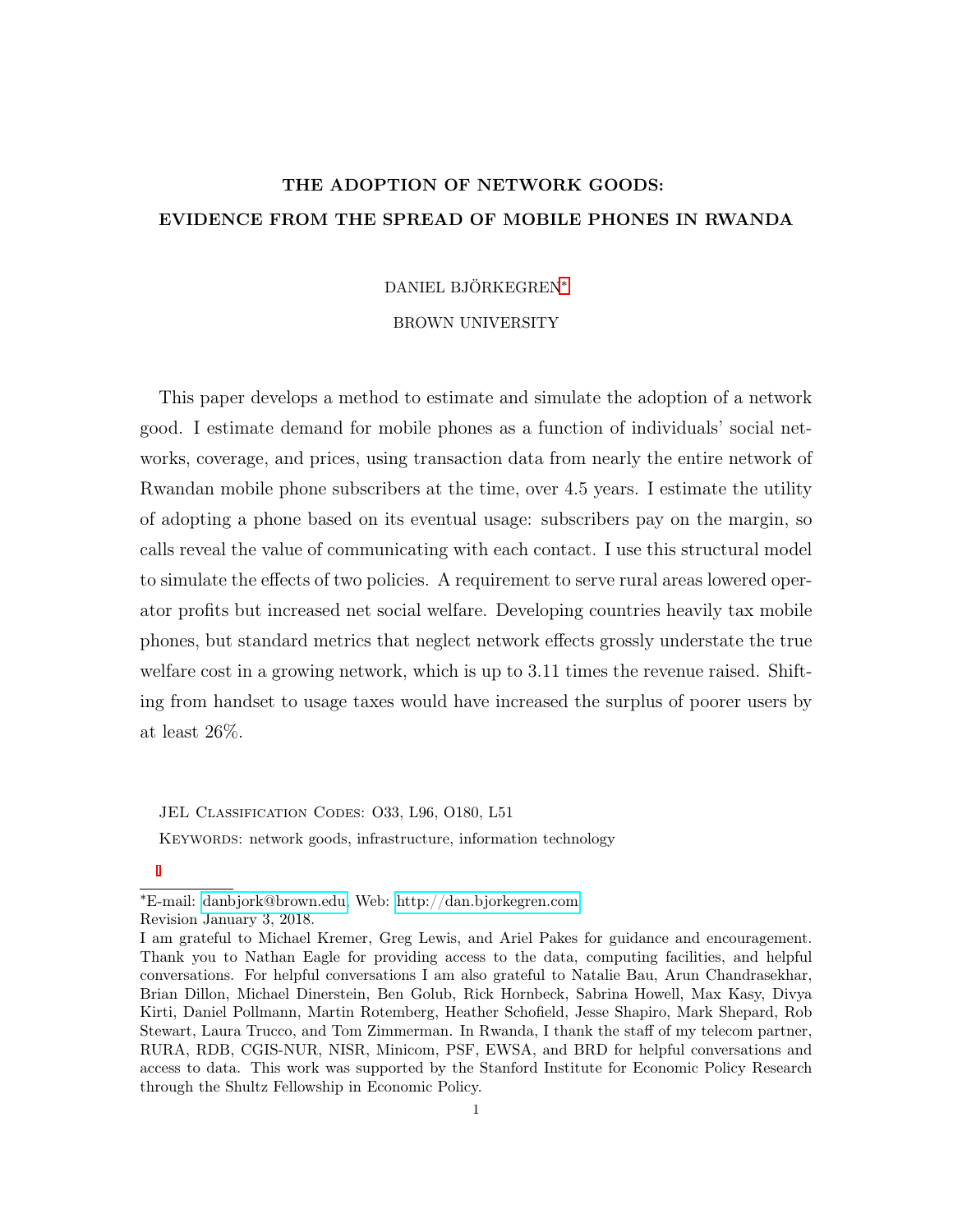### 1. INTRODUCTION

Many modern goods are network goods, whose benefits depend on the network of other users. These include technologies for communication (such as telephones, email, and social networks), payment (digital wallets, mobile money), platforms (office productivity software), and systems that learn from their users (machine learning and artificial intelligence). While these goods can generate large efficiency gains [\(Jensen,](#page-37-0) [2007;](#page-37-0) [Jack and Suri, 2014\)](#page-37-1), their allocations are likely to be inefficient. Individuals are unlikely to internalize all the benefits their adoption generates, so adoption is likely to be suboptimal unless the firms operating the network use sophisticated pricing mechanisms. Also, if markets are competitive and standards are compatible, any single firm will internalize only a small share of the benefits it generates. If instead a market is so concentrated that these benefits are internalized by a small number of firms, the ability of these firms to exert market power raises standard welfare concerns.

Firms and governments use many different policies to guide the provision and adoption of network goods. While theoretical work provides intuition about network ef-fects, there is little empirical work to guide policy choices.<sup>[1](#page-1-0)</sup> Empirical work has been limited for three reasons. It is costly to measure an entire network using traditional data sources. It is also difficult to identify network effects: one individual may adopt after a contact adopts because the contact provides network benefits, or because connected individuals share similar traits or are exposed to similar environments. And even if these two issues are overcome, it is difficult to evaluate policies, which can cause effects to ripple through the entire network. As a result, there remain open questions about how to design policies that better capture the spillover benefits associated with network effects, as well as policies that overcome suboptimal provision arising from high concentrations in industries providing network goods.

This paper overcomes these limitations by combining a new empirical approach with rich data from nearly an entire country's remote communication system. I use

<span id="page-1-0"></span><sup>1</sup>Early theoretical work includes [Rohlfs](#page-37-2) [\(1974\)](#page-37-2), [Katz and Shapiro](#page-37-3) [\(1985\)](#page-37-3), and [Farrell and Saloner](#page-36-0) [\(1985\)](#page-36-0). Most empirical work on network goods measures the extent of network effects; see for example [Saloner and Shepard](#page-37-4) [\(1995\)](#page-37-4), [Goolsbee and Klenow](#page-36-1) [\(2002\)](#page-36-1), and [Tucker](#page-37-5) [\(2008\)](#page-37-5). The paper closest in spirit to this one is [Ryan and Tucker](#page-37-6) [\(2012\)](#page-37-6), which estimates the adoption of a videoconferencing system over a small corporate network, and evaluates policies of seeding adoption.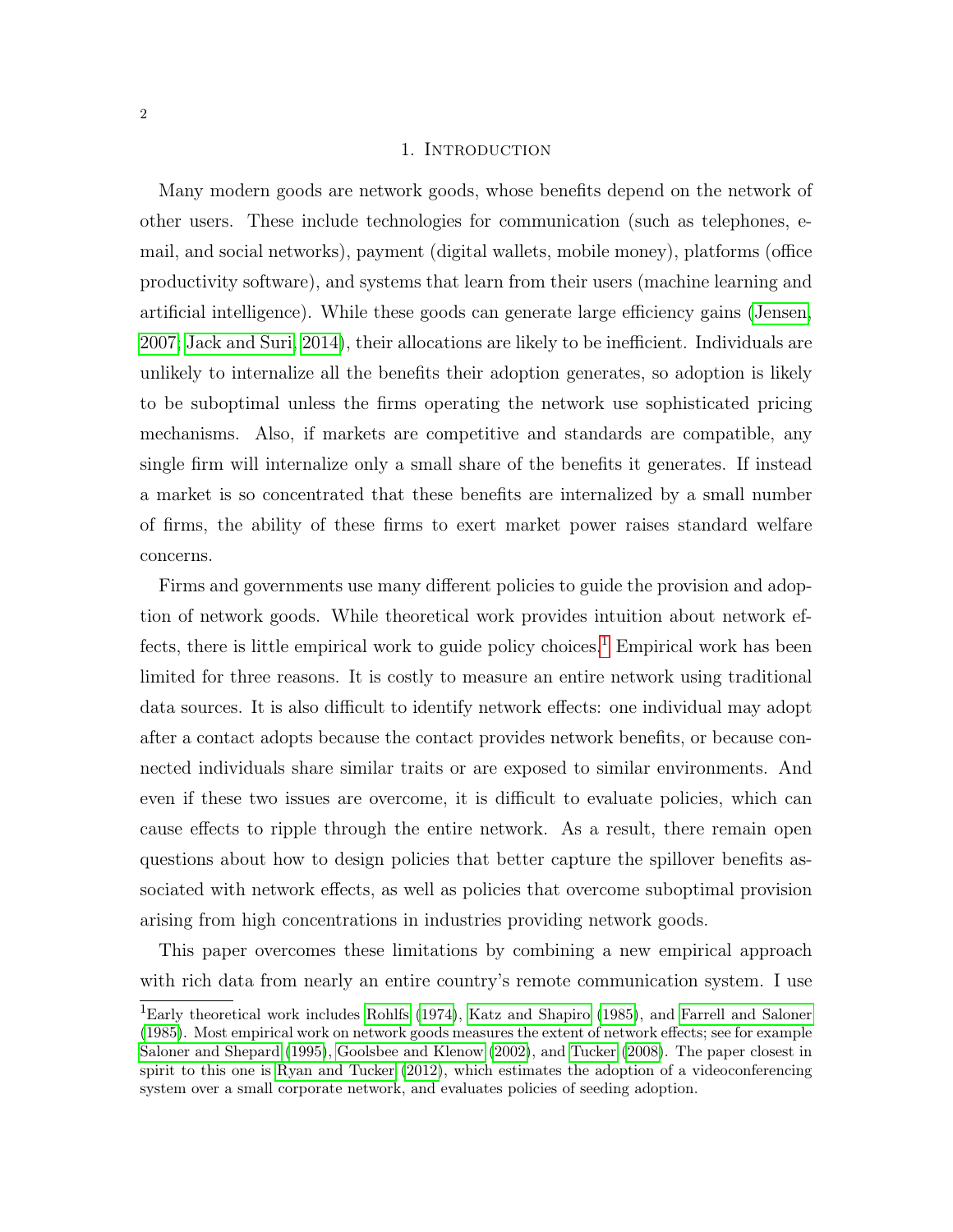5.3 billion transaction records from Rwanda's dominant mobile phone operator, which held over 88% of the market, during a period of dramatic expansion. I estimate a structural model of demand for mobile phones, and then demonstrate how this model can be used to simulate the effects of policies.

My empirical approach has three parts:

First, acknowledging that the utility of owning a mobile phone is derived from its usage, I model the utility of using a phone. I infer the value of each connection from subsequent interaction across that connection. This approach bypasses most of the simultaneity issues that result from inferring value from correlations in adoption. In the Rwandan system I study, 99% of accounts are prepaid: the person placing a call pays for it on the margin, by the second.[2](#page-2-0) A subscriber must value a connection at least as much as the cost of calls placed across it.<sup>[3](#page-2-1)</sup> Further, because the firm changed calling prices and increased the quality of service, I can identify the underlying demand curve for communication across each link.

Second, I model the decision to adopt a mobile phone. The utility of having a phone in a given period is given by the utility of communicating with contacts that have phones. Consumers choose when to adopt by weighing the increasing stream of utility from communicating with the network against the declining cost of purchasing a handset. This model allows me to compute the utility an individual would have obtained if he had adopted at a different time under the observed adoption sequence, or had the rest of the network adopted in a different order.

Finally, to evaluate the impact of policies, I use a simulation method that allows each individual to react directly to a policy change, and to each other's responses, capturing effects that ripple through the network and across physical space. An equilibrium in this context must reconcile nearly 1 million interconnected adoption decisions. I make simulation tractable by defining an equilibrium in publicly announced adoption dates; I then bound the full set of equilibria by exploiting the supermodularity of the adoption decision, in a manner similar to [Jia](#page-37-7) [\(2008\)](#page-37-7). The resulting method

<span id="page-2-1"></span><span id="page-2-0"></span> $2$ In the first 14 months of the data, calls are billed by the first minute and every following 30 seconds. <sup>3</sup>In contrast, most empirical studies of network goods use coarse measures of the value of joining the network; exceptions that use individuals' local network are [Tucker](#page-37-5) [\(2008\)](#page-37-5) and [Birke and Swann](#page-36-2) [\(2010\)](#page-36-2).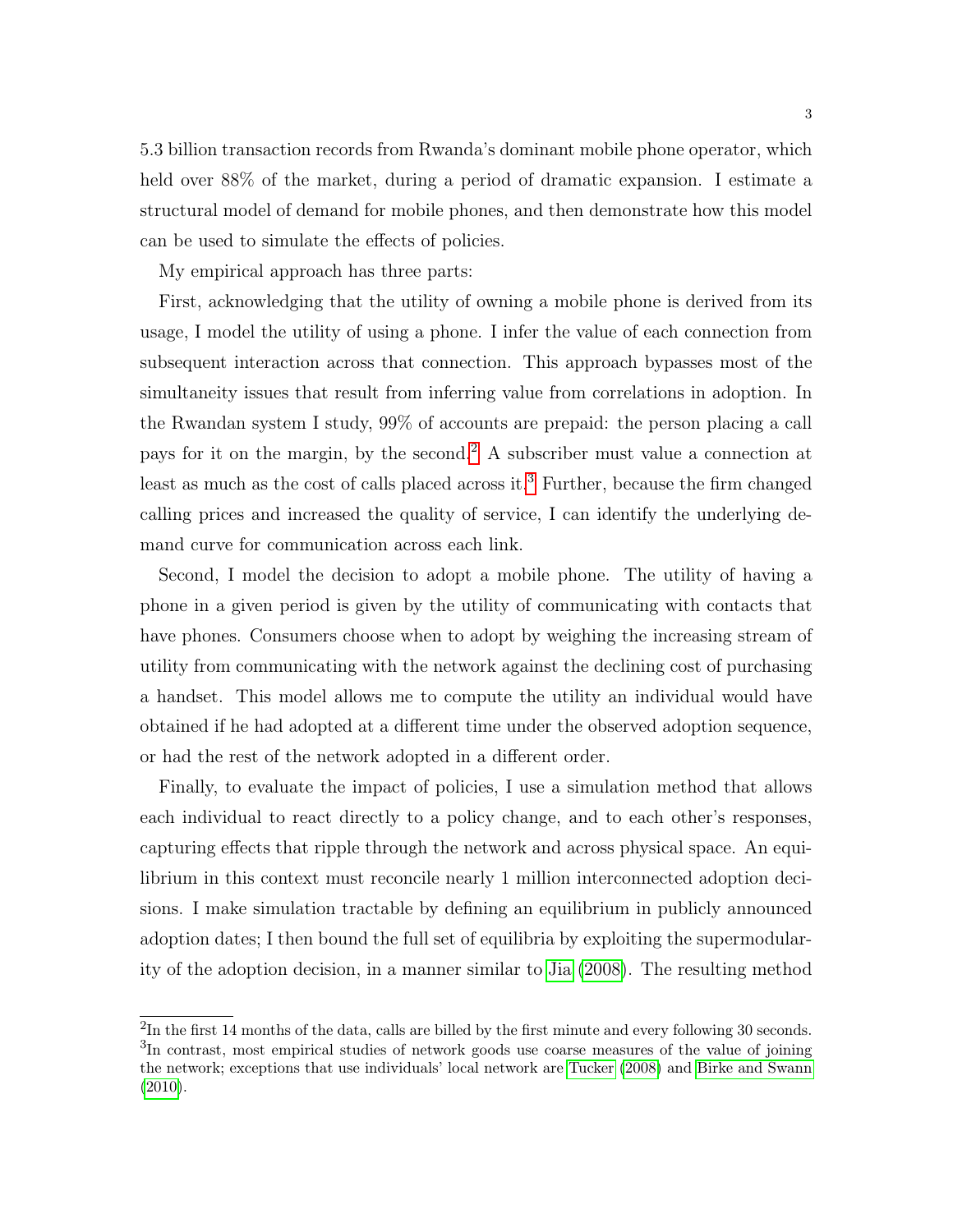can be used to evaluate the effect of a wide class of policies, including policies that affect the prices of handsets or calls, coverage, or adoption directly, in ways that can vary across time, or target specific regions or nodes in the network.

The estimation portion of my approach has parallels with [Ryan and Tucker](#page-37-6) [\(2012\)](#page-37-6). [Ryan and Tucker](#page-37-6) [\(2012\)](#page-37-6) infer the value of a videoconferencing system from the number of calls placed across it, in a setting with no cost of adoption or of placing calls, and a static firm policy. In contrast, in my first step I use changes in firm policy to identify the value of each link, accounting for the potential endogeneity of these changes as the network expands. Because I model the full structure of the network, my results factor in the position of each node in the network: an isolated node will tend to have less spillover effects than a central node, independent of the intensity of its links. Finally, while [Ryan and Tucker](#page-37-6) [\(2012\)](#page-37-6) cannot feasibly compute counterfactual equilibria in even a small network, my approach can tractably compute equilibria in large networks, and can thus be used to evaluate general policies. I turn my method to policy questions facing developing countries.

The spread of mobile phones across the developing world has been dramatic: between 2000 and 2011, the number of mobile phone subscriptions in developing economies increased from 250 million to 4.5 billion [\(ITU, 2011\)](#page-37-8). Improvements in communication, through mobile phones as well as associated services such as mobile money and mobile internet, have the potential to knit even remote villages into the global economy. But these technologies are easily taxed and thus represent a public finance opportunity: the mobile industry contributed an average of 7% of government revenues in sub-Saharan Africa as early as 2007 [\(GSMA, 2008\)](#page-36-3). Developing countries thus face a tension between generating revenue and extending service, particularly to rural and low income areas ('a paramount concern' in the words of former World Bank ICT Director Mohsen Khalil). Governments typically manage this tension with a set of telecom-specific taxes, and regulations and programs that encourage access to the rural poor. However, there is little evidence to guide the design of these policies, and standard approaches that do not account for network effects can give misleading estimates.

I use my approach to evaluate two policies.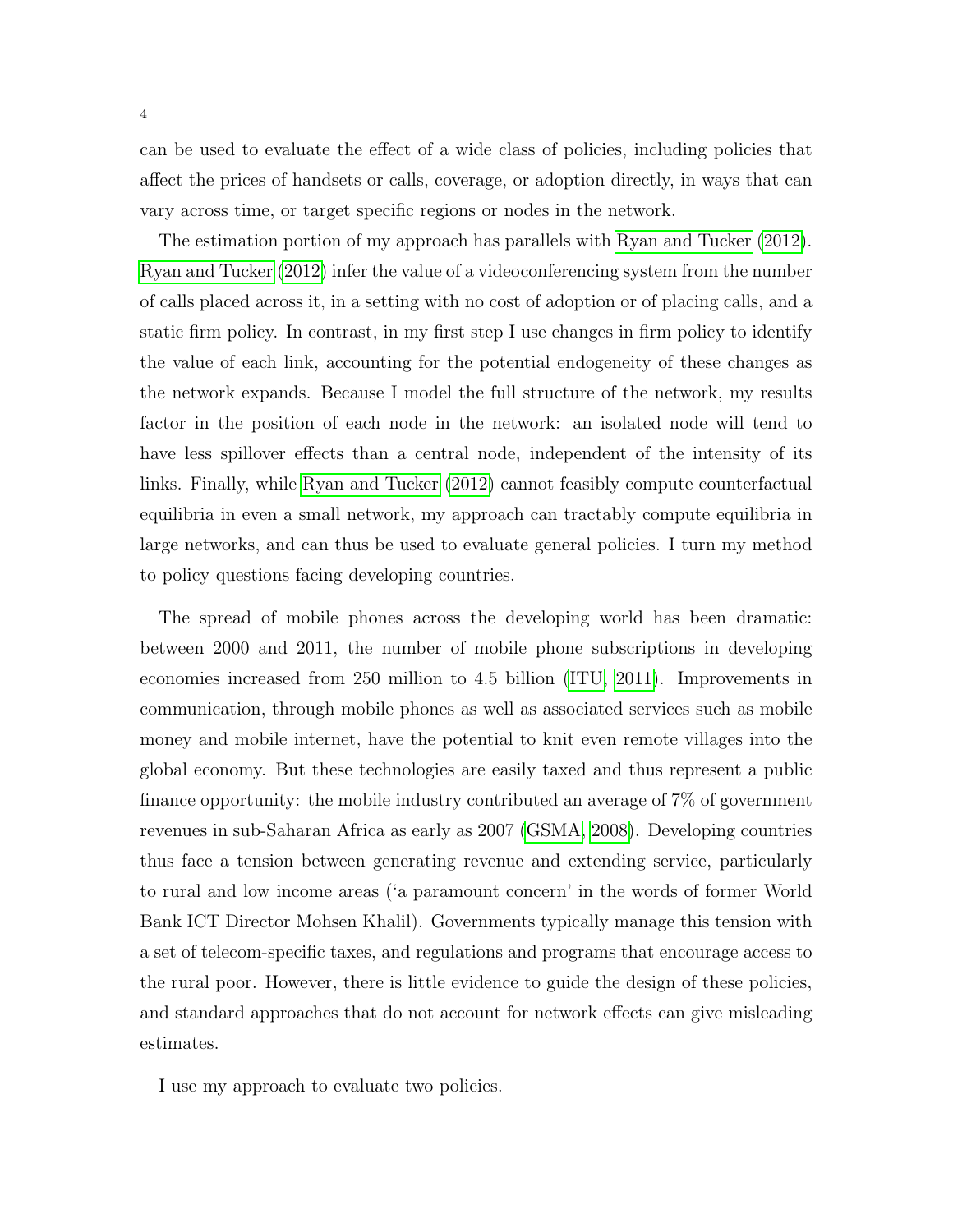I analyze the welfare implications of providing coverage to rural areas. A social planner would expand coverage until the point where building any marginal set of towers would not improve welfare. Firms may stop building before reaching this point: in a competitive market, some of the benefits of expanding coverage will spill over into competitors' networks.[4](#page-4-0) And regardless of market structure, firms are unlikely to internalize all of the value generated for consumers: price discrimination is limited practically, and often also by regulation. Depending on the shape of private and social benefits from expansion, it may be optimal for a government to require the provision of coverage to areas that are unprofitable to serve. I find that in Rwanda, a government coverage obligation led to the building of roughly 11% of the rural towers active by 2009, which were unprofitable for the firm but welfare improving for the country.

I also use my model to evaluate the potential of telecom taxation to generate government revenue. I find that the baseline tax regime, which taxed both handsets and usage, had a substantial welfare cost that would be underestimated if network effects were ignored. For example, measures based on micro elasticities commonly used in the industry (e.g., [GSMA, 2008\)](#page-36-3) would suggest that taxing handsets imposes a welfare cost below \$1.22 per dollar of government revenue; but I find that including network effects the true cost is above \$2.94, and as high as \$5.57 in the early stages of the network. Further, baseline taxes heavily burden poorer users: the lowest 60% of users receive only 2% of consumer surplus, but account for 27-28% of government revenue. In 2010, the Rwandan government shifted taxes from handsets to usage. I find that shifting these taxes earlier would have increased the consumer surplus of the lowest 60% of users by at least 26%.

This paper connects with several literatures:

This paper studies classic network goods, whose value depends directly on the network of other users. Several empirical studies have measured the existence or extent of network effects in different environments (for example, [Brynjolfsson and](#page-36-4) [Kemerer](#page-36-4) [\(1996\)](#page-36-4); [Goolsbee and Klenow](#page-36-1) [\(2002\)](#page-36-1); [Ackerberg and Gowrisankaran](#page-36-5) [\(2006\)](#page-36-5);

<span id="page-4-0"></span><sup>&</sup>lt;sup>4</sup>A fraction of these benefits can be internalized using interconnection fees, but some will spill into the interiors of competitor networks.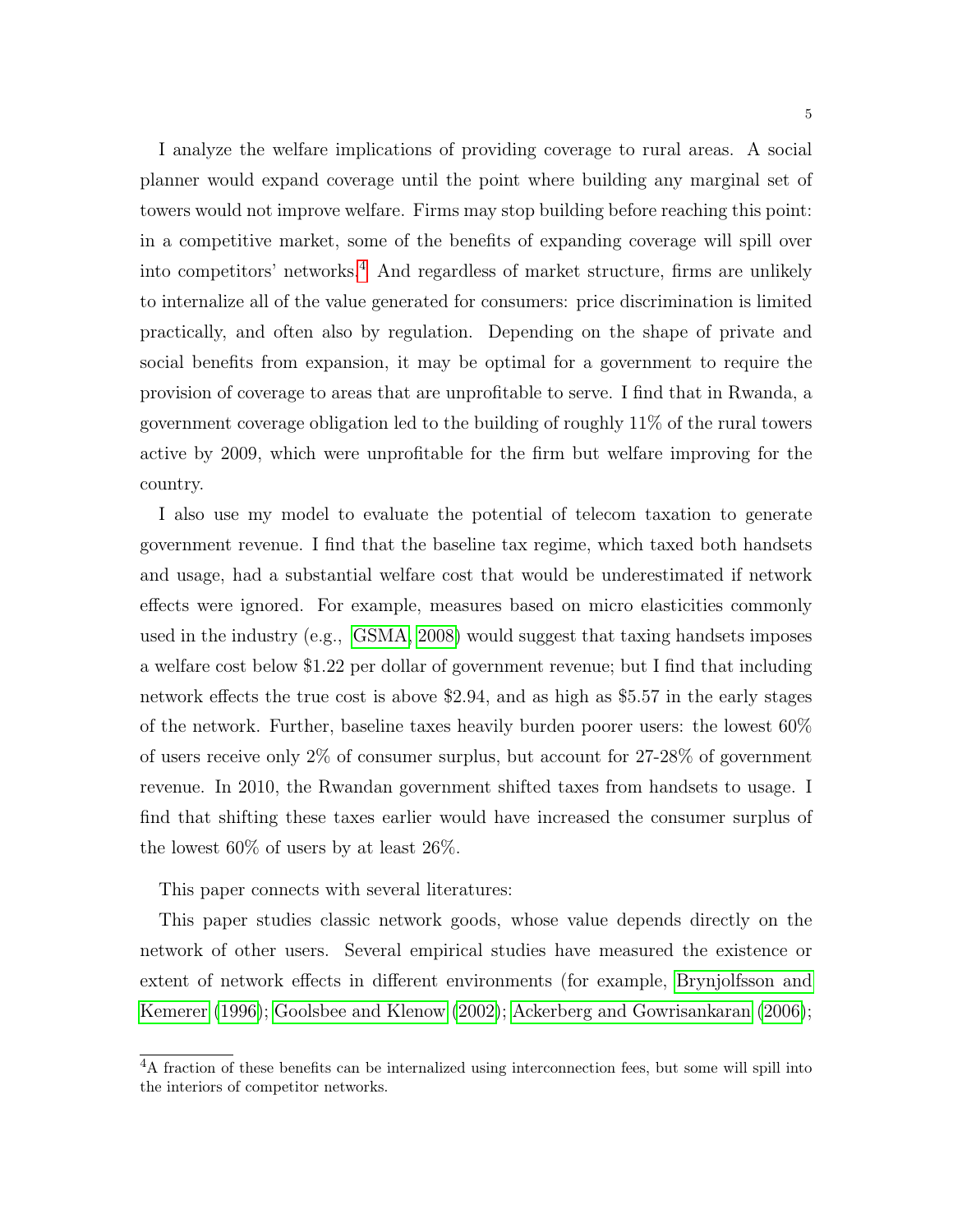[Tucker](#page-37-5) [\(2008\)](#page-37-5)). Conceptually related are goods with indirect network effects, such as platforms and video formats [\(Ohashi 2003;](#page-37-9) [Gowrisankaran et al. 2010;](#page-36-6) relatedly, [Lee 2013\)](#page-37-10): popular platforms tend to be better served by sellers, so adopters benefit indirectly from additional users.

This paper also contributes to an emerging literature that uses passively collected transaction records to analyze developing economies. These records overcome some limitations of traditional sources of data (e.g., [Zwane et al., 2011\)](#page-37-11), and can also answer questions that could not be answered with equivalent data from a developed country. In developed economies, transaction data from any one source typically represents only a small slice of an agent's economic activities because agents generally face many alternatives. Within a developing economy, a single data source can be comprehensive: in Rwanda during the period of interest, records from a single mobile phone operator represent the vast majority of remote communication.

The next section describes the expansion of mobile phone networks worldwide and in Rwanda. Section [3](#page-8-0) describes the data. Section [4](#page-10-0) presents stylized facts about mobile phone usage in Rwanda. Section [5](#page-12-0) introduces a model of phone adoption and usage, Section [6](#page-16-0) describes how it is estimated, and Section [7](#page-22-0) describes how it is used to simulate counterfactual policies. Section [8](#page-24-0) analyzes operator incentives to provide service in rural areas, and Section [9](#page-29-0) analyzes telecom taxation. Section [10](#page-35-0) concludes.

### 2. CONTEXT

The expansion of mobile phone networks across the developing world has had several common features. Initial networks were built in cities and served elites. Handsets were initially expensive, but became accessible to poor consumers as component costs decreased. Operators adapted to this broader base of potential subscribers by expanding coverage beyond urban centers and reducing usage prices.

Rwanda between 2005-2009 is an attractive setting to study the spread of mobile phones in developing countries. Because the Rwandan regulator restricted entry, the market during this period was extremely concentrated: the mobile operator whose data I use held above 88% of the market, and its records reveal nearly the entirety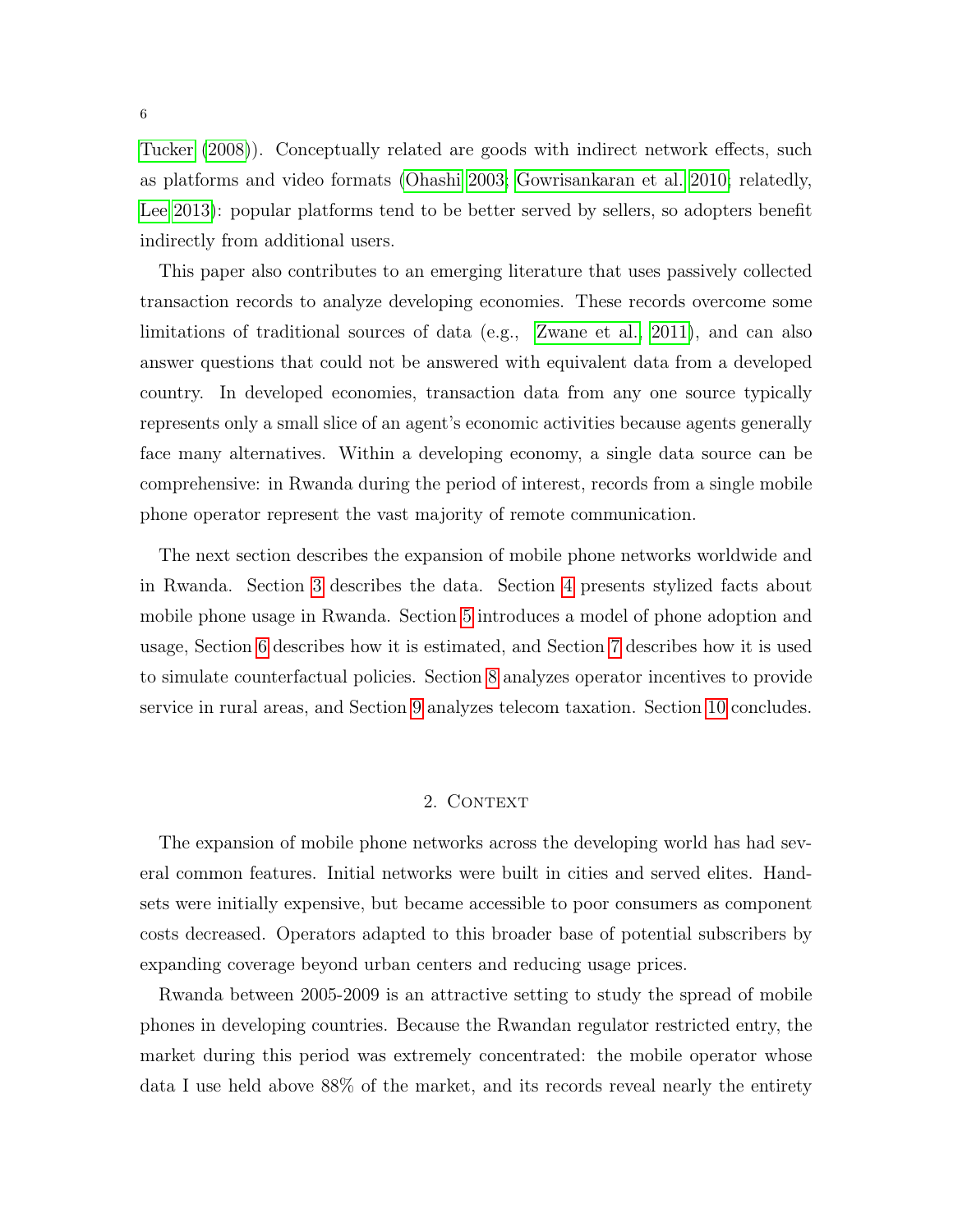of the country's remote communication. There are few alternatives for remote communication: the fixed line network is small (with penetration below 0.4%), and mail service is insignificant.<sup>[5](#page-6-0)</sup> The data on which this project is based is long enough to capture both adoption and use decisions for a substantial fraction of the population, as well as substantial variation in prices and coverage.

Rwanda. Rwanda is a small, landlocked country in East Africa. It is predominantly rural; most households live off of subsistence farming. The country's experience with mobile phones is similar to that of other sub-Saharan African countries, apart from three main differences. First, Rwanda is less developed than the African average and most of its neighbors: per capita consumption in 2005 was \$265, while the World Bank reported a sub-Saharan African average of \$545 [\(WDI, 2013\)](#page-37-12) (all figures reported in real 2005 USD unless noted). Second, it has two opposing features that affect the profitability of building a mobile phone network: it is very hilly, which interferes with signal propagation, but it also has a high population density, which allows each tower to cover more potential subscribers. Third, the Rwandan market was slow to develop competition, due to fewer licenses being allocated by the regulator and initial snags in the performance of the second licensee. During the period of limited competition, prices were relatively high and penetration was relatively low.

Network Rollout. In combination with other reconstruction efforts after the 1994 Rwandan Genocide, the new government spurred the development of a mobile phone network. An exclusive license was given to a multinational operator, which started operations in the capital, Kigali, in 1998. Service quickly spread from Kigali to other urban centers. Two changes influenced further rollout.

As global handset prices declined, it became cheaper to adopt a phone: in 2005, the cheapest mainstream handset in Rwanda cost roughly \$70, or three and a half months of the mean person's consumption; by 2009 handsets were available for \$13.

The regulator also induced a change in market structure. In 2003, the government announced it would provide a license to a second operator, which entered the market

<span id="page-6-0"></span><sup>5</sup>The average mail volume per person was 0.2 pieces per year in Rwanda, relative to 2.4 pieces in Kenya and 538.8 pieces in the US (Sources: National Institute of Statistics Report 2008, Communications Commission of Kenya, U.S. Postal Service 2011, U.S. Census).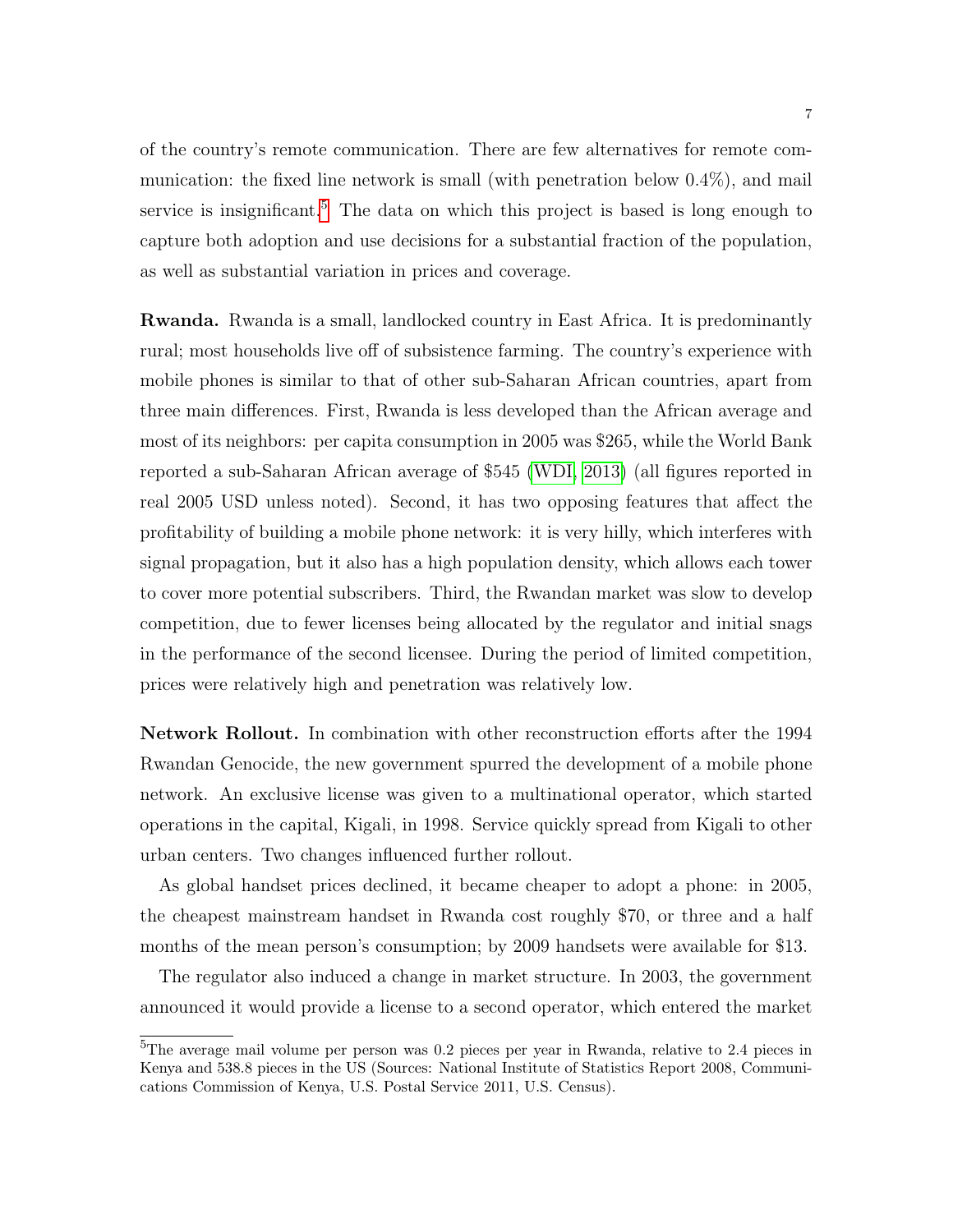|                               |          | All Households |          | Households with<br><b>Mobile Phones</b> |  |  |
|-------------------------------|----------|----------------|----------|-----------------------------------------|--|--|
|                               | 2005     | 2010           | 2005     | 2010                                    |  |  |
| Consumption per capita (real) | \$243.21 | \$264.56       | \$849.67 | \$394.71                                |  |  |
| Monthly spending on airtime   |          | \$2.43         |          | \$5.28                                  |  |  |
| Rural                         | 0.85     | 0.86           | 0.23     | 0.75                                    |  |  |
| Has electricity               | 0.05     | 0.10           | 0.62     | 0.22                                    |  |  |
| Owns fixed line phone         | 0.008    | 0.003          | 0.14     | 0.007                                   |  |  |
| Owns mobile phone             | 0.05     | 0.40           | 1.00     | 1.00                                    |  |  |
| Owns radio                    | 0.46     | 0.63           | 0.93     | 0.84                                    |  |  |
| Owns television               | 0.02     | 0.05           | 0.41     | 0.12                                    |  |  |
| Proportion of households      | 1.00     | 1.00           | 0.05     | 0.40                                    |  |  |

### <span id="page-7-1"></span>Table 1. Household Characteristics (Nationally Representative)

Sources: consumption: EICV 2005-2006 (N=6,900), 2010-2011 (N=7,354), National Institute of Statistics Rwanda; remainder of rows: DHS 2005 ( $N=10,272$ ) and 2010 ( $N=12,540$ ). Nationally representative sampling weights applied. Consumption per capita deflated to January 2005 prices. Dash indicates that that question was not asked.

in 2005. This second operator was unsuccessful: it reached a maximum of 20% market share for a brief period after the end of my data, and in 2011 its license was revoked for failure to meet obligations. In combination with providing a second license, the government attached minimum coverage obligations to the first operator's license.<sup>[6](#page-7-0)</sup>

From 2005-2009, the dominant operator reduced the real price of phone calls by 76% and nearly quadrupled the number of cell towers, increasing coverage from 60% to 95% of the country's land area. These changes induced rural and poor households to adopt. Although 85% of Rwandan households live in rural areas, in 2005 only 23% of households with mobile phones were rural; by 2010, 75% were. In 2005 households with mobile phones had a mean consumption per capita of 3.5 times the average; by 2010 the mean consumption of phone owning households was 1.5 times the average. Table [1](#page-7-1) shows the characteristics of the Rwandan population and these changing

<span id="page-7-0"></span><sup>6</sup>A third operator entered the market at the end of 2009 and has been quite successful, taking a third of the market by 2012.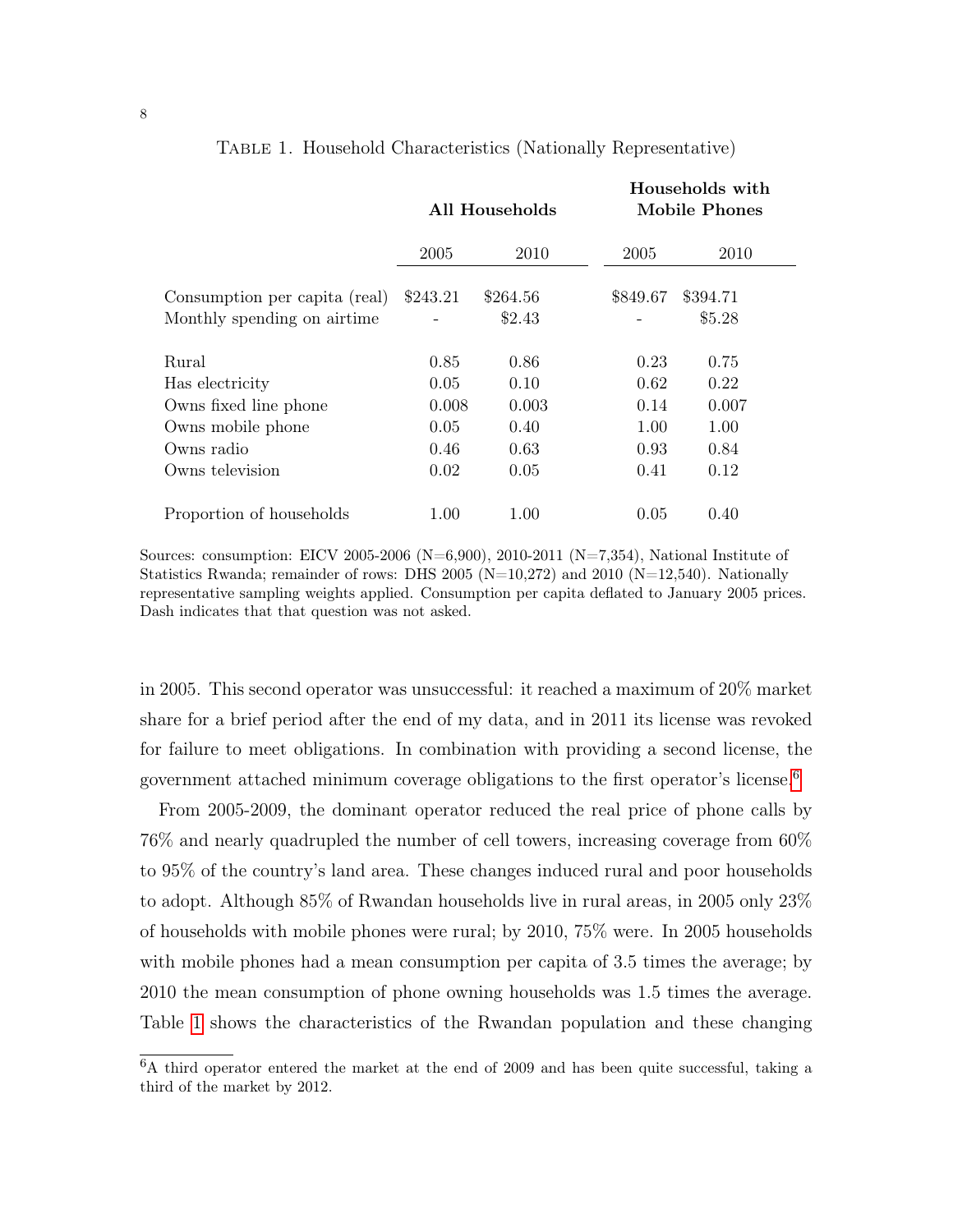demographics of phone owners and Figure [1](#page-9-0) shows the changes in prices, coverage, and network adoption.

# 3. DATA

<span id="page-8-0"></span>This project uses several data sources:<sup>[7](#page-8-1)</sup>

Call detail records: As a side effect of providing service, mobile phone operators record data about each transaction, called Call Detail Records (CDRs). This project uses anonymous call records from the dominant Rwandan operator, which held above 88% of the market during this period. This data includes nearly every call, SMS, and top up made over 4.5 years by the operator's mobile phone subscribers, numbering approximately 400,000 in January 2005 and growing to 1.5 million in May 2009. For each transaction, the data reports: anonymous identifiers for sender and receiver, corresponding to the phone number and handset, time stamps, the location of the cell towers used, and call duration.[8](#page-8-2) I aggregate durations to the monthly level.

**Coverage:** A rollout plan,  $\mathbf{z} = \{(t_z, x_z, y_z)\}_z$ , is defined by tower build dates and geographical coordinates. I consider the baseline rollout,  $z_0$ , as well as counterfactual rollouts. I create coverage maps by computing the areas within line of sight of the towers operational in each month, a method suggested by the operator's network engineer. Elevation maps are derived from satellite imagery recorded by NASA [\(Jarvis](#page-37-13) [et al., 2008;](#page-37-13) [Farr et al., 2007\)](#page-36-7).

Instrument for Coverage: I also create an instrument for coverage based on the interaction of geographical features with the electric grid: the incidental coverage that would arise had the operator built towers along the entire grid.

Individual locations and coverage: Because handsets are mobile, an individual may make calls from several locations, such as a village and the capital. I infer the geographical coordinates of each subscriber *i*'s set of most used locations,  $\{(x_{il}, y_{il})\}_l$ , based on their eventual calls, using an algorithm analogous to triangulation (a version of [Isaacman et al.](#page-36-8) [\(2011\)](#page-36-8) that I have modified to improve performance in rural

<span id="page-8-1"></span><sup>7</sup>More details about measurement are described in the Supplemental Appendix.

<span id="page-8-2"></span><sup>8</sup>Some months of data are missing; from the call records: May 2005, February 2009, and part of March 2009. The locations of 12% of tower identifiers are missing from this data; I infer their location based on call handoffs with known towers using a procedure I have developed [\(Bjorkegren,](#page-36-9) [2014\)](#page-36-9).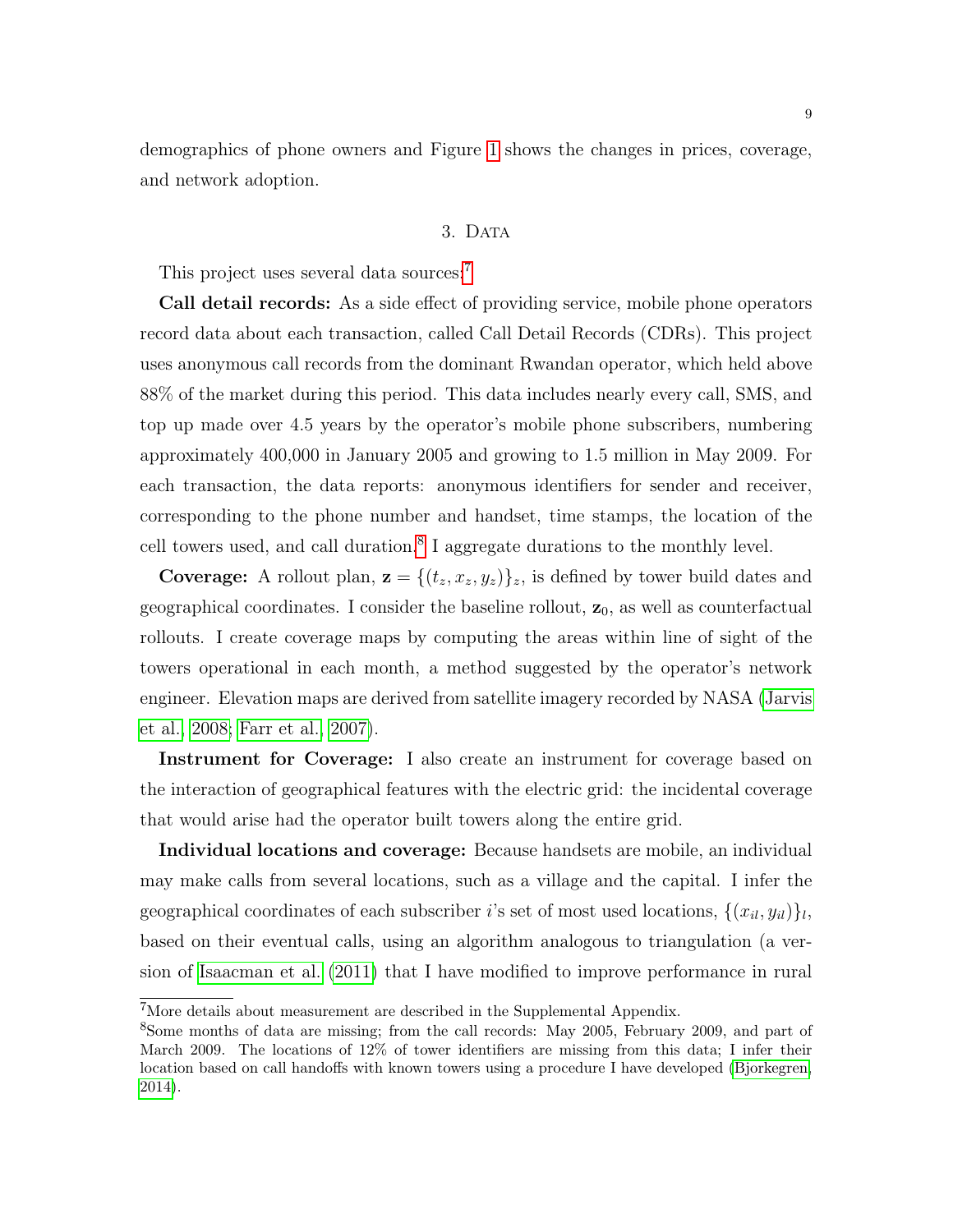<span id="page-9-0"></span>

Quantile graphs graph the 10th through 90th percentile of the given quantity over time for all individuals who eventually subscribe, irrespective of whether that individual had subscribed by that time. Contacts graph omits 90% quantile. Nominal prices shown in USD.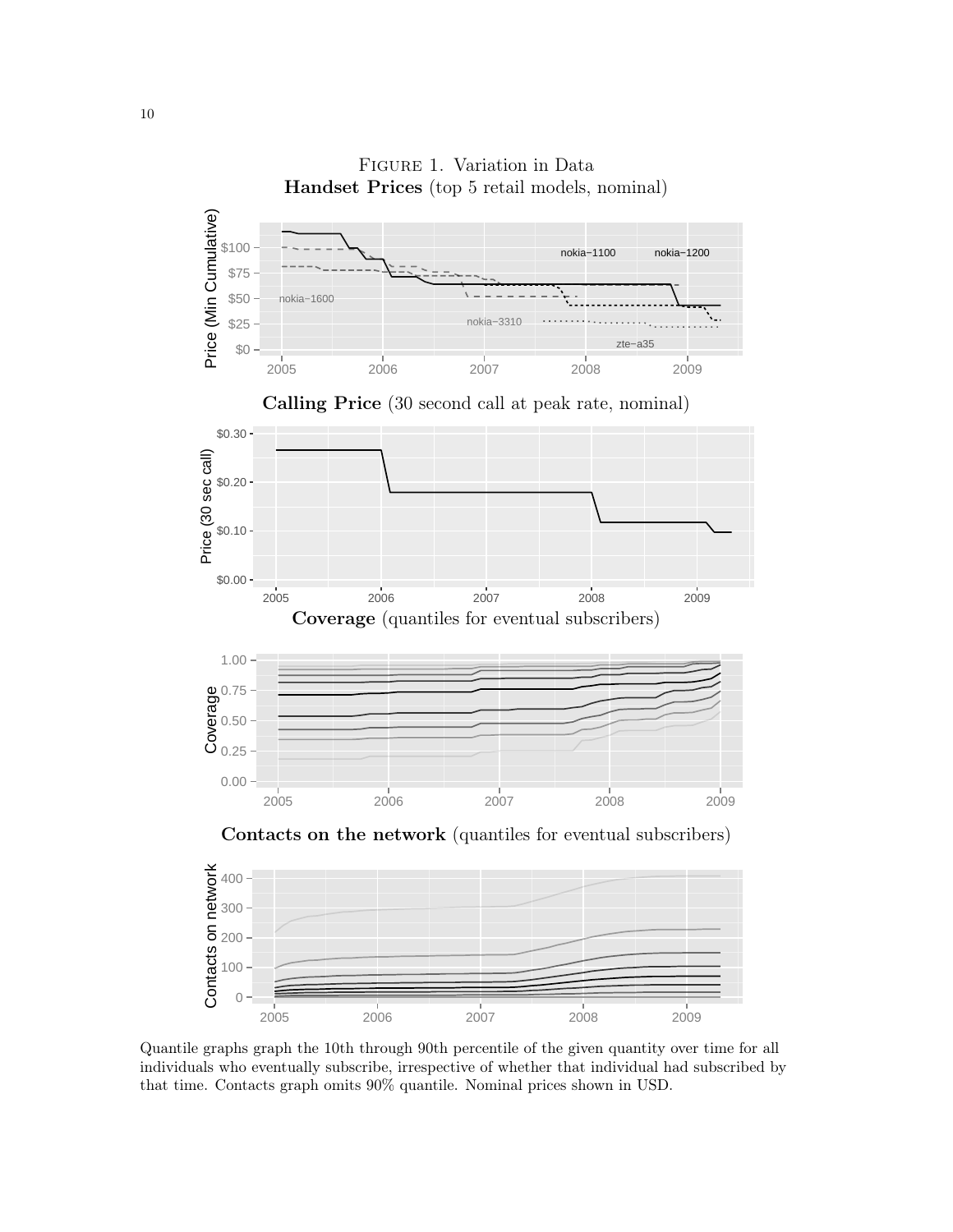areas). Because individuals may use the phone in the area surrounding each location, I compute a smoothed coverage map, where  $\phi_t(x, y; \mathbf{z})$  represents an average of the coverage available near  $(x, y)$  under rollout plan z, weighted by a two-dimensional Gaussian kernel with radius 2.25km. I compute an individual specific coverage sequence by taking the average of the coverage at each individual's important locations weighted by the days spent at each location,  $d_{il}$ :  $\phi_{it}(\mathbf{z}) = \frac{\sum_l \phi_t(x_{il}, y_{il}; \mathbf{z}) \cdot d_{il}}{\sum_l d_{il}}$  $\frac{\partial u_i(\mathbf{z}) \cdot a_{il}}{\partial u_i}$ .

**Handset prices:** I create a monthly handset price index  $p_t^{handset}$  based on 160 popular models in Rwanda, adjusting for quality and weighting each model by the quantity activated on the network.

Household surveys: I report background statistics from nationally representative household surveys, including DHS and government surveys (EICV) from 2005 and 2010, and a technology usage survey [\(Stork and Stork, 2008\)](#page-37-14).

### 4. Patterns of mobile phone use

<span id="page-10-0"></span>The primary unit of observation is an account, which corresponds to a phone number. I assume that each account is associated with a unitary entity such as an individual, firm, or household. This assumption would be violated if the composition of people using a handset changed over time.<sup>[9](#page-10-1)</sup> For ease of exposition I will refer to accounts as individuals or nodes.

Calls reveal a social network. A call from one individual to another reveals a desire to communicate. Taken together, observed calls trace out the links of a latent social network for remote communication, which I refer to as the communication graph. I model the utility of communicating with a fixed potential set of contacts, which may represent family, friends, or business contacts.

The prepaid billing structure is empirically convenient in that the calling party always pays on the margin for a call. In the absence of a side contract, a call from i to j reveals that i is willing to pay at least the cost of the call, but does not

<span id="page-10-1"></span><sup>&</sup>lt;sup>9</sup>There were an average of 1.03 accounts per phone owner [\(Gillwald and Stork, 2008\)](#page-36-10), and little reason to change accounts (there was one majority operator, and dormant prepaid accounts are reactivated when more credit is added). If the composition of people using a particular phone changes in response to adoption (say, if a couple initially shares a phone but later obtains separate phones and splits its communication), then the communication graph I estimate will be similar to a weighted average of the underlying networks. See Supplemental Appendix S1 for more details.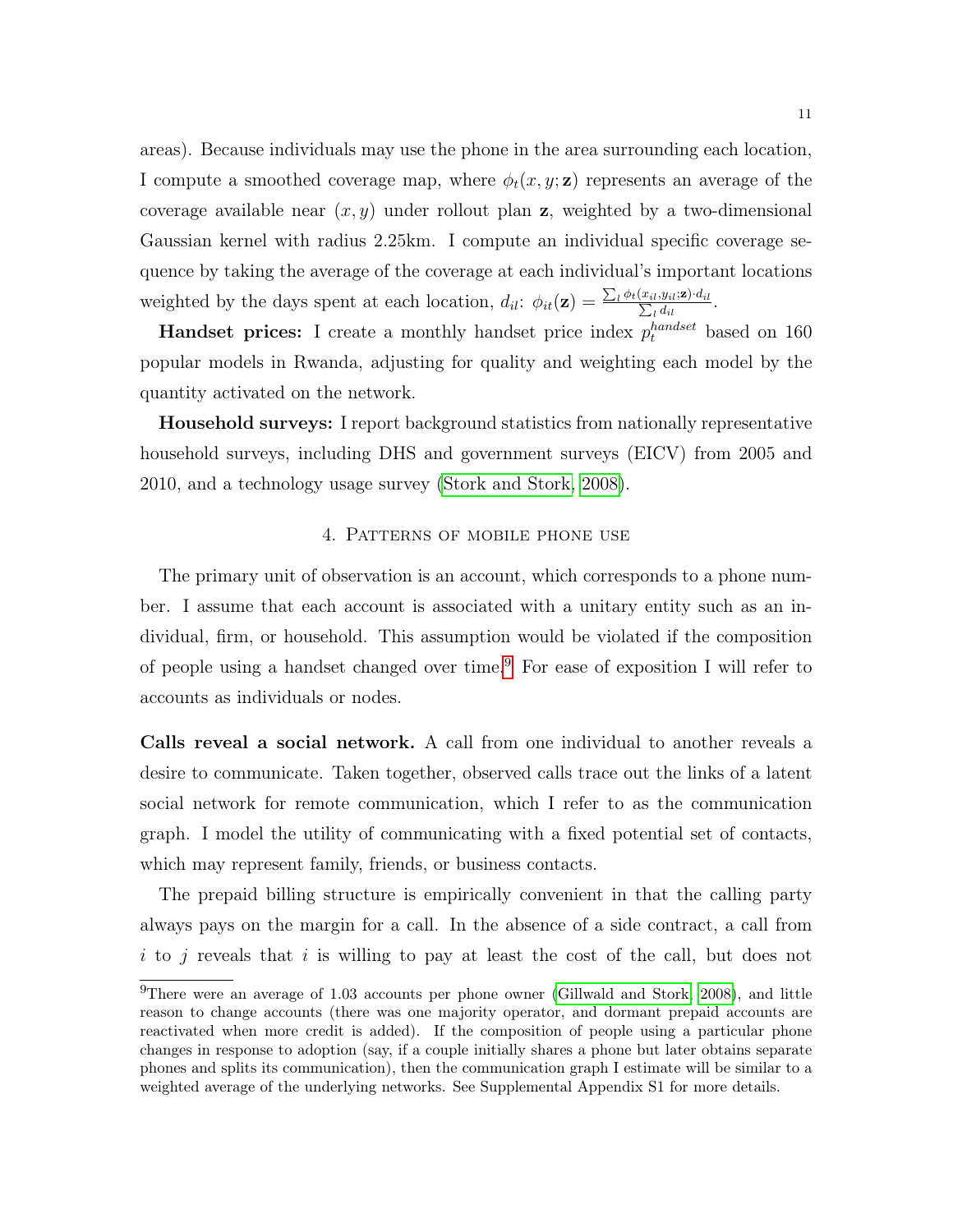reveal how much  $j$  would be willing to pay. To capture this asymmetry, I take the communication graph to be a fixed, directed network, and present results under different assumptions of the value of incoming calls. I assume the utility obtained from a contact is independent of the state of other contacts on the network.

Adoption. In Rwanda as in many developing countries it would be difficult to enforce service contracts at scale, so nearly all accounts are prepaid. Joining the network entails opening an account, which was easy and cheap (about \$1), and investing in a handset, which was expensive (offered at retail price). Most handsets were mainstream, imported models, with little differentiation in terms of features. Handsets could be purchased from the operator or independent sellers; local price trends are consistent with global trends. I treat the handset market as perfectly competitive and handset prices as exogenous. Individuals plan ahead when considering adoption: when asked in 2007, 89% of individuals without phones planned to purchase a phone in the future [\(Stork and Stork, 2008\)](#page-37-14). I model adoption as an optimal stopping problem, where individuals decide how long to delay adoption.

Additional Simplifications. I make a number of simplifications for tractability and due to data limitations. I focus on voice calls between the primary operator's subscribers, and do not explicitly model utility from SMS, missed calls, international calls, and calls from payphones.[10](#page-11-0) I ignore the second operator, which had less than 12% of the market during this period, and the fixed network, which had roughly 1% of the market. Any value these omissions provide to the primary operator's subscribers will be captured in a residual when I estimate the adoption decision. Mobile money was not available during this period, and mobile internet availability was negligible.

<span id="page-11-0"></span> $10$ From the data it is not possible to match the sender and receiver of a given SMS. Though important in other contexts, in Rwanda text messaging or SMS was high priced (\$0.10 per message) and represented less than 13% of revenue and 16% of transactions. Only calls that are answered incur a charge; so subscribers may communicate simple information with missed calls [\(Donner, 2007\)](#page-36-11). But it is difficult to distinguish between missed calls that provide utility (communicating information) and those that provide disutility (due to network problems or inability to connect).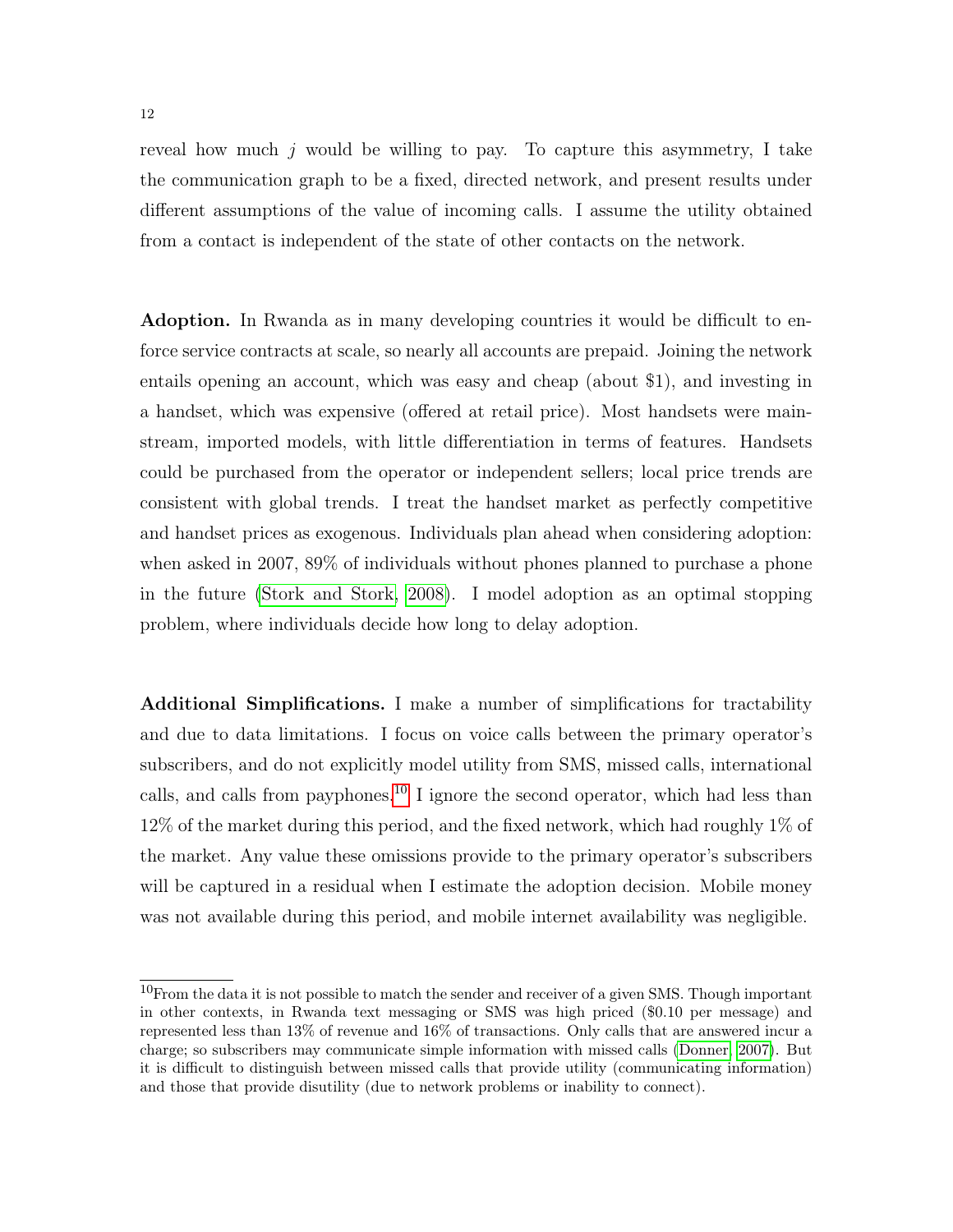#### 5. Model

<span id="page-12-0"></span>This section introduces a model of handset adoption and usage. Since the utility of owning a phone is derived from making calls, I begin in reverse, with usage.

Let  $G$  be the communication graph of Rwanda (a directed social network), with N nodes representing all individuals in the country. A directed link  $ij \in \overline{G}$  indicates that i would have a potential desire to call  $j$  via phone. I assume links are fixed.

Let  $S_t \subseteq N$  be the set of individuals with phones in month t. Since I observe only individuals who adopt phones by the end of my data T, I observe the set  $S_T \subseteq N$ . There may be other individuals who would have adopted if conditions were more favorable, so I will tend to underestimate the effects of counterfactuals that speed up adoption (discussed further in the simulation section). Since I only observe a link if a call was placed, I observe the subgraph,  $G^T \subseteq \overline{G}$ , where  $ij \in G^T$  if i has called j by period  $T$ .<sup>[11](#page-12-1)</sup> As shorthand, define  $G_i = \{j | ij \in G^T\}$  as *i*'s set of contacts.

**Calling Decision.** In each period t that he has a phone, individual i can call any contact j that currently subscribes,  $j \in G_i \cap S_t$ . i draws a communication shock  $\epsilon_{ijt} \stackrel{iid}{\sim} F_{ij}$  representing a desire to call j; this desire might be high after an event or while coordinating a meeting, or low if there is little information to share (its link-specific distribution will be specified later). Given the shock, i chooses a total duration  $d_{ijt} \geq 0$  for that month, earning utility:

$$
u_{ijt} = \max_{d \ge 0} \left[ \frac{1}{\beta_{cost}} v_{ij}(d, \epsilon_{ijt}) - c_{ijt} d \right]
$$

where  $v(d, \epsilon)$  represents the benefit of making calls of total duration of d,  $c_{ijt}$ represents the per-second cost, and  $\beta_{cost}$  corresponds to a coefficient on price (which converts between utils and money).

I model the benefit of making calls as:

<span id="page-12-2"></span>
$$
v_{ij}(d,\epsilon) = d - \frac{1}{\epsilon} \left[ \frac{d^{\gamma}}{\gamma} + \alpha d \right]
$$
 (1)

where the first term represents a linear benefit;  $\gamma > 1$  controls how quickly marginal returns decline, and  $\alpha$  controls the intercept of marginal utility, and thus the fraction

<span id="page-12-1"></span> $11$ This will miss any links between subscribers where there is a latent desire to communicate but no call has been placed by  $T(G^T \subseteq \overline{G}^T)$ . See Supplemental Appendix S16.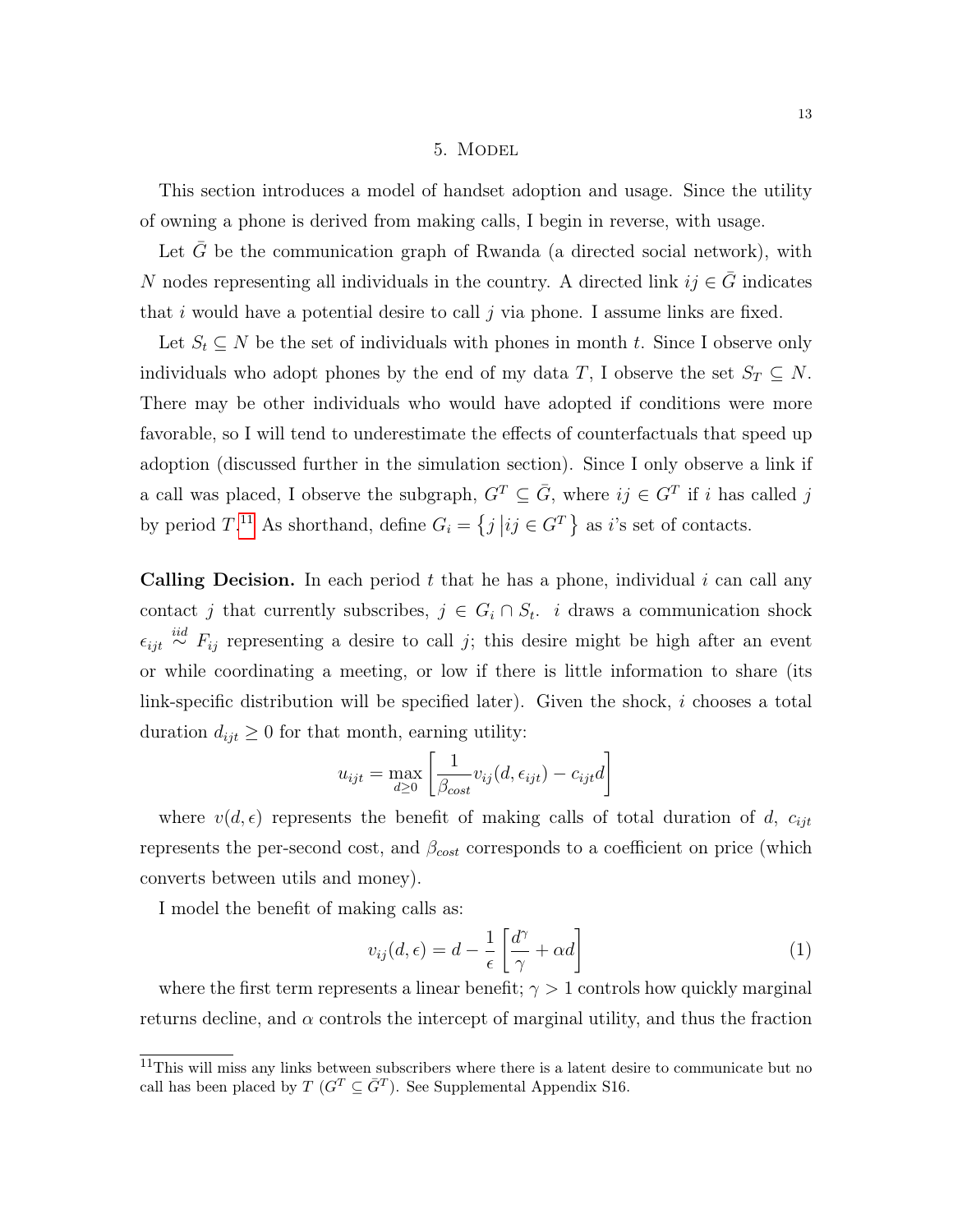of months for which no call is placed. (This functional form was chosen to satisfy 8 reasonable properties for the utility from telephone calls; see Appendix [A.](#page-38-0))

The marginal cost is:

$$
c_{ijt} = p_t + \beta_{coverage}\phi_{it}\phi_{jt}
$$

where  $p_t$  is the per-second calling price (including any tax), and  $\beta_{coverage}\phi_{it}\phi_{jt}$ represents a hassle cost when the caller or receiver have imperfect coverage. An individual's coverage  $\phi_{it} \in [0, 1]$  is derived from the fraction of the area surrounding his most used locations receiving cellular coverage in month t.

The benefit of an additional second of duration across a link is decreasing, so  $i$  will call  $j$  until the marginal benefit equals the marginal cost, at duration:

<span id="page-13-0"></span>
$$
d(\epsilon, p_t, \phi_{it}, \phi_{jt}) = [\epsilon (1 - \beta_{cost} (p_t + \beta_{coverage} \phi_{it} \phi_{jt})) - \alpha]^{\frac{1}{\gamma - 1}}
$$
(2)

which increases with the desire to communicate  $(\epsilon)$  and decreases with cost. If the desire to communicate is not strong enough, i does not call:  $d_{ijt} = 0$  when  $\epsilon_{ijt} \leq \underline{\epsilon}_{ijt} := \frac{1+\alpha}{1-\beta_{z+i}(n+\beta_{z+i})}$  $\frac{1+\alpha}{1-\beta_{cost}\left(p_t+\beta_{coverage}\phi_{it}\phi_{jt}\right)}.$ 

Then, calls from  $i$  to  $j$  in period  $t$  have expected duration:

<span id="page-13-1"></span>
$$
Ed_{ij}(p_t, \boldsymbol{\phi}_t) = \int_{\underline{\epsilon}_{ijt}}^{\infty} d(\epsilon, p_t, \boldsymbol{\phi}_t) \cdot dF_{ij}(\epsilon)
$$
 (3)

and provide expected utility:

<span id="page-13-2"></span>
$$
E u_{ij}(p_t, \phi_t) = \int_{\underline{\epsilon}_{ijt}}^{\infty} \left[ d(\epsilon, p_t, \phi_t) \cdot \left( \frac{1}{\beta_{cost}} \left( 1 - \frac{\alpha}{\epsilon} \right) - p_t - \beta_{coverage} \phi_{it} \phi_{jt} \right) - \frac{1}{\beta_{cost}} \frac{d(\epsilon, p_t, \phi_t)^{\gamma}}{\gamma} \right] dF_{ij}(\epsilon)
$$
\n(4)

where  $\phi_t$  is the vector of coverage for all individuals. If they are valued, incoming calls provide utility:

$$
E\tilde{u}_{ji}(p_t, \phi_t) = \int_{\underline{\epsilon}_{jit}}^{\infty} \left[ d(\epsilon, p_t, \phi_t) \cdot \left( \frac{1}{\beta_{cost}} \left( 1 - \frac{\alpha}{\epsilon} \right) - \beta_{coverage} \phi_{it} \phi_{jt} \right) - \frac{1}{\beta_{cost}} \frac{d(\epsilon, p_t, \phi_t)^{\gamma}}{\gamma} \right] dF_{ji}(\epsilon)
$$

Altogether, each month  $i$  is on the network, he receives expected utility from each contact who is also on the network:

$$
Eu_{it}(p_t, \boldsymbol{\phi}_t, \boldsymbol{x}_{Gi}) = \sum_{j \in G_i \text{ and } x_j \le t} Eu_{ij}(p_t, \boldsymbol{\phi}_t) + w \cdot E \tilde{u}_{ji}(p_t, \boldsymbol{\phi}_t)
$$

where  $x_j$  represents j's adoption time and  $w \in [0,1]$  specifies whether recipients value incoming calls. Each month that  $i$  is not on the network he receives utility zero.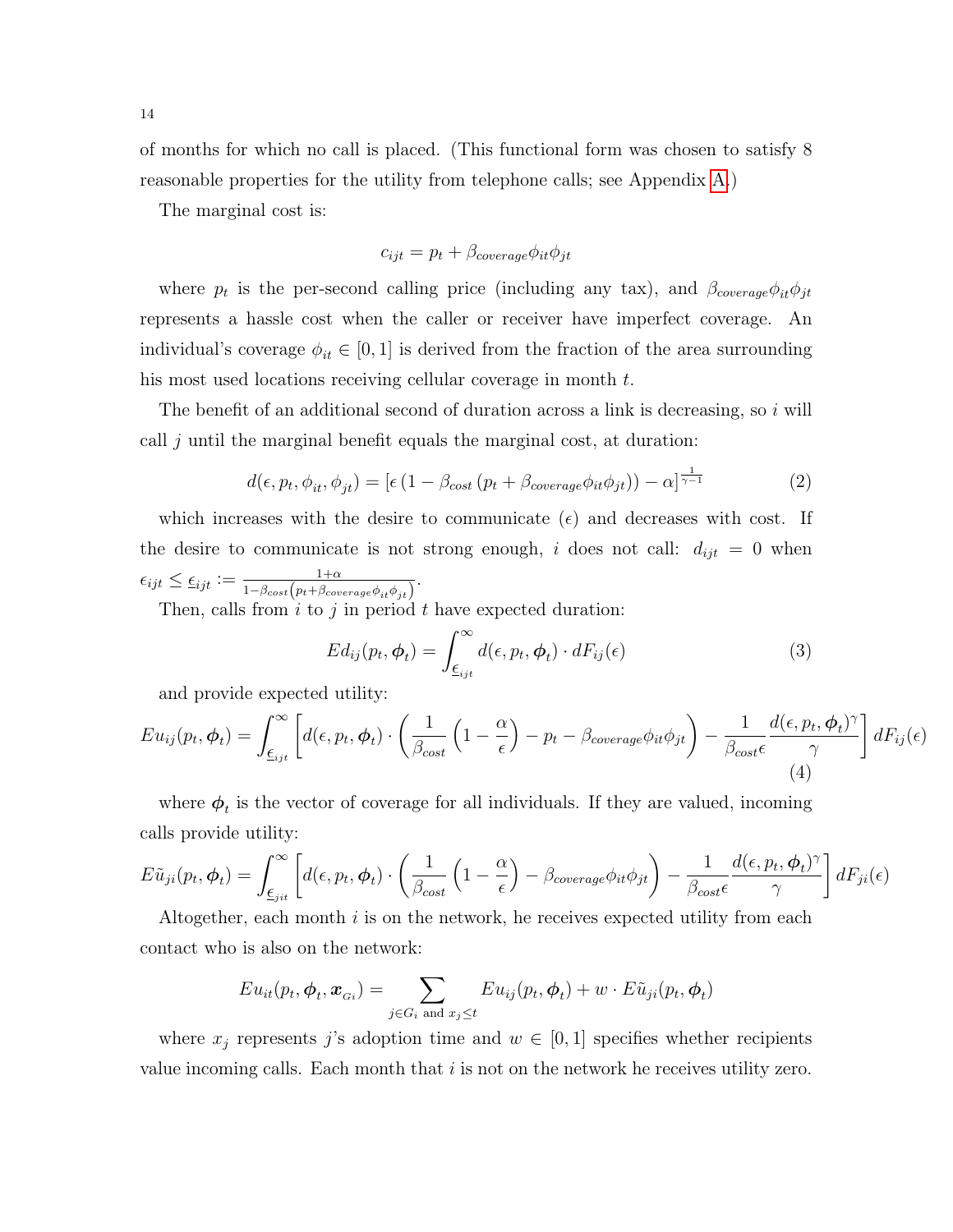Adoption Decision. Conditional on the adoption decisions of others, an individual's adoption decision is an optimal stopping problem. At period  $t$ , i knows the current price of a handset,  $p_t^{handset}$  (including any tax). He believes his contacts will adopt at times  $x_{G_i}$ , and that in period  $x > t$ , the handset price will be  $E_t p_x^{handset}$ , a deterministic function that is described in the following section. He expects the utility of adopting at time  $x$  to be:

$$
E_t U_i^x(\boldsymbol{x}_{G_i}) = \delta^x \left[ \sum_{s \ge x}^{\infty} \delta^{s-x} E u_{is}(p_s, \boldsymbol{\phi}_s, \boldsymbol{x}_{G_i}) - E_t p_x^{handset} + \eta_i \right]
$$
(5)

i adopts at the first month  $x_i$  where he expects adopting immediately to be more attractive than waiting, given his belief about when his contacts will adopt:

<span id="page-14-2"></span>
$$
\min \ x_i \ s.t. \left[ E_{x_i} U_i^{x_i}(\boldsymbol{x}_{G_i}) \geq \max_{s > x_i} E_{x_i} U_i^s(\boldsymbol{x}_{G_i}) \right] \tag{6}
$$

An individual's type  $\eta_i$  captures any residual heterogeneity explaining why i adopted at  $x_i$ . It may include optimization error, or actual utility or costs. I do not restrict the distribution of  $\eta_i$  (specifically, it need not be mean zero, and can be arbitrarily correlated across network neighbors), but to make simulation tractable I do require that each individual's type is constant over time and across counterfactuals.<sup>[12](#page-14-0)</sup>

Network Adoption Equilibrium. Initial adopters  $(S_0)$  are held fixed.<sup>[13](#page-14-1)</sup> Each other individual i decides on an adoption time  $x_i \in \{1, ..., \overline{T}\}$ , for some  $\overline{T} \geq T$ . The number of potential states of the network is large  $(2^{|S \setminus S_0|} > 2^{1,000,000})$ ; I maintain tractability with the following definition:

An equilibrium  $\Gamma$  is defined by adoption dates  $\boldsymbol{x} = [x_i]_{i \in S}$  such that each individual  $i \in S \backslash S_0$  adopts optimally according to Equation [6,](#page-14-2) with beliefs consistent with when his contacts adopt.

<span id="page-14-0"></span> $^{12}\mathrm{The}$  assumption that type is constant would be violated if, for example, a handset provided status value that changed over time, or a person preferred to purchase a handset in a certain month because he was flush with cash or had more calling needs. I expect any such changes to be dwarfed by the large changes in fundamentals over this period. In Monte Carlo simulations in the Supplemental Appendix, I find that the model performs well even in the presence of small idiosyncratic shocks, and tends to attenuate results for large shocks.

<span id="page-14-1"></span><sup>&</sup>lt;sup>13</sup>Since I infer adoption from transactions, I assume subscribers with transactions between January and March of 2005 are initial adopters. I also hold fixed the adoption of individuals whose  $\eta_i$  I cannot back out (see Estimation).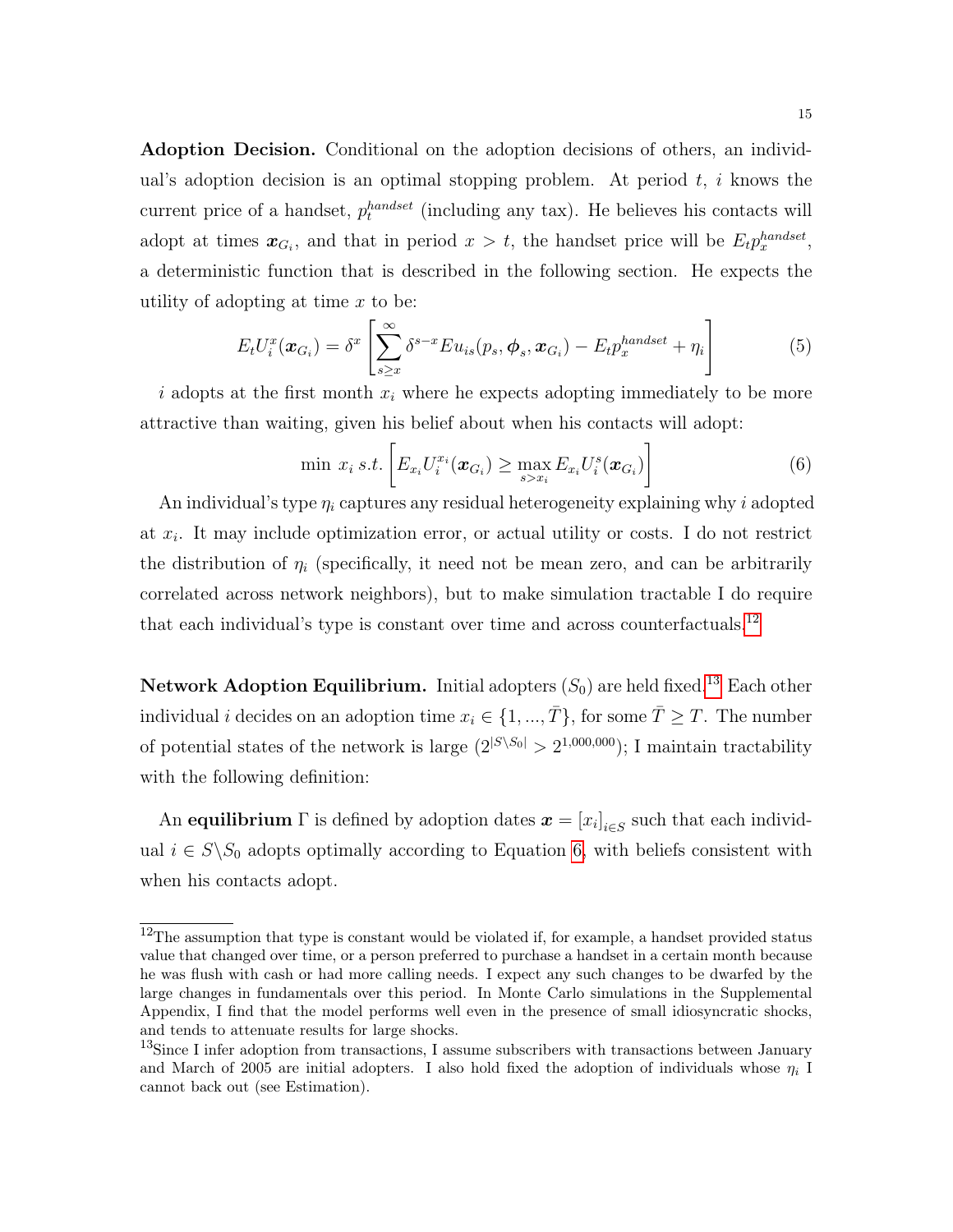Individuals correctly forecast call prices  $p_x$ , coverage  $\phi_x$ , and the dates their contacts adopt  $x_{G_i}$ .<sup>[14](#page-15-0)</sup> Because a handset becomes sunk at the time of purchase, forecasts of future prices can sway the adoption decision. I assume that at each period  $t$ , individuals learn the current handset price and expect the price in future periods to decline at an exponential rate consistent with the overall decline over this period:

$$
E_t p_x^{handset} = \omega^{x-t} p_t^{handset}
$$

for  $\omega = \left(\frac{p_T^{handset}}{n^handset}\right)$  $\overline{p_0^{handset}}$  $\Big)^{\frac{1}{\bar{T}}}$ .

Together, this notion corresponds to an equilibrium of a game where each individual adopts at the first sufficiently attractive date, based on the expected path of handset prices, and the actual adoption dates of contacts. It implies that individuals do not anticipate how later adopters will respond to their actions, because later adopters may not condition their strategy on actions in prior periods.[15](#page-15-1) It also introduces a slight inconsistency: when i decides whether to adopt in period  $x_i$ , he does not know future handset prices, but does know the adoption dates of his future contacts, whose decisions will have incorporated future handset prices. I tolerate this inconsistency in order to have a computable notion of equilibrium.

If at the point of adoption, an individual forecasts differently than specified here, the error will be captured in his type  $\eta_i$ , as long as the error is fixed across time and counterfactuals. To assess the importance of forward looking behavior, in the Supplemental Appendix I also estimate and simulate results under a myopic model where individuals do not consider the future in their adoption decision.

This notion allows for rich behavior: a perturbation of utility that causes one individual to change their adoption date can shift the equilibrium, inducing ripple effects through potentially the entire network.

<span id="page-15-0"></span><sup>&</sup>lt;sup>14</sup>Coverage in principle could be forecasted: the operator was forced to provide a 5-year coverage rollout plan to the regulator, and was fined for a deviation.

<span id="page-15-1"></span><sup>&</sup>lt;sup>15</sup>This results in an open loop equilibrium; see for example [Fudenberg and Levine](#page-36-12) [\(1988\)](#page-36-12).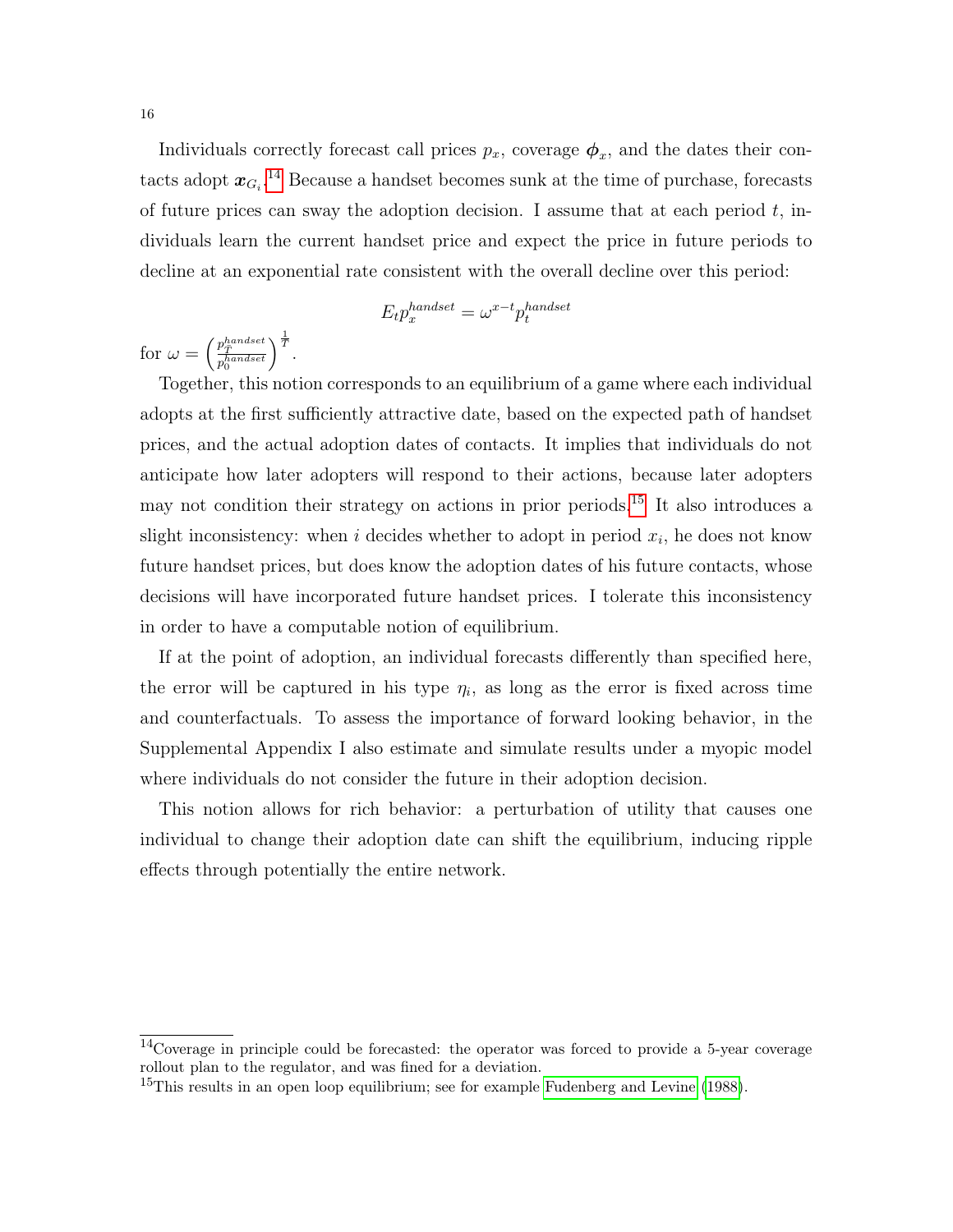### 6. Estimation

<span id="page-16-0"></span>Individuals choose when to adopt a mobile phone and, if they adopt, how to use the phone. The usage decision reveals the value of each connection. The adoption decision reveals any residual factors affecting adoption (individual types  $\eta_i$ ).

Identification. Traditional approaches towards network goods estimate the value of each connection indirectly, based on correlations in adoption. For example, consider individual i who has one link, does not consider the future  $(\delta = 0)$ , and is deciding whether to adopt,  $a_i \in \{0, 1\}$ . i will adopt if the value exceeds the cost:

$$
a_i = I\left(\theta_{ij}a_j + \eta_i \ge p_t^{handset}\right)
$$

where  $\theta_{ij}$  is the value of the link if j also adopts. It is difficult to estimate  $\theta_{ij}$  from correlations in adoption: each individual's adoption depends on the other, as well as any unobserved shocks, which are likely to be correlated [\(Manski, 1993\)](#page-37-15). Approaches that instrument for adoption tend to rely on very particular variation, and yield crude measures of value.<sup>[16](#page-16-1)</sup>

Rather than inferring  $\theta_{ij}$  from correlated adoption, I measure it directly. A link provides value because it enables calls:

$$
\theta_{ij} = E u_{ij}(p_t, \boldsymbol{\phi}_t)
$$

I identify a link's value by how its usage changes in response to changes in the cost of communicating. The value of all links together represent the value of the network.<sup>[17](#page-16-2)</sup>

My approach requires that the latent desire to communicate  $(\epsilon_{ijt})$  is uncorrelated with costs ( $p_t$  and  $\phi_{it}\phi_{jt}$ , which both improve over time). As the network grows, the composition of subscribers changes, and the operator may adjust prices and coverage in response. I absorb compositional changes by using only within-link variation to estimate the response of usage to costs. My identification assumption implies that the value of communicating with a particular contact does not otherwise trend over time, or depend on who else has adopted. I test this assumption by analyzing

<span id="page-16-1"></span><sup>16</sup>For example, [Tucker](#page-37-5) [\(2008\)](#page-37-5) identifies the value of a videoconferencing system using variation in television watching partly driven by the World Cup. Instrumental variable approaches do not capture rich heterogeneity, or account for how the cost of using a link affects its value.

<span id="page-16-2"></span><sup>&</sup>lt;sup>17</sup>This approach has parallels with [Ryan and Tucker](#page-37-6)  $(2012)$ , who analyze adoption of a videoconferencing system from its use. But in that context, individuals face no cost of use or adoption.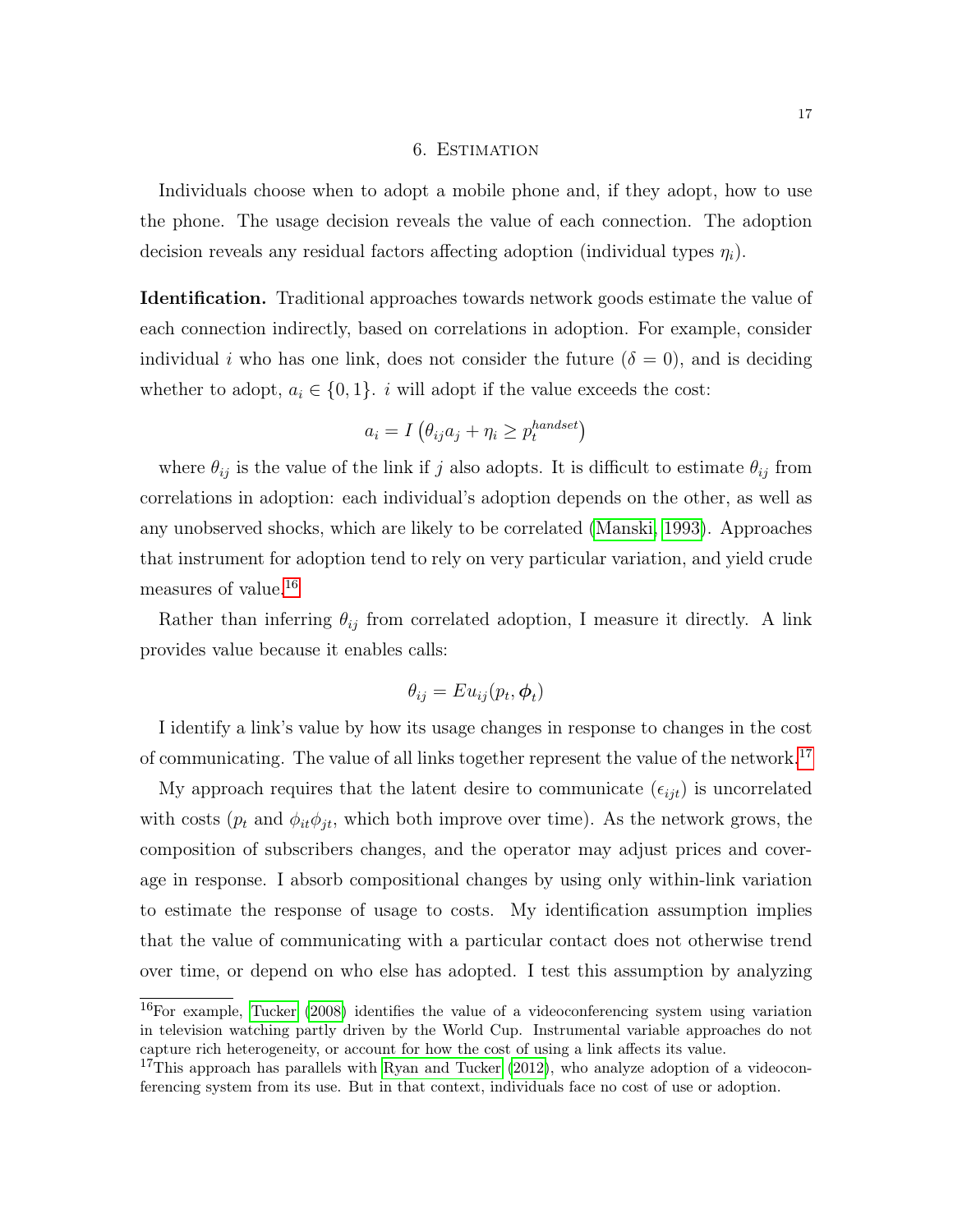changes in calling patterns across links; results are consistent with these factors being negligible.[18](#page-17-0) Apart from these restrictions, communication shocks can be arbitrarily correlated between any links in the network.

After the network portion of utility  $(\theta_{ij})$  is estimated, it is straightforward to back out any residual heterogeneity affecting adoption,  $\eta_i$ . These types may be arbitrarily correlated between nodes, but are fixed over time and across counterfactuals.

Calling Decision. I use data on phone calls to estimate the country's latent communication graph (the call shock distributions  $F_{ij}$ ), the shape of the utility function  $(\gamma \text{ and } \alpha)$ , and how usage responds to cost  $(\beta_{cost} \text{ and } \beta_{coverage})$ . I use maximum likelihood.

Estimation Procedure. I specify the distribution for call shocks  $\epsilon_{ijt} \stackrel{iid}{\sim} F_{ij}$  as a mixture distribution:

$$
F_{ij} \left[ \epsilon \right] = q_i \Phi \left( \frac{\ln \left( \epsilon \right) - \mu_{ij}}{\sigma_i} \right) + (1 - q_i) 1_{\{\epsilon > -\infty\}}
$$

where  $\Phi(\cdot)$  represents the standard normal CDF. The first component is a lognormal distribution,  $\ln N(\mu_{ij}, \sigma_i^2)$ , which captures a continuous spread of potential communication. It suggests that an individual will not call across a link if the shock is too low relative to the cost (affected by  $\alpha$  in the utility function). However, on a given link, a large fraction of months have no calls. To better explain these I also include a point mass, under which there are no calls regardless of the cost (controlled by the individual parameter  $q_i$ ).

In each period t, for each link between subscribers, I observe a duration  $d_{ijt} \geq 0$ . Equation [2](#page-13-0) recovers the underlying call shock  $\epsilon$ :

$$
\epsilon(d, p_t, \phi_{it}, \phi_{jt}) = \frac{d^{\gamma - 1} + \alpha}{1 - \beta_{cost} (p_t + \beta_{coverage} \phi_{it} \phi_{jt})}
$$

given coverage under the baseline rollout plan  $\phi_t(\mathbf{z}_0)$ . If the call shock was not high enough to place a call of at least one second, the month will have no call  $(d_{ijt} = 0)$ ,

<span id="page-17-0"></span><sup>&</sup>lt;sup>18</sup>I evaluate whether the duration of calls across a link changes with the time since an individual adopted, or as more of the sender's and receiver's contacts join the network, after controlling for cost. For the median subscriber, the change in duration associated with either the change in time and contacts on the network is less than 5% of the change associated with the changes in prices and coverage over this time period. See Supplemental Appendix S5.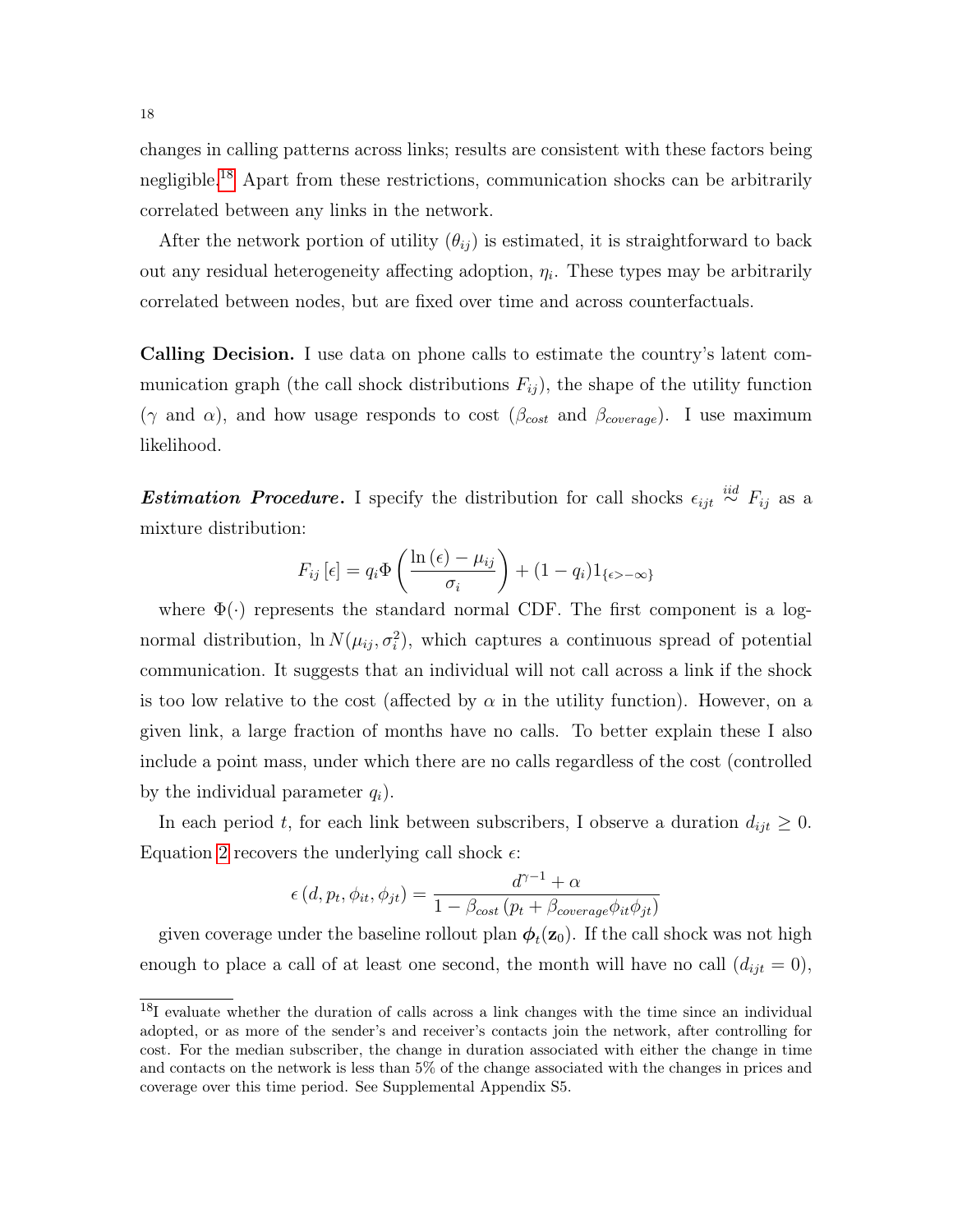with likelihood  $F_{ij}$  [ $\epsilon$  (1 second, ...)]. The likelihood of calls of total duration  $d_{ijt}$  is  $F_{ij}$  [ $\epsilon$  (d<sub>ijt</sub> + 1, . . .)] –  $F_{ij}$  [ $\epsilon$  (d<sub>ijt</sub>, . . .)].

These are combined into the log-likelihood function:

<span id="page-18-2"></span>
$$
\ln L(\Theta) = \sum_{i} \sum_{t} \sum_{j \in S_t \cap G_i} 1_{\{\text{call placed}_{ijt}\}} \ln (F_{ij} \left[ \epsilon (d_{ijt} + 1, p_t, \phi_{it}, \phi_{jt}) \right] - F_{ij} \left[ \epsilon (d_{ijt}, p_t, \phi_{it}, \phi_{jt}) \right]) + \left[ 1 - 1_{\{\text{call placed}_{ijt}\}} \right] \ln F_{ij} \left[ \epsilon (1 \text{ second}, p_t, \phi_{it}, \phi_{jt}) \right]
$$
\n(7)

The full sample has 1,525,061 nodes, 414.5 million links, and a total of 15 billion link-month duration observations. The calling decision has 7 types of parameters. I assume that the shape and sensitivity parameters are common to all links ( $\gamma$ ,  $\alpha$ ,  $\beta_{cost}$ ,  $\beta_{coverage}$ ). I allow the parameter scaling the shock distribution  $(\sigma_i)$ , and the probability of no call at any price  $(1 - q_i)$  to vary at the individual level. I allow the shock distribution to be shifted at the link level, with structure:

$$
\mu_{ij} = \mu_i + \mu_{\max(x_i, x_j), \overline{\phi_{it}\phi_{jt}}}
$$

which includes an individual mean term  $\mu_i$ , and a cost fixed effect for each combination of link adoption date  $(\max\{x_i, x_j\})$  and average coverage  $(\overline{\phi_{it}\phi_{jt}})$ , discretized to 519 combinations. This term ensures that price and coverage sensitivity are identified off of within-link changes in calling.[19](#page-18-0)

I estimate these parameters in two steps. First, I jointly estimate the common parameters, cost fixed effects, and distribution parameters for a random 0.5% subset of nodes and their full set of links.[20](#page-18-1) Then, I impose the common parameters and cost fixed effects to estimate the remaining distribution parameters  $(q_i, \sigma_i, \mu_i; 4.6)$ million altogether). Conditional on the common parameters and cost fixed effects, an individual's distribution parameters affect only his own likelihood, so this last step is computationally much less demanding than performing a full joint estimation.

<span id="page-18-0"></span> $19T<sub>0</sub>$  see how this formulation addresses the selection issue, note that the numerator inside the standard normal CDF in  $F_{ij}$  [ $\epsilon(d)$ ] can be written:  $\ln (d^{\gamma-1} + \alpha) - \ln (1 - \beta_{cost} (p_t + \beta_{coverage} \phi_{it} \phi_{jt}))$  $\mu_{ij}$ . Consider the decomposition  $\mu_{ij} = \mu_i + e_{ij}$  where  $\mu_{ij}$  is the true link mean and  $e_{ij}$  is an error. If the estimated specification only includes  $\mu_i$ , and if  $e_{ij}$  is correlated with  $p_t$  or  $\phi_{it}\phi_{jt}$ , then estimates of  $\beta_{cost}$  and  $\beta_{coverage}$  may be biased. While each link faces the same price series over time, links that join the network later face lower prices on average: the price path faced by a link is summarized by the link's adoption date. Each link faces a different coverage path; I approximate these with the average joint coverage using 10 bins.

<span id="page-18-1"></span><sup>&</sup>lt;sup>20</sup>The approximately  $0.5\%$  sample is 8,000 nodes with 1,317,539 links and 39 million link-month observations (2.6 million with calls).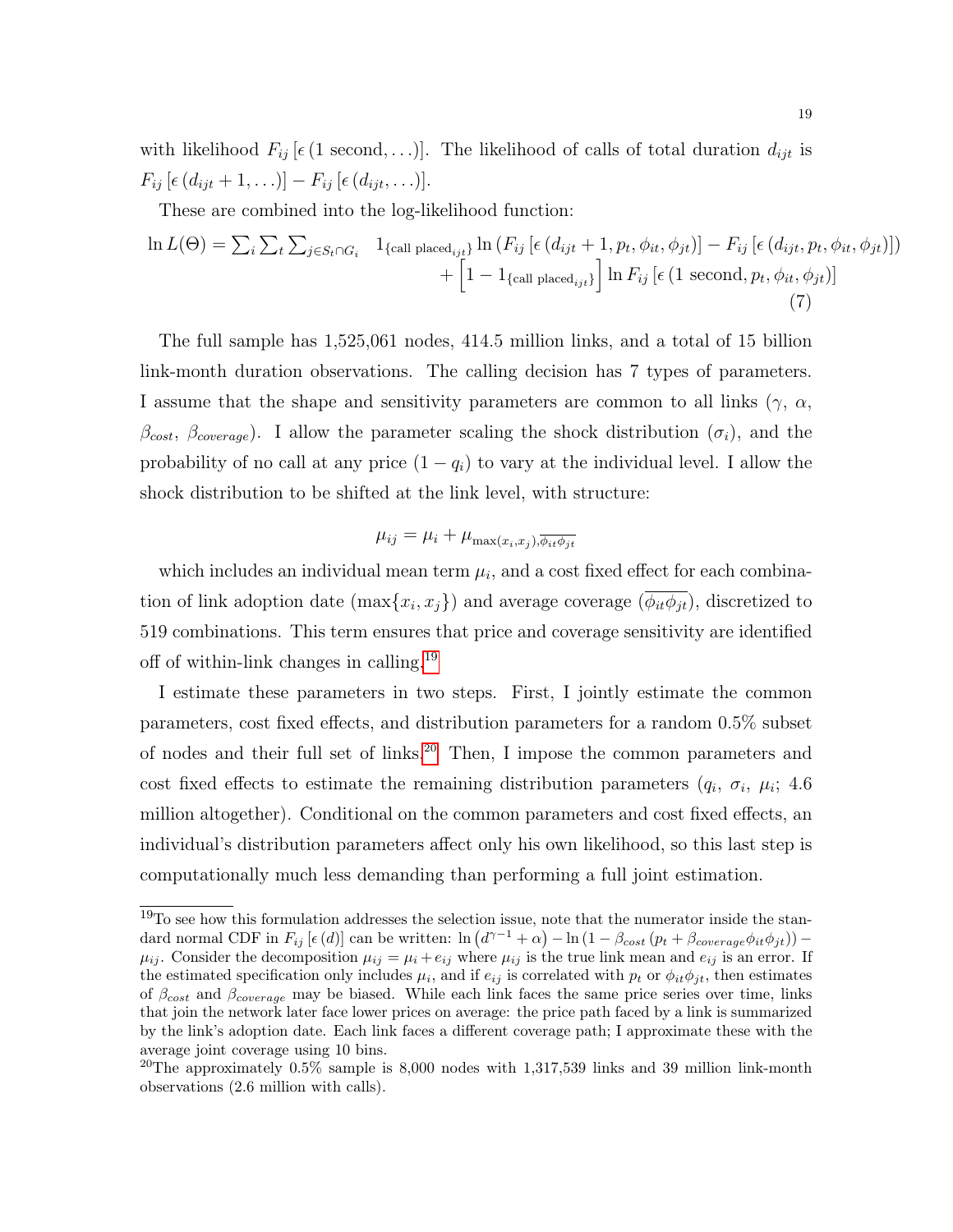I use the estimated model to compute the expected duration and utility along each link using Monte Carlo integration of Equations [3](#page-13-1) and [4.](#page-13-2)

Adoption Decision. Consider the utility  $i$  would have received had he adopted a different month. At time  $x_i$ , i bought a handset rather than waiting K months. Holding fixed the actions of others, Equation [6](#page-14-2) implies  $E_{x_i}U_i^{x_i}(\boldsymbol{x}_{G_i}) \ge E_{x_i}U_i^{x_i+K}(\boldsymbol{x}_{G_i}).$ This implies that the expected utility of being on the network during the following  $K$  months must have exceeded the expected drop in handset prices:<sup>[21](#page-19-0)</sup>

<span id="page-19-2"></span>
$$
\sum_{s=0}^{K-1} \delta^s E u_{ix_i+s}(p_{x_i+s}, \phi_{x_i+s}, x_{G_i}) + (1 - \delta^K) \eta_i \ge p_{x_i}^{handset} - \delta^K E_{x_i} p_{x_i+K}^{handset}
$$
 (8)

Similarly, i could have purchased a handset earlier. At time  $x_i - K$  i chose to wait, so  $\lambda$  he must have preferred some future adoption date: for some  $\tilde K>0,$   $E_{x_i-K}U_i^{x_i-K+\tilde K}(\boldsymbol x_{G_i})\geq 0$  $E_{x_i-K} U_i^{x_i-K}(\boldsymbol{x}_{G_i}).$  He must have valued those  $\tilde{K}$  months of expected utility less than the expected drop in handset prices:

<span id="page-19-3"></span>
$$
\sum_{s=0}^{\tilde{K}-1} \delta^s E u_{i,x_i-K+s}(p_{x_i-K+s}, \phi_{x_i-K+s}, x_{G_i}) + (1 - \delta^{\tilde{K}}) \eta_i \le p_{x_i-K}^{handset} - \delta^{\tilde{K}} E_{x_i-K} p_{x_i-K+\tilde{K}}^{handset}
$$
\n(9)

These inequalities imply bounds for each individual's type:  $\eta_i \leq \eta_i \leq \bar{\eta}_i$ , where:

<span id="page-19-4"></span>
$$
\eta_{i} = \frac{1}{1 - \delta^{K}} \left[ \begin{array}{c} p_{x_{i}}^{handset} - \delta^{K} E_{x_{i}} p_{x_{i}+K}^{handset} - \sum_{s=0}^{K-1} \delta^{s} E u_{i,x_{i}+s} (p_{x_{i}+s}, \phi_{x_{i}+s}, \mathbf{x}_{G_{i}}) \\ \bar{\eta}_{i} = \max_{\tilde{K}>0} \left[ \frac{1}{1 - \delta^{\tilde{K}}} \left[ p_{x_{i}-K}^{handset} - \delta^{\tilde{K}} E_{x_{i}-K} p_{x_{i}-K+\tilde{K}}^{handset} - \sum_{s=0}^{\tilde{K}-1} \delta^{s} E u_{i,x_{i}-K+s} (p_{x_{i}-K+s}, \phi_{x_{i}-K+s}, \mathbf{x}_{G_{i}}) \right] \right] \end{array} \right]
$$
\n(10)

I set  $K = 2$  months.<sup>[22](#page-19-1)</sup> Note that the future after  $x_i + \max(K, \tilde{K} - K)$  cancels out of these expressions. As long as the next preferred adoption date occurs within the data, results are not sensitive to the evolution of the network beyond that point.

<span id="page-19-0"></span><sup>&</sup>lt;sup>21</sup>The model implies that i correctly forecasts the first K months of utility and his expectation of the continuation flow does not change between  $x_i$  and  $x_i + K$ . Both options provide the same continuation flow of utility after  $x_i + K$ , so they differ only in the utility provided in the first K months.

<span id="page-19-1"></span> $^{22}I$  select K to balance two forces: lower values produce tighter bounds; higher ones smooth any shocks around their adoption date that are unaccounted for.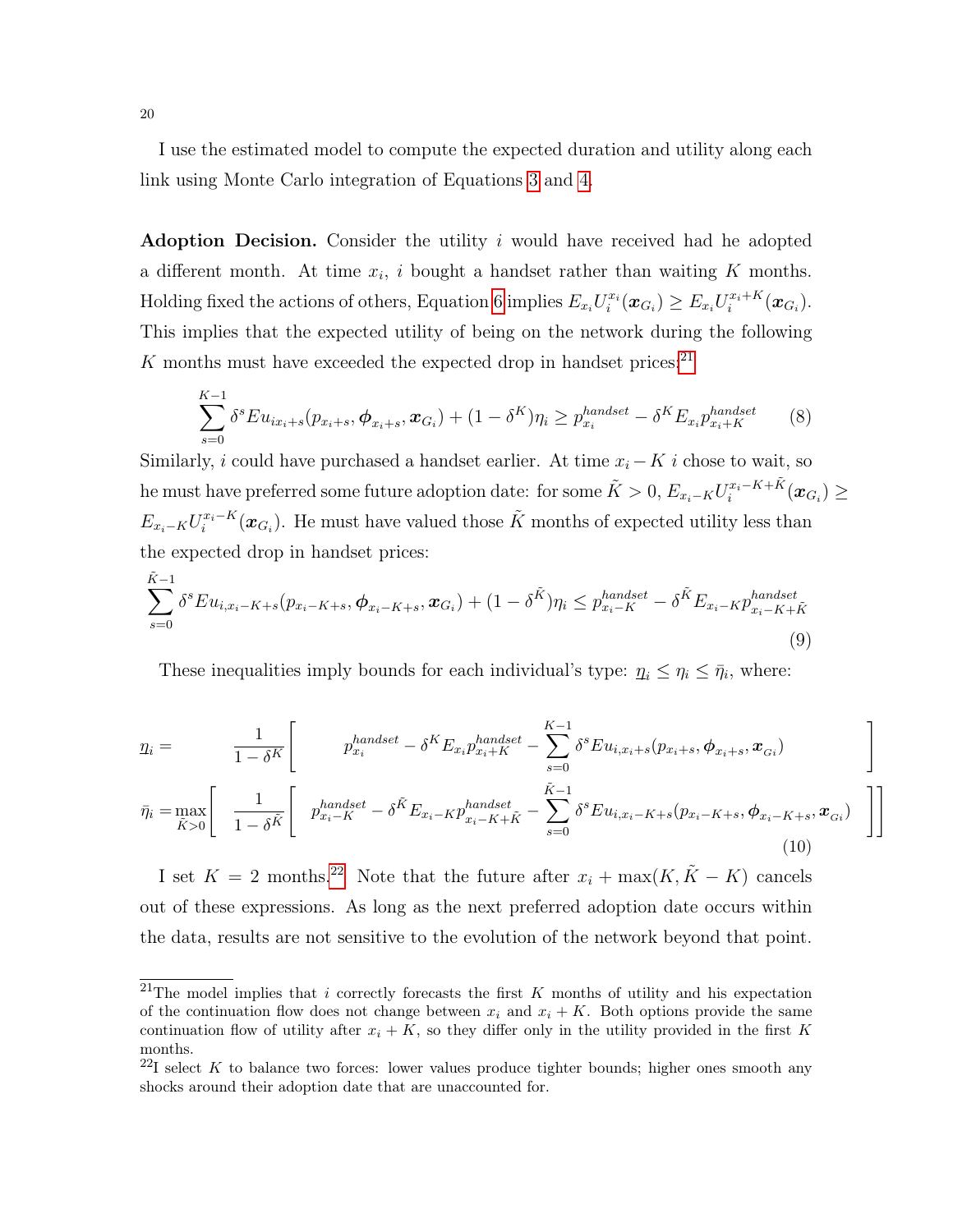These conditions are necessary for equilibrium and are valid in the presence of multiple equilibria. During months that extra fees were charged, I incorporate the fee schedule.<sup>[23](#page-20-0)</sup> I set the discount factor to the inverse of the average real interest rate in Rwanda over this period:  $\delta = (\frac{1}{1.07})^{1/12} \sim 0.9945$  (source: World Bank). I am able to recover  $\eta_i$ 's for 0.8m nodes adopting between  $x_i \in [K, T - K]$ <sup>[24](#page-20-1)</sup>

Results. Parameter estimates are reported in Table [2.](#page-21-0) The calling decision implies  $\beta_{cost} = 0.200$ , which corresponds with an average price elasticity of -0.67; and  $\beta_{coverage} = -3.85$ , which corresponds with an average elasticity of 0.47 for either sender or receiver's coverage. Predicted durations are highly correlated with observed durations (by month: 0.95, by node: 0.90). The second panel shows the distribution of the parameters of the communication graph. The third panel shows the bounds on individual types  $[\eta_i, \bar{\eta}_i]$  implied by the adoption model, assuming individuals do not value incoming calls  $(w = 0)$ . The median individual's adoption is consistent with expecting to receive \$0.71-1.07 of additional value from a handset each month, beyond that represented by the call model (shown in Table [2\)](#page-21-0). However, types are heterogeneous: the 25th percentile expects to receive between \$0.01 more and \$0.69 less value, and the 75th percentile \$1.39-1.56 more.

Validation of Utility. As a robustness check, I test whether the value implied by calls corresponds with the value implied by adoption. I form Equations [8](#page-19-2) and [9](#page-19-3) into moment inequalities, using instrumental variables that shift adoption based on the cost of providing coverage to different areas due to Rwanda's hilly geography, in a manner similar to [Yanagizawa-Drott](#page-37-16) [\(2014\)](#page-37-16), as well as in the fraction of contacts who join in response to a government adoption subsidy program. Results suggest these valuations of calls and adoption are consistent under  $w = 0$ , but under  $w = 1$ , the utility of calls is double counted. (See Appendix [B.](#page-38-1)) I proceed with  $w = 0$  as a base

<span id="page-20-0"></span> $^{23}$ Before June 2007, subscribers needed to add roughly \$4.53 in credit per month to keep their account open; I factor this in as a hassle cost. Actually opening an account entails purchasing a SIM card, which cost roughly \$1 itself plus the cost of an initial top up. See Supplemental Appendix S11 for more information.

<span id="page-20-1"></span> $^{24}I$  do not back out bounds for those receiving a rural handset subsidy in 2008 (for whom it is difficult to value the purchase), and whose activation does not coincide with the adoption of a new handset (altogether these account for 5% of last period durations). In simulations, I compute changes in the call model for all nodes, and hold the adoption of these fixed; doing so will tend to attenuate the results of policy counterfactuals.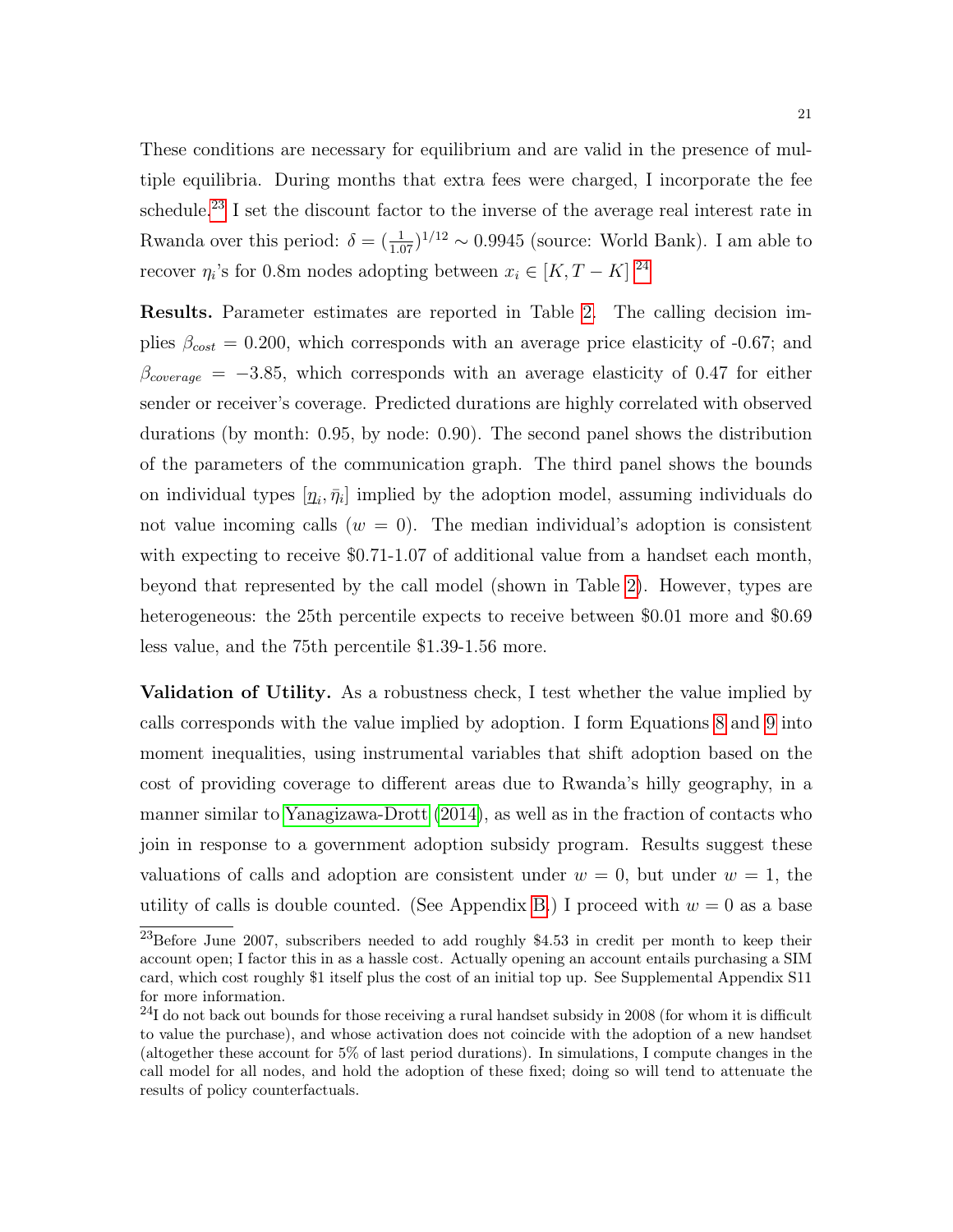<span id="page-21-0"></span>

|  | TABLE 2. Parameter Estimates |  |
|--|------------------------------|--|
|  |                              |  |

|                | Common Parameters              | Parameter<br>$\gamma$<br>$\alpha$<br>$\beta_{cost}$<br>$\beta_{coverage}$ |               | Estimate<br>2.289<br>97.897<br>$0.200\,$<br>$-3.845$ |          | $0.002\,$<br>0.471<br>0.0004<br>$0.037\,$ | <b>Standard Error</b> |        |                                |
|----------------|--------------------------------|---------------------------------------------------------------------------|---------------|------------------------------------------------------|----------|-------------------------------------------|-----------------------|--------|--------------------------------|
|                |                                | Quantile:                                                                 |               | $5\%$                                                | $25\%$   | 50%                                       | 75%                   | $95\%$ | Number                         |
|                | <b>Fixed Effect Parameters</b> | $\mu_{\max(x_i, x_j), \overline{\phi_{it}\phi_{jt}}}$                     |               | $-1.71$                                              | $-1.45$  | $-1.12$                                   | $-0.65$               | 0.00   | 519                            |
| Call Model     |                                | $\rm SE$                                                                  |               | $0.31\,$                                             | 0.31     | 0.31                                      | $0.32\,$              | 0.32   |                                |
|                | Node Parameters                | $\mu_i$                                                                   |               | 1.95                                                 | 3.01     | 3.66                                      | 4.95                  | 6.83   | 1.5 <sub>m</sub>               |
|                |                                | SE                                                                        |               | 0.37                                                 | 0.32     | 0.32                                      | 0.33                  | 0.34   |                                |
|                |                                | $\sigma_i$                                                                |               | 0.80                                                 | $1.30\,$ | 1.62                                      | 1.98                  | 2.58   | 1.5 <sub>m</sub>               |
|                |                                | SE                                                                        |               | $0.04\,$                                             | $0.02\,$ | 0.02                                      | 0.03                  | 0.06   |                                |
|                |                                | $q_i$                                                                     |               | $0.06\,$                                             | $0.27\,$ | $1.00\,$                                  | 1.00                  | 1.00   | 1.5m                           |
|                |                                | $\rm SE$                                                                  |               | 0.00                                                 | 0.01     | 0.03                                      | 0.00                  | 0.00   |                                |
|                |                                |                                                                           |               |                                                      |          |                                           |                       |        | $N_{link-months} = 15$ billion |
|                |                                | $\bar{\eta}_i \cdot (1-\delta)$                                           | $\mathcal{S}$ | $-4.18$                                              | 0.01     | 1.07                                      | 1.56                  | 4.22   | $0.8\mathrm{m}$                |
| Adoption Model |                                | SE                                                                        |               | 0.52                                                 | 0.14     | 0.07                                      | 0.01                  | 0.07   |                                |
|                |                                | $\eta_i\cdot (1-\delta)$                                                  |               | $$ -5.88$                                            | $-0.69$  | 0.71                                      | 1.39                  | 3.77   | $0.8\mathrm{m}$                |
|                |                                | $\rm SE$                                                                  |               | 0.53                                                 | 0.16     | 0.09                                      | 0.00                  | 0.07   | $N_{adoptions} = 0.8$ million  |

Call model parameters are estimated in a two step maximum likelihood procedure, based on Equation [7.](#page-18-2) For noncommon parameters I report the quantiles of estimates and the standard errors of these quantiles for a joint estimation subsample, based on bootstrap draws using the empirical covariance matrix. See Supplemental Appendix for comparative statics that interpret these estimates. Individual types are backed out from Equation [10,](#page-19-4) assuming individuals only receive value from outgoing calls (w = 0). I report types multiplied by  $1 - \delta$  to obtain monthly flows.

specification and evaluate the case where  $w = 1$  for robustness in the Supplemental Appendix.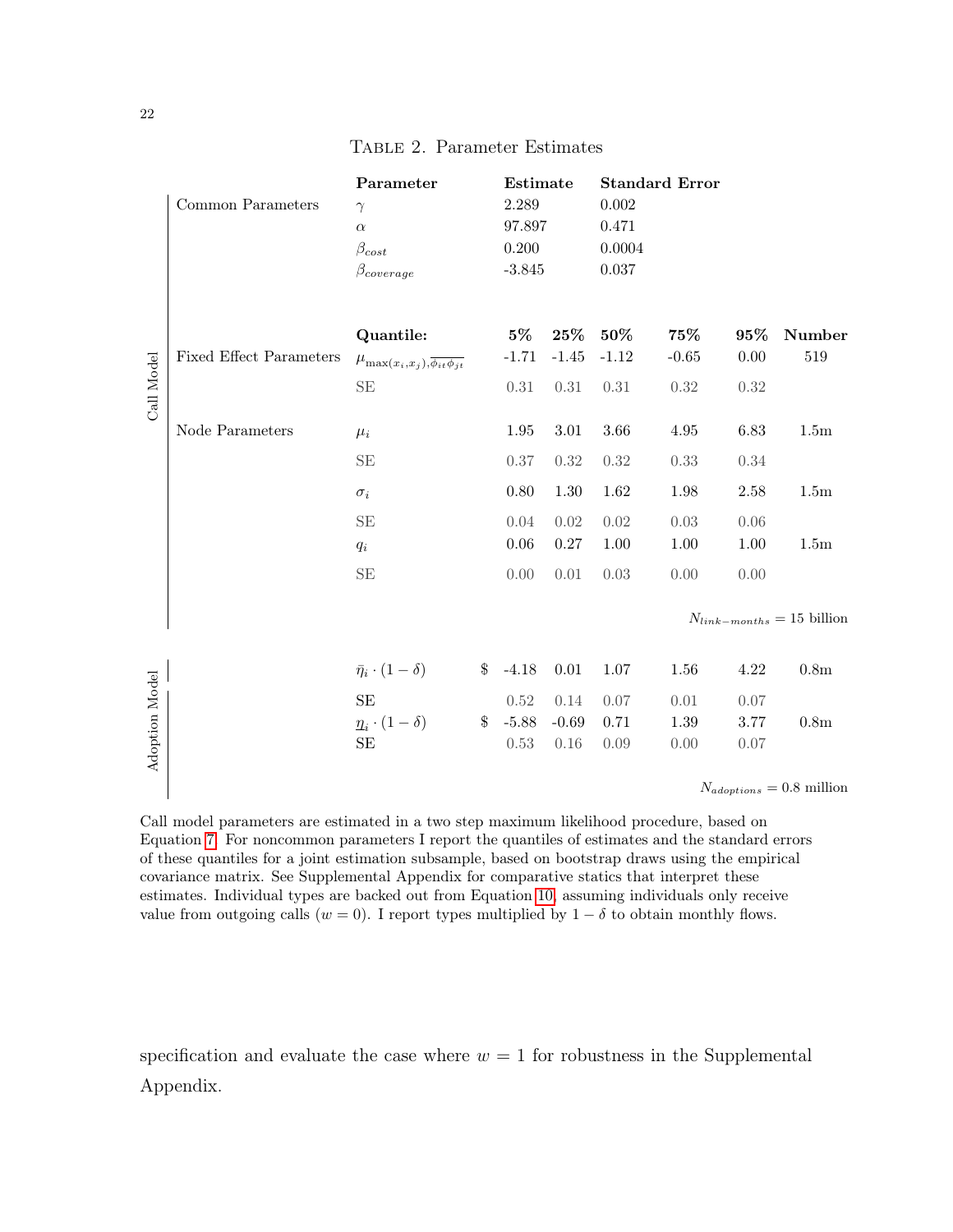### 7. Simulation of Network Good Adoption

<span id="page-22-0"></span>To identify equilibria, I use an iterated best response algorithm. I start with a candidate adoption path  $x^0$  and sequentially allow each individual to optimize their adoption date, conditional on the adoption dates of others, until the path converges.<sup>[25](#page-22-1)</sup>

An equilibrium  $\Gamma(\eta)$  is a function of the vector of individual types,  $\eta = [\eta_i]_i$ . Because types are set identified rather than point identified, I am only able to report bounds for a given equilibrium. And, even if types were point identified, there tend to be multiple equilibria because individuals may coordinate on being optimistic or pessimistic about others' adoption.

I derive bounds for the entire set of equilibria by exploiting its lattice structure: i's optimal adoption date  $x_i$  is weakly monotonic in both  $\eta_i$  and  $x_j$ <sup>[26](#page-22-2)</sup>. The lower bound of the equilibrium with lowest possible adoption,  $\Gamma$ , can be identified by setting each individual's type  $\eta_i$  to its lower bound, and starting with a pessimistic candidate adoption path:  $\boldsymbol{x}^0 = \bar{T}$  (initially individuals expect everyone else to completely delay adoption). The upper bound of the highest possible equilibrium,  $\overline{\Gamma}$ , can be identified by setting each individual's type to its upper bound and starting with an optimistic candidate adoption path:  $x^0 = 0$  (initially individuals expect everyone else to adopt  $immediately).<sup>27</sup>$  $immediately).<sup>27</sup>$  $immediately).<sup>27</sup>$ 

My data ends at May 2009  $(T)$ ; although I report outcomes only up until T, the end date affects the analysis in two ways. First, counterfactuals that make adoption less attractive may induce individuals in my data  $(i \in S<sup>T</sup>)$  to delay adoption beyond T. To account for this, I allow individuals to adopt up until  $\overline{T} = T + 36$ , three years beyond the end of my data, extrapolating utility for the additional months. (This extrapolation serves only to determine whether an individual adopts before or after  $T$ .)<sup>[28](#page-22-4)</sup> Second, counterfactuals that make adoption more attractive could induce

<span id="page-22-1"></span><sup>25</sup>See Appendix [C.](#page-40-0)

<span id="page-22-2"></span><sup>&</sup>lt;sup>26</sup>A higher type  $\eta_i$  weakly decreases is optimal adoption date, and a decrease in i's adoption date  $x_i$ weakly decreases j's optimal adoption date. This follows from the lattice structure of  $x$  and because  $U^{x_i}(\eta_i, \mathbf{x}_{-i})$  has increasing differences in  $x_i$  and  $x_j$ , or is supermodular in  $\mathbf{x}$ ; see [Topkis](#page-37-17) [\(1978\)](#page-37-17) and [Milgrom and Shannon](#page-37-18) [\(1994\)](#page-37-18).

<span id="page-22-3"></span> $^{27}$ This is analogous to how [Jia](#page-37-7) [\(2008\)](#page-37-7) uses the lattice structure of an entry game to identify a range of equilibria.

<span id="page-22-4"></span> $^{28}I$  assume that after T, the utility provided to each node grows at the same rate as the total number of subscribers (as reported by the regulator). See Supplemental Appendix S11 for more details.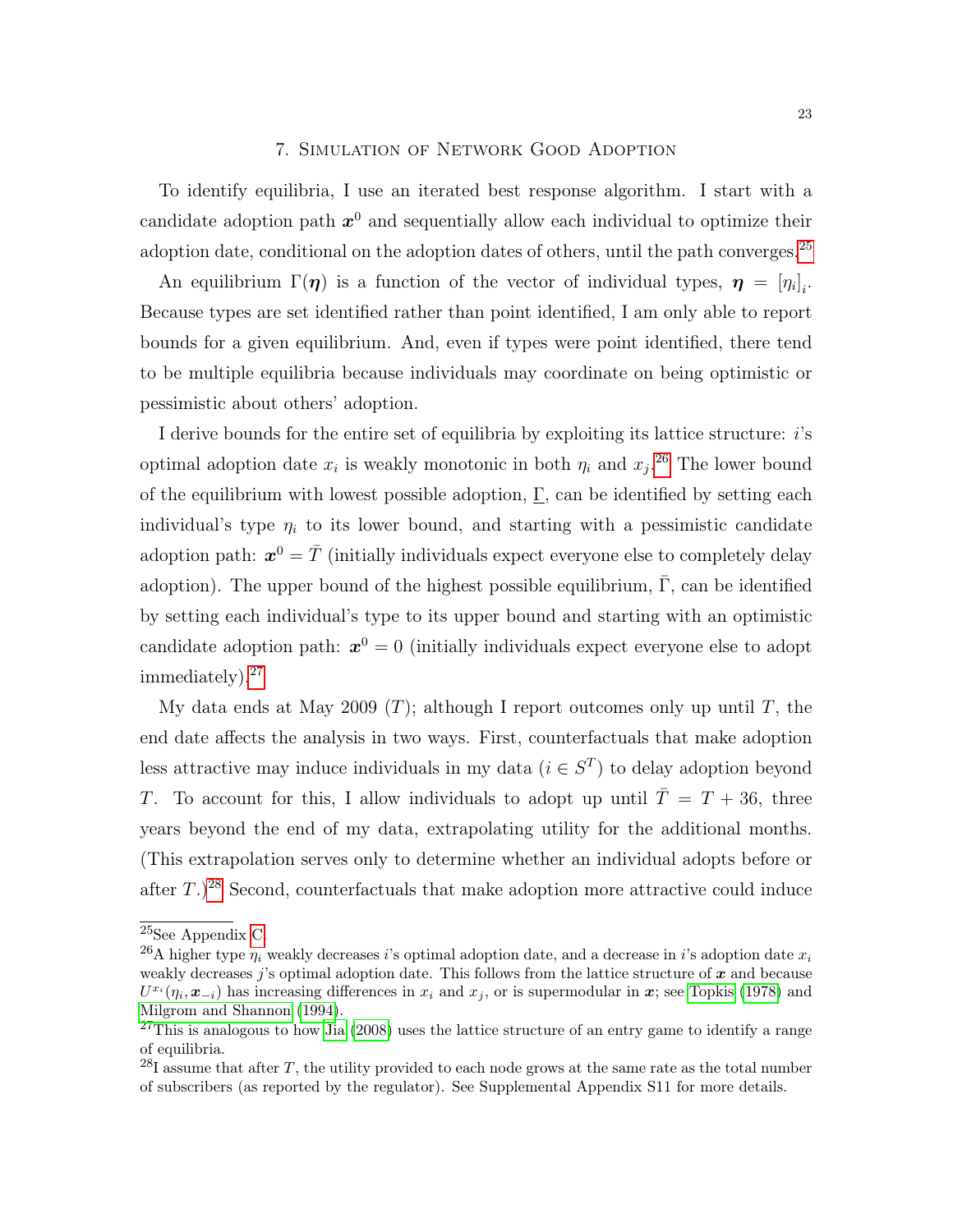individuals not in my data  $(i \in N\backslash S<sup>T</sup>)$  to adopt before T. This could potentially happen in the second counterfactual on taxes; in the Supplemental Appendix I do a subsample analysis which suggests that my results are likely to understate the true effects.[29](#page-23-0)

**Outcomes.** For each equilibrium  $\Gamma$ , I compute the expected net present value of consumer surplus through  $T$ , as of January 2005:

$$
U_{net}^{\Gamma} = \sum_{i \in S \text{ and } x_i \le T} \left[ \sum_{t \ge x_i}^T \delta^t E u_{it}(p_t, \phi_t, x_{G_i}) - \delta^{x_i} p_{x_i}^{handset} - \delta^{T} p_{T}^{handset} \right]
$$

which is net of calling, handset, and hassle costs. I compute handset costs assuming each handset is provided by a competitive market at marginal cost, and is sold back at the end of the data at the prevailing price. I omit the type  $\eta_i$  that enters the individual's adoption decision, because this term may pick up errors that do not represent the utility individuals receive.

The government earns expected revenue from taxes on handsets  $(\tau_{it}^{handset})$  and usage  $(\tau_{it}^{usage})$ :

$$
R_G^{\Gamma} = \sum_{i \in S \text{ and } x_i \le T} \left[ \delta^{x_i} \tau_{ix_i}^{handset} p_{x_i}^{handset} + \sum_{t \ge x_i}^T \delta^t \tau_{it}^{usage} p_t \sum_{j \in G_i \cap S_t} E d_{ij}(p_t, \phi_t) \right]
$$

And the firm earns expected revenue from calls:

$$
R_F^{\Gamma} = \sum_{i \in S \text{ and } x_i \le T} \sum_{t \ge x_i}^T \delta^t (1 - \tau_{it}^{usage}) p_t \sum_{j \in G_i \cap S_t} E d_{ij}(p_t, \phi_t)
$$

In simulations, I report each outcome Y at the high equilibrium  $(Y^{\bar{\Gamma}})$  and low equilibrium  $(Y^{\mathbb{L}})$ .<sup>[30](#page-23-1)</sup> I measure policy impacts by reporting the change in the lowest and highest equilibria  $(Y^{\bar{\Gamma}} - Y^{\bar{\Gamma}}_{baseline}$  and  $Y^{\bar{\Gamma}} - Y^{\bar{\Gamma}}_{baseline})$ .<sup>[31](#page-23-2)</sup>

<span id="page-23-0"></span> $^{29}$ Additionally, reducing the cost of communication (e.g., by lowering usage taxes) could induce calls between individuals who hadn't called each other within my data (making additional links active beyond those I observe).

<span id="page-23-1"></span><sup>&</sup>lt;sup>30</sup>Because there is a monotonic relationship between adoption date and utility, these outcomes bound all possible equilibrium outcomes for call utility. They also bound all possible equilibrium outcomes for firm revenue  $R_F$  when usage tax is constant over time. The high and low equilibrium outcomes of  $U_{net}$  and  $R_G$  may not bound all possible equilibrium outcomes, though I expect deviations to be minor.

<span id="page-23-2"></span><sup>&</sup>lt;sup>31</sup>A more natural measure of policy impact would be bounds on the changes in revenue and utility across the range of equilibria; however, this measure is computationally prohibitive because adoption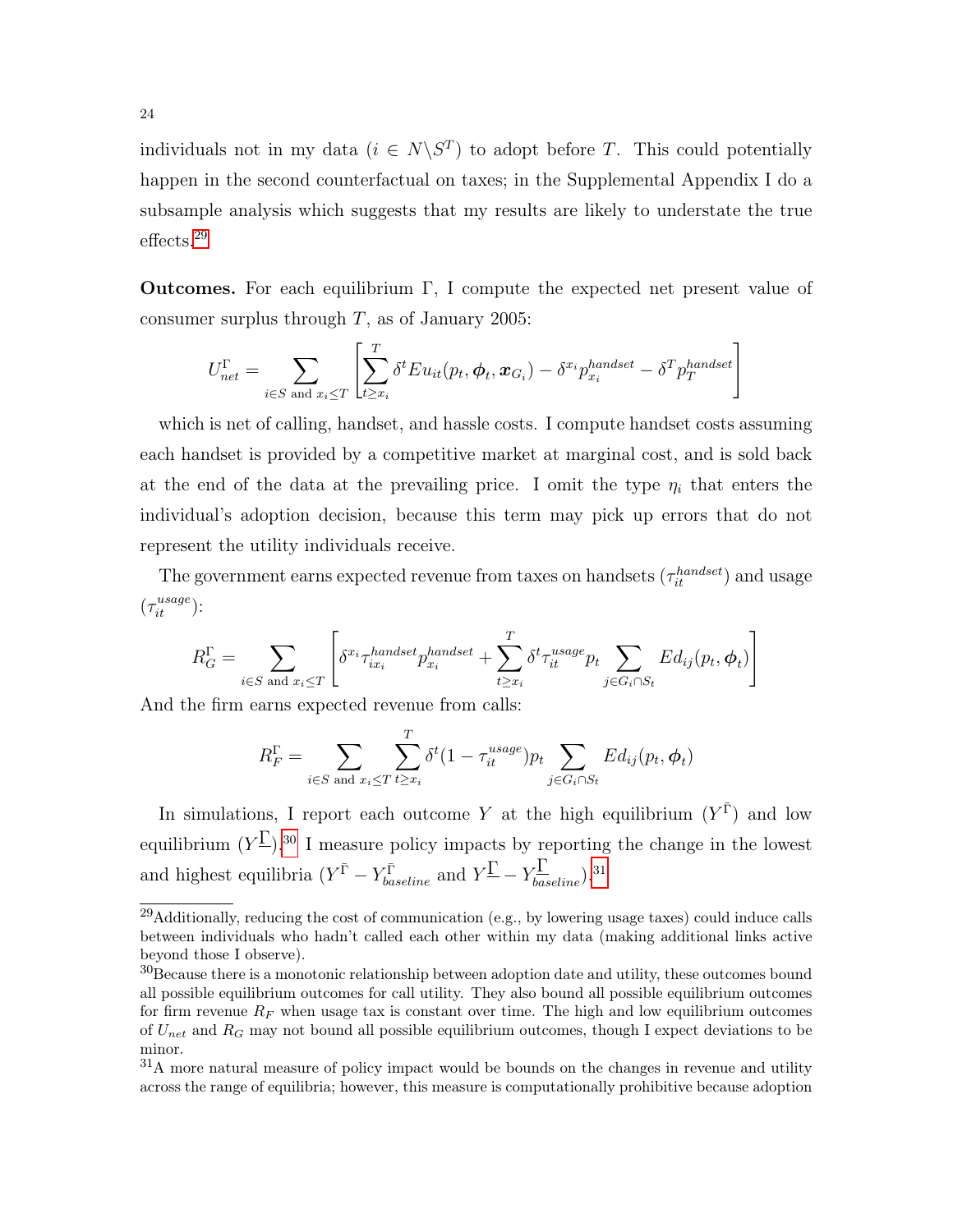<span id="page-24-1"></span>

Baseline Simulation Results. The simulation matches the general trend of the data, shown in Figure [2.](#page-24-1) In the simulated equilibrium, the mobile phone system provides a total benefit between \$474-530m over the 4.5 years I observe, discounted to 2005 dollars. These benefits are split among the operator (35%), the government  $(14\%)$ , and consumers  $(51\%$ , net of handset, calling, and hassle costs).<sup>[32](#page-24-2)</sup> While the welfare gains of mobile phones has been documented in specific sectors [\(Jensen, 2007;](#page-37-0) [Aker, 2010;](#page-36-13) [Jack and Suri, 2014\)](#page-37-1), to my knowledge these are the first micro-identified estimates of the total welfare generated by a developing country mobile phone network.

### 8. Application: The Provision of Service to Rural Areas

<span id="page-24-0"></span>For communication services, a key question for regulators is whether—and if so, how—to ensure service to poor and remote communities. Governments use a wide variety of policies, including tax-and-transfer schemes, service obligations, and universal service funds [\(GSMA, 2013\)](#page-36-14).

A social planner would expand coverage until the point where building any marginal set of towers would not improve welfare. Firms may stop building before reaching this

decisions are interlinked. Monte Carlo simulations in the Supplemental Appendix provide a test of this approach.

<span id="page-24-2"></span><sup>&</sup>lt;sup>32</sup>The government also collects a general  $30\%$  tax on firm revenues after deductions; since I do not observe deductions I do not compute this explicitly; some additional firm revenues should be transferred to the government.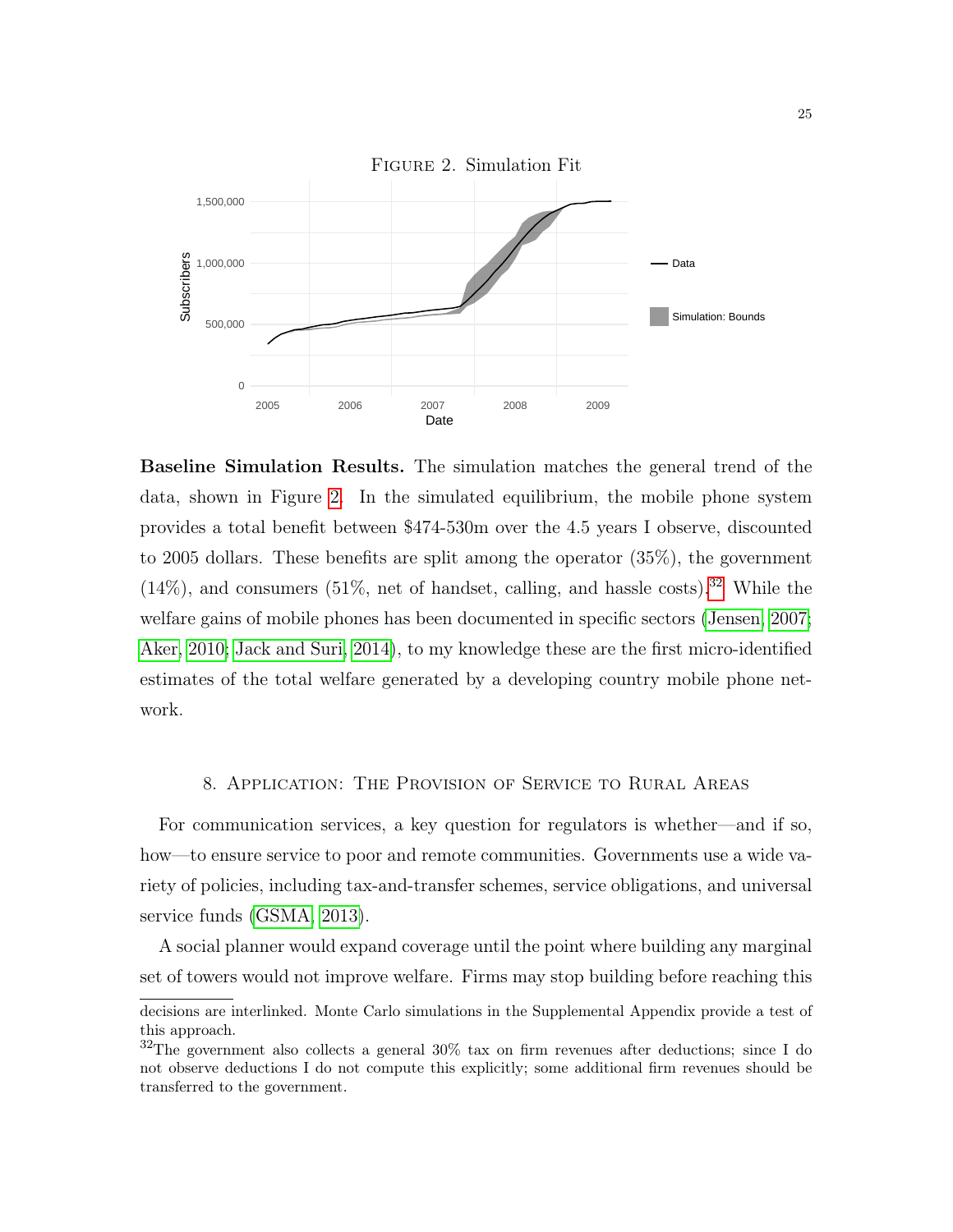point: they are likely to internalize only a fraction of the benefits of expanding the network. Whether it is optimal for a government to regulate service to remote areas depends crucially on both the shape of social and private benefits. Both are difficult to measure due to spillovers induced by network effects and geographical interconnectedness. I use my method to measure the impact of a rural service expansion in Rwanda induced by a coverage requirement.

Impact of Rural Expansion in Rwanda. In Rwanda, the regulator required a rollout plan culminating in near-complete coverage. I do not attempt to isolate the impact of specific obligations, as they are likely to have been anticipated by the operator and formed in ongoing discussions. I would ideally compare the revenue and consumer surplus generated under the actual rollout to that generated by the rollout that maximizes profits in absence of regulation. Determining this profit maximizing rollout is computationally infeasible. Instead, I simulate a suggestive counterfactual, where the operator does not build marginal, unprofitable towers.

I compute this counterfactual by first ranking each tower z by a proxy of how desirable it was for the firm to build, and then finding a desirability cutoff below which tower construction was unprofitable. I rank towers by empirical revenue of the transactions they transmitted  $(\bar{R}_z$ : 'average direct baseline revenue'), shown in Figure [3a](#page-27-0). This provides a rough gauge of the desirability of a tower, but does not capture the causal impact of building a tower on revenue: it omits substitution between towers and the effect of coverage on adoption. I determine the causal impact using my simulation method.

I propose a cutoff, starting with the  $n = 10$  lowest revenue rural towers, and compute the progression of coverage omitting this set of rural towers  $(\mathbf{z}_{(n)} = \{z \in \mathbf{z}_0 | \bar{R}_z > \mathbf{z}_{(n)}\}$  $\bar{R}_{(n)}$  or z is urban}, where  $\bar{R}_{(n)}$  is the *n*th order statistic of  $\bar{R}$  for rural towers). Given each counterfactual rollout plan, I compute each individual's time series of coverage  $\phi_{it}(\mathbf{z}_{(n)})$ , the resulting link utilities and durations, and then simulate a new equilibrium. I hold fixed individual types  $\eta_i$ , the unobserved determinants of adoption. The change in coverage has an immediate effect on calls: lower coverage increases the hassle cost of placing a call, reducing durations and the utility from calling. Consumers who obtain less utility from calling may also change their adoption decision, which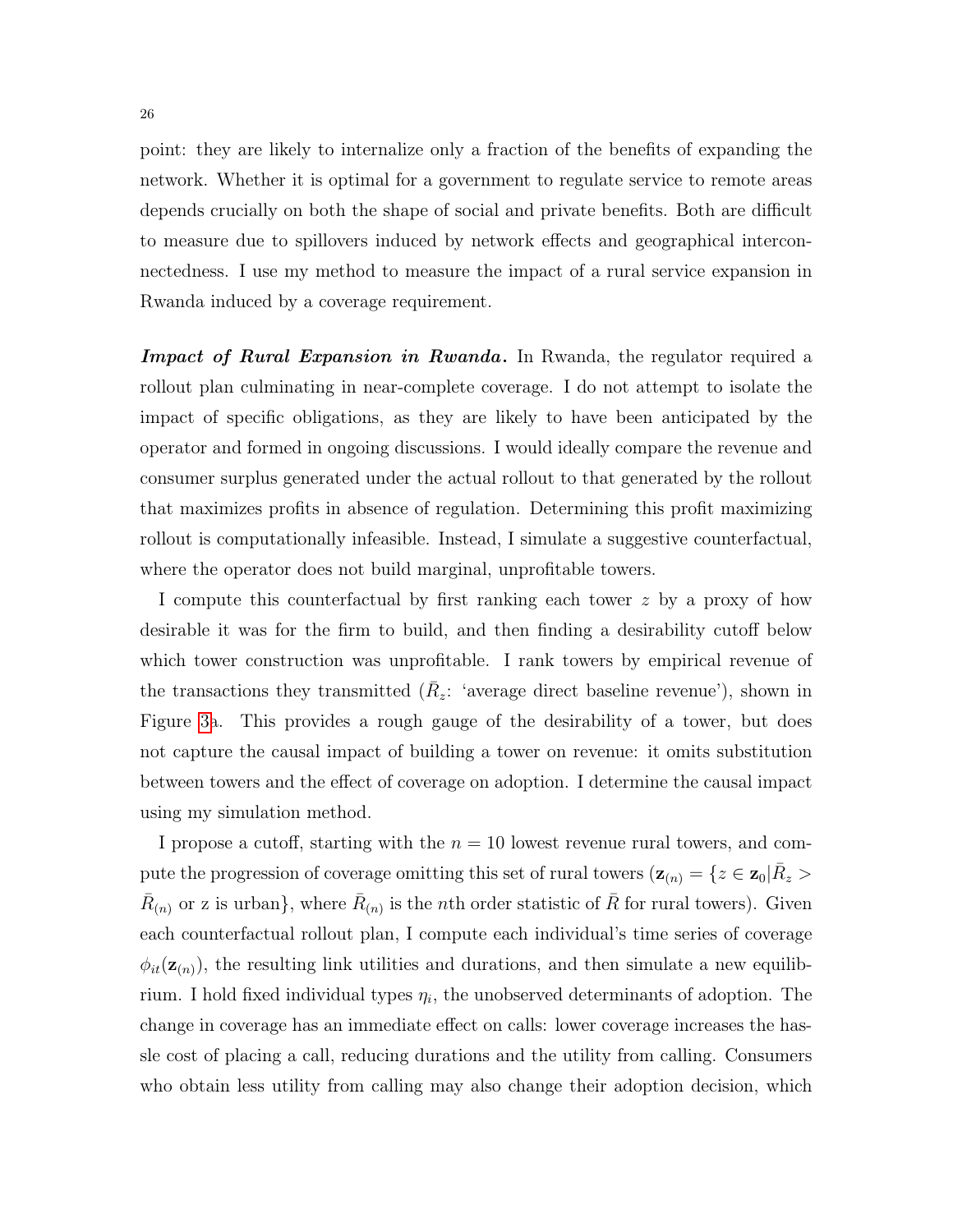can cause even consumers who were not directly affected by the change in coverage to change their adoption decisions. To evaluate whether a deviation is profitable, I compute the annualized cost of building and operating each tower building plan  $C_F(\mathbf{z})$  using estimates provided by the regulator.<sup>[33](#page-26-0)</sup>

Figure [3](#page-27-0) shows results from simulations with  $n \in \{0, 10, 20\}$ . Direct baseline revenue of these towers are highlighted in Figure [3a](#page-27-0), and full simulation results are shown in [3b](#page-27-0). The 10 rural towers with lowest direct baseline revenue constructed between 2005 and January 2009 were unprofitable (11% of all rural towers). In contrast, the 11-20th lowest were profitable.[34](#page-26-1) Thus, in absence of the coverage obligation I would expect the operator to not build these unprofitable rural towers, which had an annualized net present cost over this time period of \$271,356 in 2005. Figure [3c](#page-27-0) shows these towers; several cover border crossing points, for which there was an explicit coverage requirement.

I estimate the effect of the regulation by taking the difference between the baseline  $(n = 0)$  and the counterfactual where these unprofitable towers are not built  $(n = 10)$ , during the sample period.<sup>[35](#page-26-2)</sup> Table [3](#page-28-0) presents the results for adoption months, revenue, and consumer surplus. In the rows of Table [3,](#page-28-0) I present the baseline simulation with the expansion, and two counterfactual simulations, one showing only the immediate impact on calling, and one incorporating the full impact (allowing changes to adoption, including network effects).

The first column of Table [3](#page-28-0) presents results for all nodes. The following two columns break down the effect, on individuals whose coverage was substantially affected and

<span id="page-26-0"></span><sup>&</sup>lt;sup>33</sup>Costs are given by  $C_F(\mathbf{z}) = \sum_{\mathbf{z}} \sum_{s \ge t_z} \delta^s \left[ K_{base} + 1_{\{z \text{ is off grid}\}} K_{off-grid} \right]$ . The total annualized cost of building and operating a tower in Rwanda is \$31,165 per year, plus \$18,078 for towers that are far from the electric grid that must be powered by generators, based on financial data provided by operators to the regulator [\(RURA, 2011\)](#page-37-19). The total cost of ownership includes operating expenses, annualized depreciation, and a 15% cost of capital. Depreciation assumes lifespans of 15 years for towers, 8 years for electric grid access, and 4 years for generators.

<span id="page-26-1"></span> $34I$  consider marginal groups of towers rather than individual towers because (i) there is noise in the estimation of coverage which is smoothed out when considering groups, and (ii) it is computationally costly to evaluate the removal of individual towers.

<span id="page-26-2"></span><sup>35</sup>Although the operator would not know the revenue generated by each tower ex-ante, they would likely have precise estimates. Note that based on the data I have I cannot compute revenues and consumer surplus beyond May 2009; the full impact could be more positive (e.g., if demand is dynamic or there is a first mover advantage) or more negative (if the unprofitable towers continue to lose money in the future).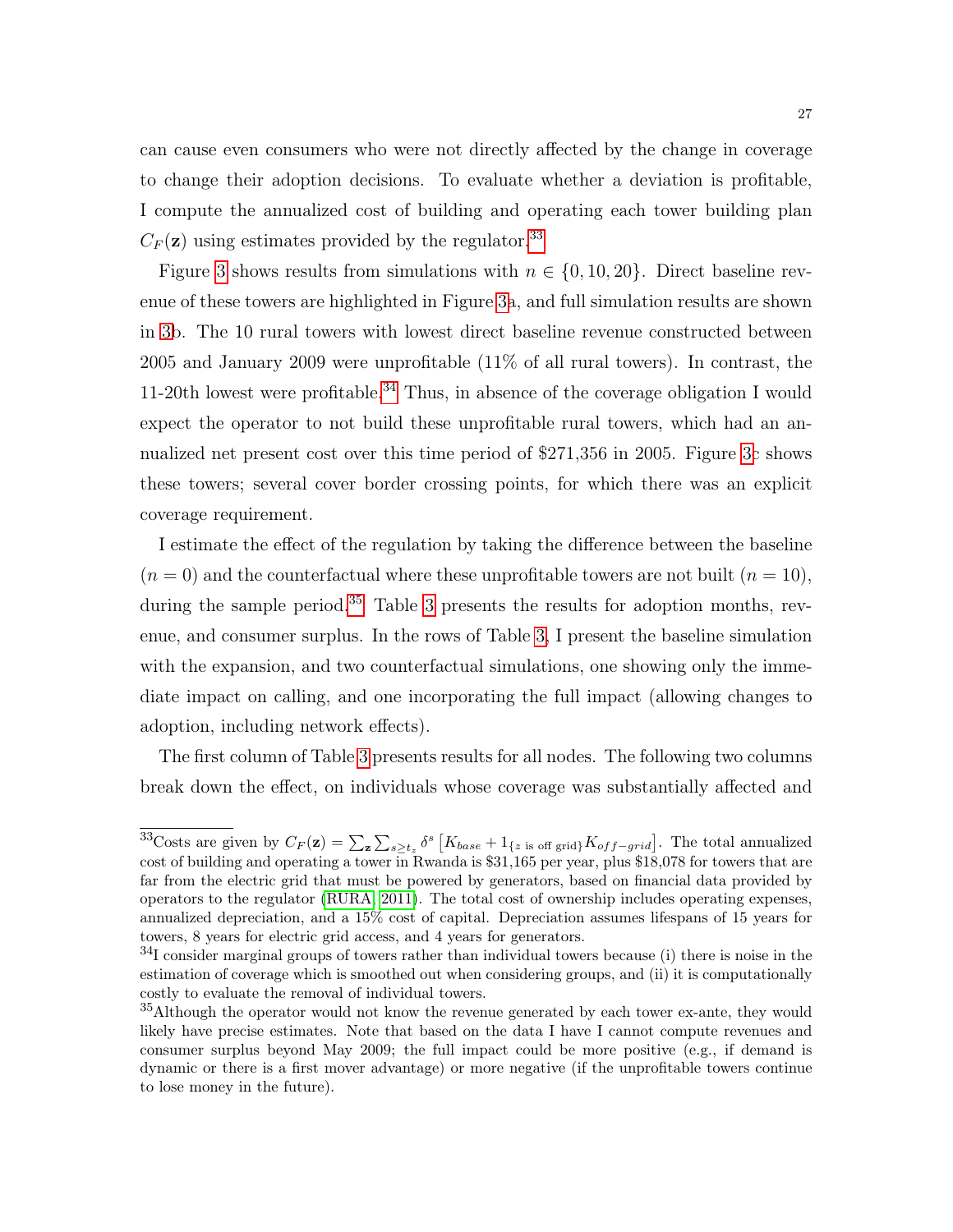<span id="page-27-0"></span>

Revenue includes domestic voice calls originating at that tower, billed by the average basket of prepaid rates, averaged over all months the tower was operational. For the counterfactual, I drop the 10 lowest revenue rural towers built during the data. In the map, cities are denoted by dots, dropped towers are denoted by triangles, and lost coverage is shaded.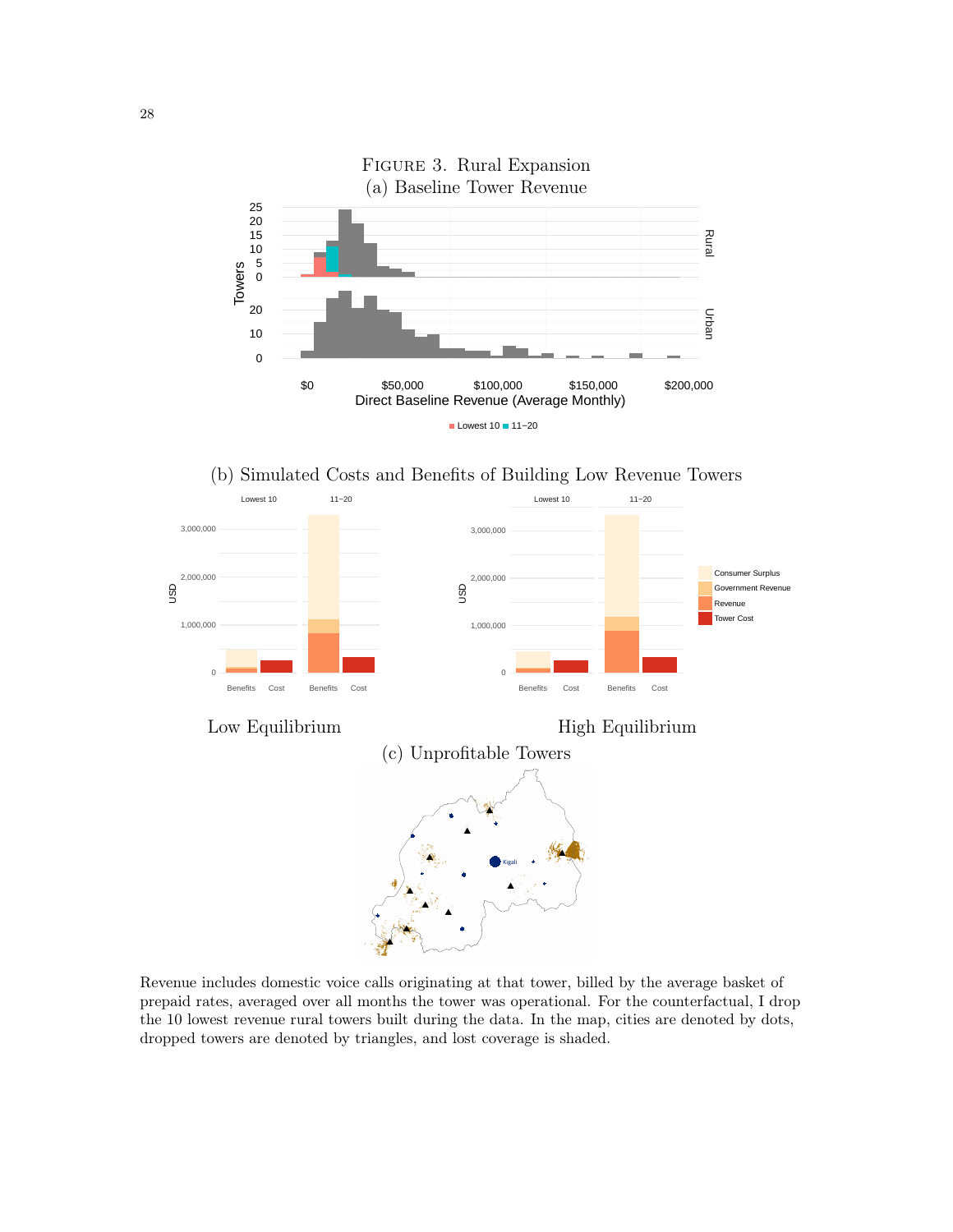|                               |              |                  | Nodes by change in coverage |                  |
|-------------------------------|--------------|------------------|-----------------------------|------------------|
|                               |              | All nodes        | $>1\%$ pt                   | $\leq 1\%$ pt    |
| Number                        |              | 1,503,675        | 82,523                      | 1,421,152        |
|                               |              |                  |                             |                  |
| <b>Adoption Time</b> (mean)   |              |                  |                             |                  |
| Baseline with expansion       | month        | [24.109, 22.100] | [30.026, 27.760]            | [23.765, 21.771] |
| Total Impact of Expansion     | month        | $-0.005, -0.007$ | $-0.026, -0.031$            | $-0.004, -0.006$ |
| <b>Revenue</b> (total)        |              |                  |                             |                  |
| Baseline with expansion       | million \$   | [165.06, 187.39] | [3.12, 3.49]                | [161.94, 183.91] |
| Total Impact of Expansion     | million \$   | 0.09, 0.11       | 0.02, 0.02                  | 0.07, 0.08       |
| immediate effect on calls     | million \$   | 0.07, 0.09       | 0.02, 0.02                  | 0.05, 0.07       |
| added effect through adoption | million \$   | 0.03, 0.01       | 0.00, 0.00                  | 0.02, 0.01       |
| Consumer Surplus (total)      |              |                  |                             |                  |
| Baseline with expansion       | million \$   | [243.55, 269.79] | [2.70, 2.91]                | [240.85, 266.87] |
| Total Impact of Expansion     | million \$   | 0.36, 0.37       | 0.08, 0.08                  | 0.28, 0.29       |
| immediate effect on calls     | million \$   | 0.32, 0.35       | 0.07, 0.08                  | 0.25, 0.28       |
| added effect through adoption | million \$   | 0.04, 0.01       | 0.00, 0.00                  | 0.03, 0.01       |
| Government Revenue (total)    |              |                  |                             |                  |
| Baseline with expansion       | million \$   | [65.29, 73.08]   | [1.97, 2.14]                | [63.32, 70.94]   |
| Total Impact of Expansion     | million \$   | 0.03, 0.03       | 0.01, 0.01                  | 0.02, 0.03       |
| immediate effect on calls     | million \$   | 0.02, 0.03       | 0.01, 0.01                  | 0.01, 0.02       |
| added effect through adoption | million $\$$ | 0.01, 0.01       | 0.00, 0.00                  | 0.01, 0.01       |

### <span id="page-28-0"></span>Table 3. Impact of Rural Service Expansion

Baseline reported for the lower bound and upper bound estimate of the equilibrium. Impacts represent the difference in these bounds between the baseline and that with the expansion removed. Utility and revenue reported in 2005 U.S. Dollars, discounted at a rate of  $\delta$ . Consumer surplus includes the surplus utility each individual receives from the call model through May 2009, minus the cost of holding a handset from the time of adoption until May 2009. I present results split by change in coverage as of January 2009.

on those whose coverage was minimally affected. The expansion moves the former's adoption forward by an average of 0.03 months, and the latter's adoption forward by 0.004 months in the lower equilibrium and 0.006 in the upper. I find:

The expansion was unprofitable for the operator (by construction). Building the towers shifted bounds on the operator's profits downward by \$178,634 (lower equilibrium) and \$166,231 (upper). It would have reduced profits even if the government rebated the associated tax revenue back to the firm.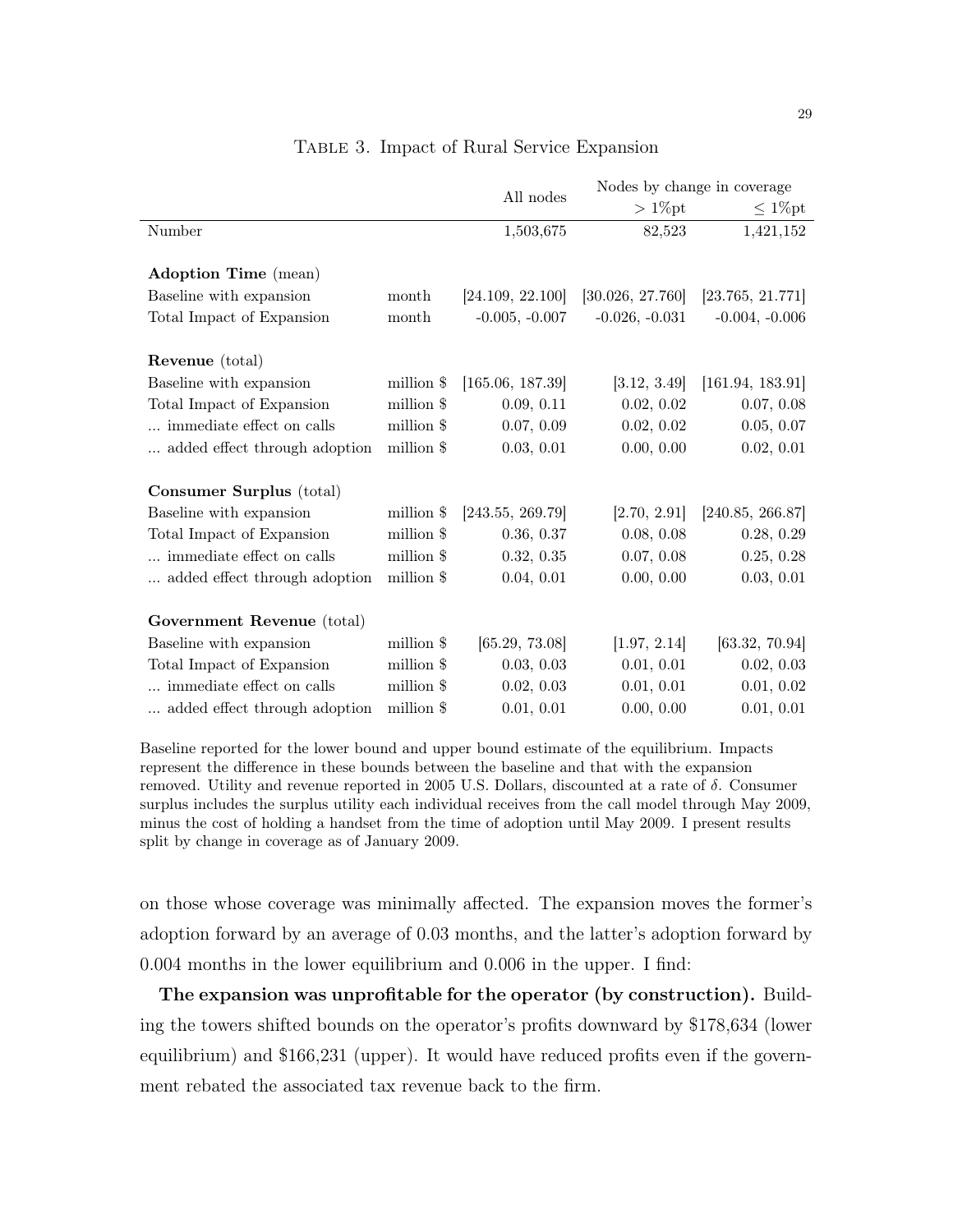Rural expansion improved welfare. Building the lowest revenue towers shifted bounds on welfare upward by \$209,734 (lower equilibrium) and \$236,365 (upper).

The benefits generated by the expansion were dispersed. Approximately 77% of revenue comes from, and 78% of benefits accrue to, individuals whose personal coverage was not substantially affected.

Due to this dispersion, it would have been difficult for communities to finance tower construction themselves. A common question is whether citizens would be willing to raise local taxes to finance local infrastructure improvements. But in this case most of the consumer surplus accrues to individuals in other areas. If the most affected citizens banded together to raise money for the towers, they would incur a utility loss: bounds on their consumer surplus would have declined by roughly \$195,000, despite generating benefits for consumers in other locations, the operator, and the government.

In the Supplemental Appendix I perform additional checks. I evaluate two alternate models, one where recipients also receive surplus from incoming calls  $(w = 1)$ , and a myopic model where individuals do not consider the future in their adoption decision. These yield similar results. Removal of the coverage obligation could cause the firm to reoptimize other margins, but I find limited incentives for a supply side response in calling price in a test based on firm optimization.

### <span id="page-29-0"></span>9. Application: Telecom Taxation in Developing Countries

Generating public revenue is a perennial challenge for developing countries, which tend to be confined to a small set of feasible instruments [\(Gordon and Li, 2009\)](#page-36-15). However, even in countries with very little other capacity to collect revenue, the telecom sector is large, formal, and easy to tax.

Developing country governments recognize this convenient source of revenue: the mobile industry contributed an average of 7% of government revenue in sub-Saharan Africa as early as  $2007$  (GSMA,  $2008$ ).<sup>[36](#page-29-1)</sup> In addition to standard taxes, governments charge spectrum license fees and specific taxes on telecom equipment, mobile handsets, and airtime. While it is clear that this emerging sector provides a public finance

<span id="page-29-1"></span><sup>36</sup>For a sample of 19 countries from which data is available.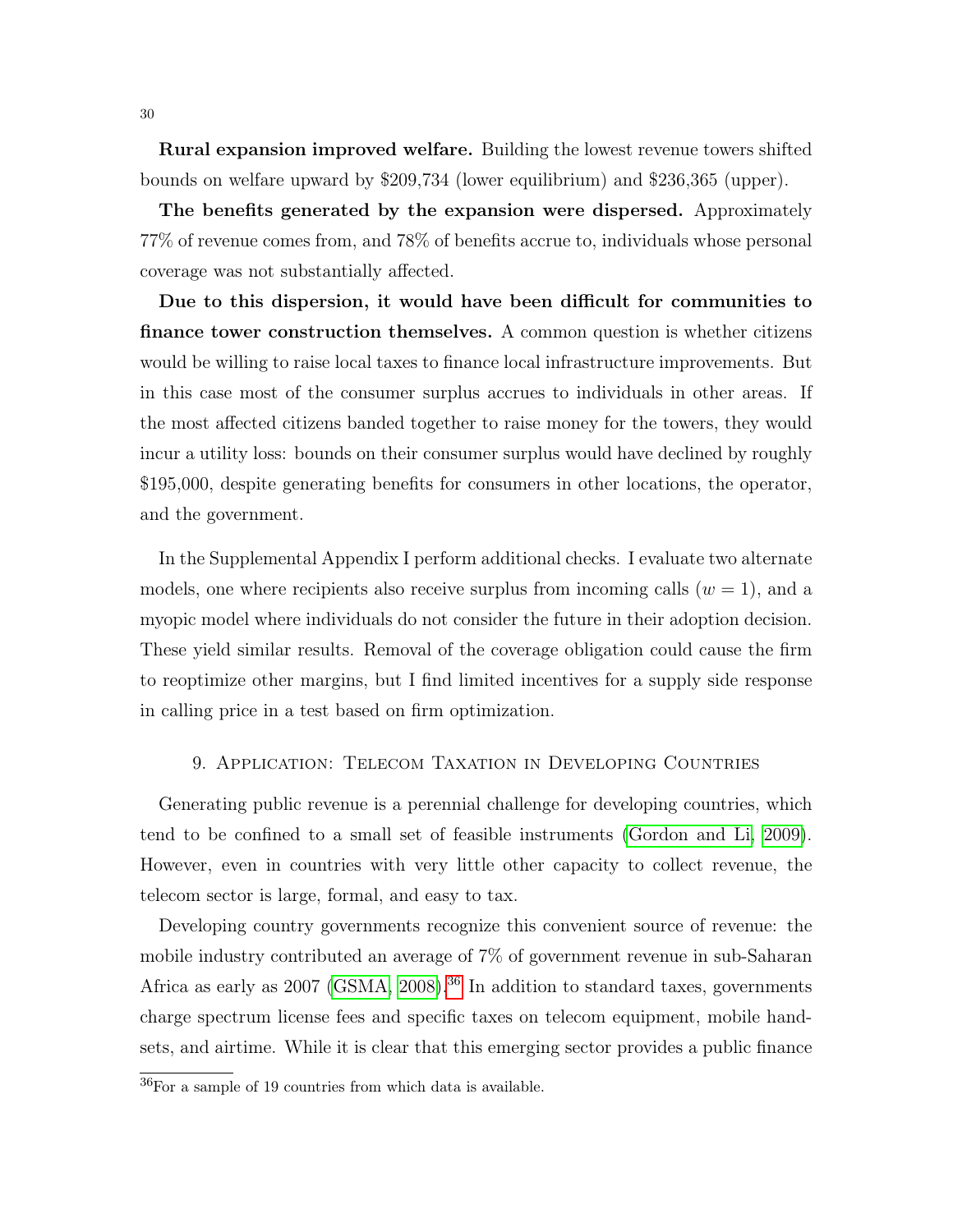opportunity for poor countries, it is unclear how to best exploit it. There is a widespread concern that countries may tax telecom heavily at the expense of long term growth. The former Director of ICT at the World Bank, Mohsen Khalil, cautions: "the indirect benefits to the economy of having affordable access to telecommunications services far outweigh any short-term benefit to the budget."

Two key policies affecting adoption are the tax on handsets and usage (airtime). Together with import duties on telecom equipment, these represented 66% of tax revenue from telecom in sub-Saharan African countries in 2006 [\(GSMA, 2008\)](#page-36-3).<sup>[37](#page-30-0)</sup> Sub-Saharan African consumers faced an average handset tax of 31% and usage tax of  $20\%$  (in Rwanda,  $48\%$  and  $23\%$ , respectively).<sup>[38](#page-30-1)</sup>

Many telecoms argue that high handset taxes slowed the adoption of basic phones, and are currently inhibiting the adoption of smartphones and thus the internet. Some argue that lowering handset taxes would boost adoption and lead to higher long term tax revenue, and some countries have tried eliminating handset taxes, including Kenya (eliminated 2009, reinstated 2013), Senegal (eliminated 2009), and Rwanda (eliminated 2010). But there is little evidence guiding how, and how much, to tax telecom.

This application simulates adoption under a variety of tax policies. My estimates are likely to be conservative because simulations that make adoption more attractive may induce individuals outside my data to adopt sooner (I gauge this by showing results for shorter periods in the Supplemental Appendix). I assume complete passthrough of handset taxes, which results if handsets are offered by a competitive market with free entry. For airtime taxes, I evaluate results under the two extremes of complete and no passthrough. In each counterfactual, I hold fixed individual types  $\eta_i$ , the unobserved determinants of adoption.

Simulation results are presented in Table [4.](#page-33-0) The first row presents the baseline tax regime (48% handset tax and  $23\%$  airtime tax).<sup>[39](#page-30-2)</sup> The following rows present the effects of altering the handset tax, and then altering the usage tax. I present the

<span id="page-30-0"></span> $\rm ^{37}For$  the 15 countries from which data is available.

<span id="page-30-1"></span><sup>&</sup>lt;sup>38</sup>Including VAT, handset import duties, and additional airtime taxes. For a sample of 16 countries from which data is available in 2007.

<span id="page-30-2"></span> $39I$  report tax rates as a proportion of the pretax amount; the model uses the equivalent posttax amount for  $\tau$ .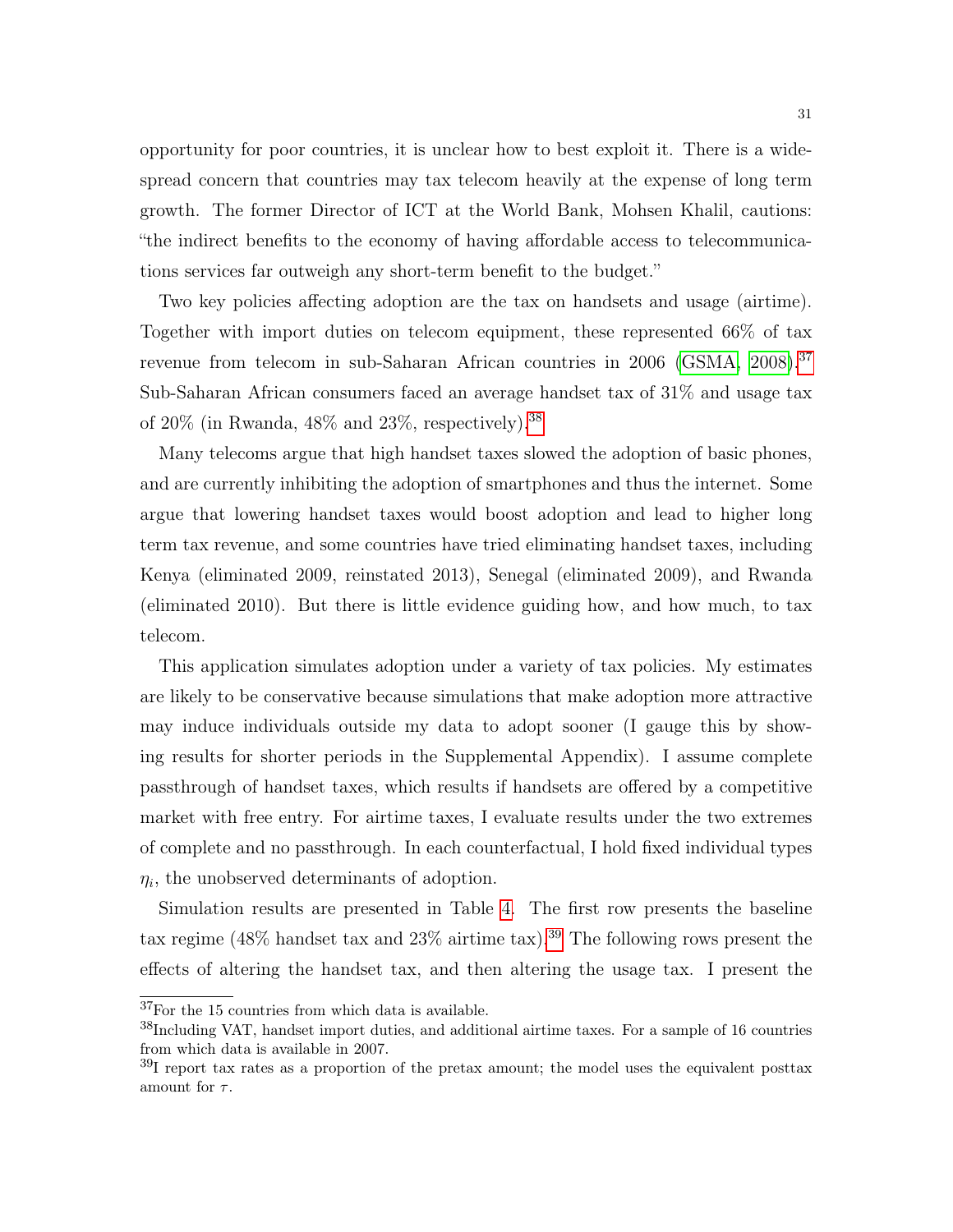immediate effect of the change in tax policy on individuals, without allowing changes to ripple through the network ('proximal effect') as well as the additional network effects when all nodes reoptimize ('ripple effects'). The columns present the revenue accruing to the telecom and government, and the net surplus accruing to consumers in the upper and lower equilibria. I find:

Taxing a growing network imposed a substantial welfare cost. Handset taxes raised \$12m at the cost of \$21m in consumer surplus and \$15m (lower equilibrium) or \$17m (upper) in telecom revenue. This corresponds with an average welfare cost of \$2.94 (\$3.11) for each dollar of government revenue raised. This is a higher cost than estimates of marginal cost of public funds from the literature, of 1.21 for sub-Saharan Africa and 1.37 for Rwanda [\(Auriol and Warlters, 2012\)](#page-36-16), suggesting it would have been preferable to use alternative instruments to raise these revenues. Since in this model telecoms earn no revenue from handset sales, the entire effect on telecom revenue is driven indirectly, by reduced usage.

Micro elasticities grossly understate the welfare costs of handset taxes in a growing network. Network ripple effects account for up to 61% of the effect of handset taxation on telecom revenues (\$7.60m or \$10.61m). Ripple effects also generate additional government revenue and consumer surplus that would be neglected by a model that only considered individual responses (\$2.3m or \$3.2m in government revenue and \$10m or \$11m in consumer surplus). Naïve estimates based on micro elasticities that treat phones like standard goods would suggest the average cost of raising a dollar of government revenue from handset taxes would be much lower–\$1.22 in the lower equilibrium and \$1.06 in the upper. Under these estimates handset taxes would have looked more attractive than other tax instruments, as reported by [Auriol](#page-36-16) [and Warlters](#page-36-16) [\(2012\)](#page-36-16).

The welfare cost of taxation may be heterogeneous over time as the network expands. I also present simulations that remove taxes for different time periods. There are two differences across time periods—the pace of potential adoption differs, and I observe the dynamic effects of early taxes over a longer time horizon. These effects combine to suggest that the welfare cost during the early period of adoption was very high. The welfare cost per dollar raised for taxing handsets from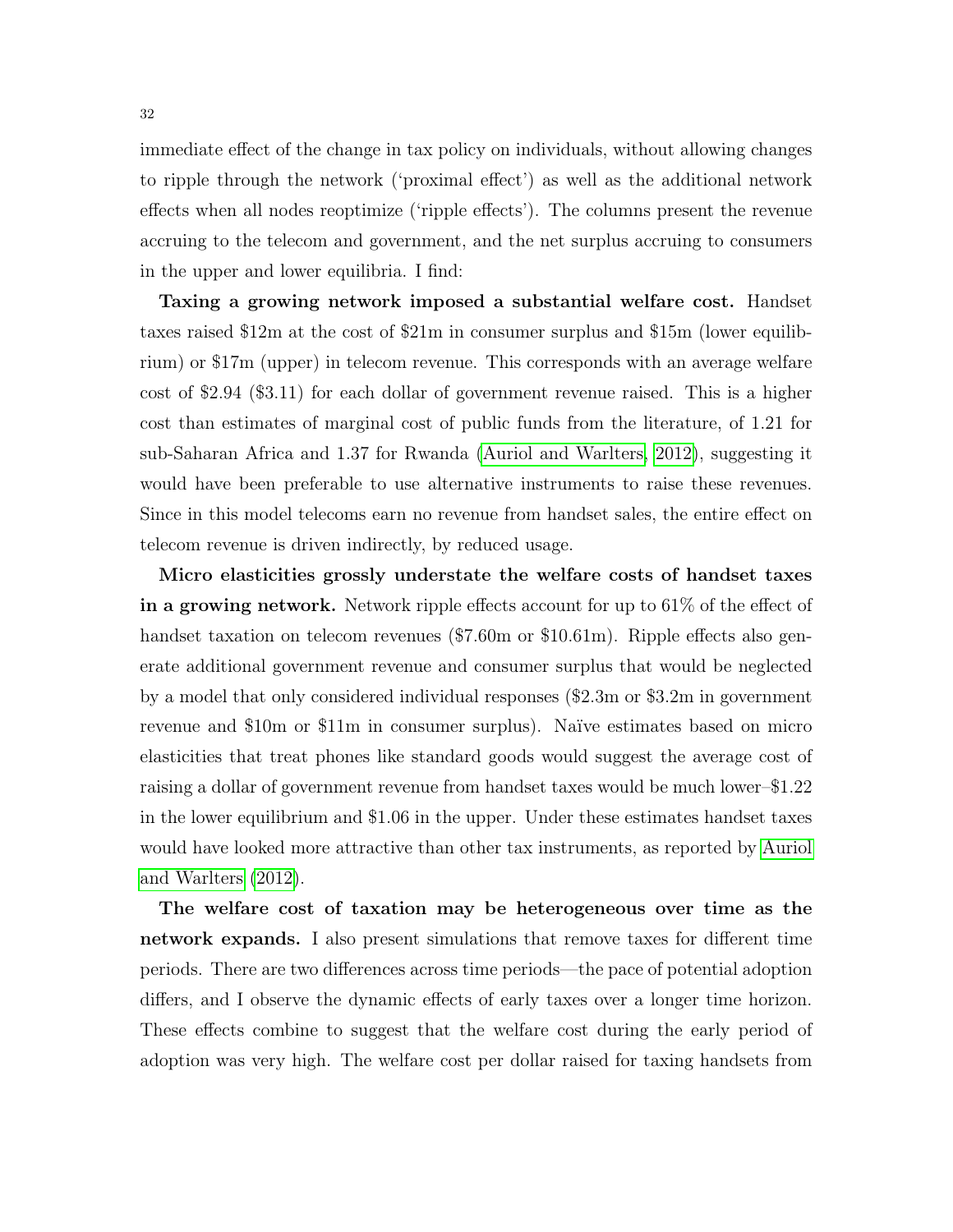2007-2009 was \$2.42 per dollar raised (\$1.32). If taxes during that period were lifted, the welfare cost for taxing handsets from 2005-2007 would be \$5.57 (\$41.24).

Usage taxes may have imposed a similar welfare cost. The telecom may choose whether to pass changes in usage taxes through to consumers. If there were no passthrough, a change in usage tax is a transfer from the telecom without distortions. If there were complete passthrough, usage taxes would have caused distortions similar in magnitude to handset taxes. In that case, usage taxes would have raised more revenue, \$48m (lower equilibrium) or \$55m (upper), but at the cost of \$72m (lower) or \$73m (upper) in consumer surplus, and \$58m (lower) or \$63m (upper) in telecom revenue. This is also a substantial welfare cost: \$2.67 (or \$2.47) for each dollar of government revenue raised. The naïve estimate of the welfare cost of a usage tax is underestimated but less so than for a handset tax (\$2.06 or \$2.00).

Handset taxes impose a high cost on poorer users. I explore the distributional implications of taxes in Table [5.](#page-34-0) Although I do not observe household income or consumption, representative survey data suggest that consumers with lower airtime usage have lower consumption per capita. $40 \text{ I}$  $40 \text{ I}$  show revenues and consumer surplus for all users, the bottom 60% (ranked by average daily duration in the baseline), and the top 40%. Under the baseline tax regime, the lightest 60% of users account for 14% of firm revenue and receive only 2% of consumer surplus, but account for 27-28% of government revenue. Since all adopters pay the fixed cost of a handset regardless of usage, poor adopters end up paying a substantial portion of the tax burden. Eliminating handset taxes would raise the surplus obtained by these consumers by 69%  $(54\%).$ 

Shifting taxes from handsets to usage would have improved welfare of poorer users by at least 26%. While it may have improved welfare to eliminate these taxes and recoup government revenue with alternate instruments, I also consider the case where the government must earn a fixed amount of revenue from telecom. In 2010, the Rwandan government lowered handset taxes and raised usage taxes. I consider the effect of an earlier shift: eliminating handset taxes and raising usage taxes to 30% starting in 2005. If the increase in usage taxes were passed through, this

<span id="page-32-0"></span><sup>&</sup>lt;sup>40</sup>Among households with mobile phones in the 2010 Rwandan EICV, those in the top half of airtime expenditure have 3.7 times more overall consumption than those in the bottom half.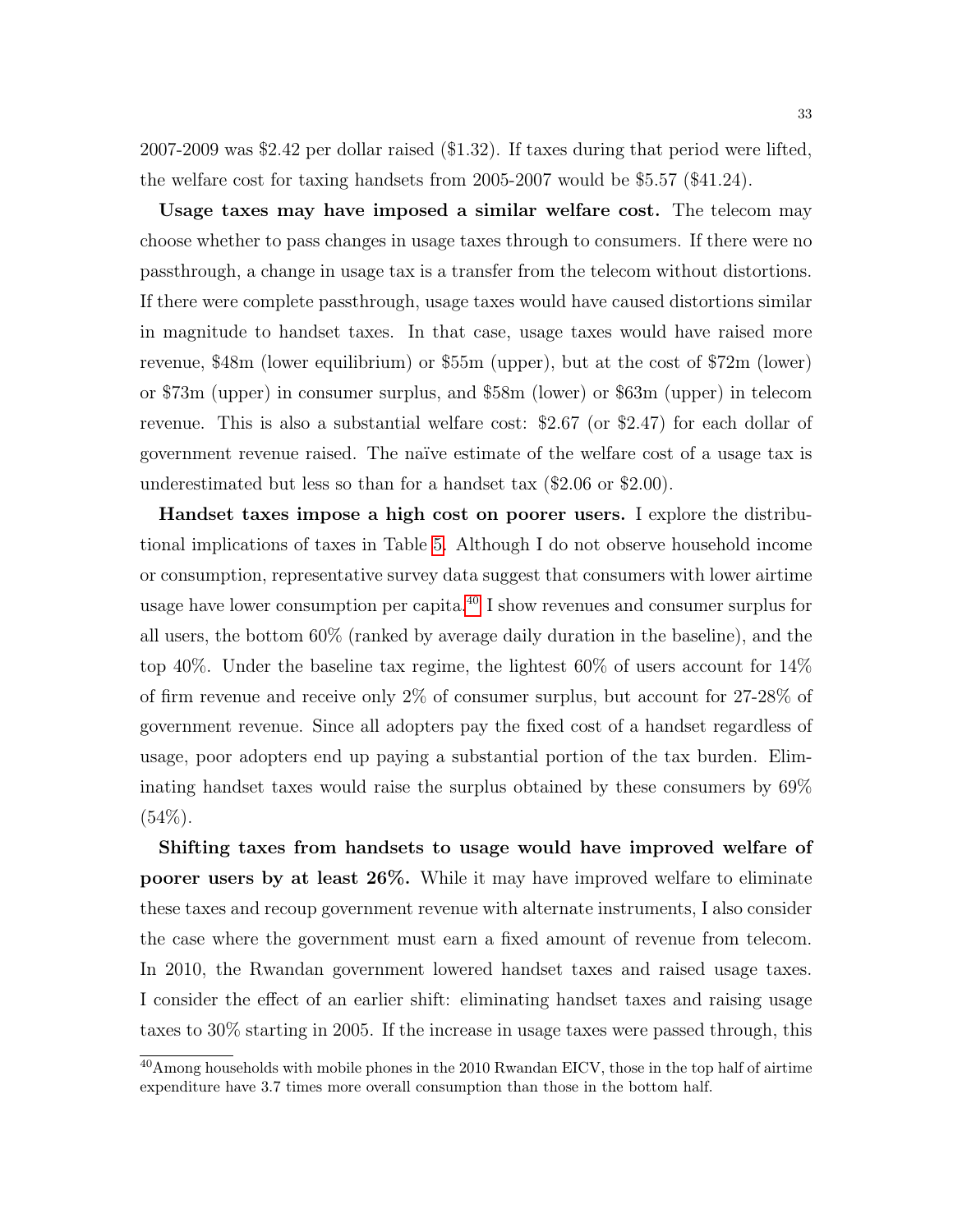|                                           |             |                       |                  |                      | Avg. Welfare Cost        |  |
|-------------------------------------------|-------------|-----------------------|------------------|----------------------|--------------------------|--|
|                                           |             | Revenue $(\text{m})$  |                  | Consumer             | per Dollar of            |  |
| Simulation                                |             | Telecom<br>Government |                  | Surplus $(\text{m})$ | Public Funds (\$)        |  |
| Baseline (23% Usage Tax, 48% Handset Tax) |             | [165.06, 187.39]      | [65.29, 73.08]   | [243.55, 269.79]     |                          |  |
| <b>Impact of Policies</b>                 |             |                       |                  |                      |                          |  |
| Handset Tax: Removal                      | Passthrough |                       |                  |                      |                          |  |
| Total Effect                              | Complete    | 14.61, 17.49          | $-12.09, -12.34$ | 20.98, 20.90         | 2.94, 3.11               |  |
| only proximal effect                      | Complete    | 7.06, 6.89            | $-14.34, -15.51$ | 10.48, 9.55          | 1.22, 1.06               |  |
| additional ripple effects                 | Complete    | 7.60, 10.61           | 2.27, 3.17       | 10.48, 11.35         | $\overline{\phantom{0}}$ |  |
| By time period:                           |             |                       |                  |                      |                          |  |
| from 2007-2009                            | Complete    | 8.62, 5.37            | $-10.04, -11.79$ | 15.71, 10.19         | 2.42, 1.32               |  |
| $\ldots$ also 2005-2007                   | Complete    | 6.04, 12.12           | $-2.03, -0.55$   | 5.25, 10.71          | 5.57, 41.24              |  |
| <b>Usage Tax: Removal</b>                 | Passthrough |                       |                  |                      |                          |  |
| Total Effect                              | Complete    | 57.81, 62.72          | $-48.43, -55.16$ | 71.62, 73.30         | 2.67, 2.47               |  |
|                                           | None        | 49.30, 55.97          | $-49.30, -55.97$ | 0.00, 0.00           | 1.00, 1.00               |  |
| only proximal effect                      | Complete    | 45.43, 50.67          | $-48.72, -55.41$ | 55.12, 60.16         | 2.06, 2.00               |  |
|                                           | None        | 49.30, 55.97          | $-49.30, -55.97$ | 0.00, 0.00           | 1.00, 1.00               |  |
| additional ripple effects                 | Complete    | 12.38, 12.05          | 0.29, 0.25       | 16.50, 13.14         | $\qquad \qquad -$        |  |
|                                           | None        | 0.00, 0.00            | 0.00, 0.00       | 0.00, 0.00           | ÷                        |  |
| By time period:                           |             |                       |                  |                      |                          |  |
| $\ldots$ from 2007-2009                   | Complete    | 36.82, 36.67          | $-32.55, -39.09$ | 58.25, 54.35         | 2.92, 2.33               |  |
| $\ldots$ also 2005-2007                   | Complete    | 20.99, 26.06          | $-15.88, -16.08$ | 13.37, 18.94         | 2.16, 2.80               |  |

# <span id="page-33-0"></span>Table 4. Telecom Taxation

Results in each cell reported for the lower bound and upper bound estimate of the equilibrium. Utility and revenue reported in 2005 U.S. Dollars, discounted at a rate of  $\delta$ . Consumer surplus includes the surplus utility each individual receives from the call model through May 2009, minus the cost of holding a handset from the time of adoption until May 2009.

would raise more government revenue (\$2.75m or \$4.18m) and increase the consumer surplus accruing to lighter users by at least 26%, while reducing consumer surplus of heavier users by only 1%, though it would reduce operator revenue (by \$5.21m or \$6.04m). (However, the operator could actually earn more revenue by opting not to pass the tax increase on, in which case the shift in taxes would raise \$4.27m (\$6.29m) in government revenue, increase the consumer surplus of lighter users by 69% (54%) and of heavier users by 7%, at the cost of a small reduction in operator revenues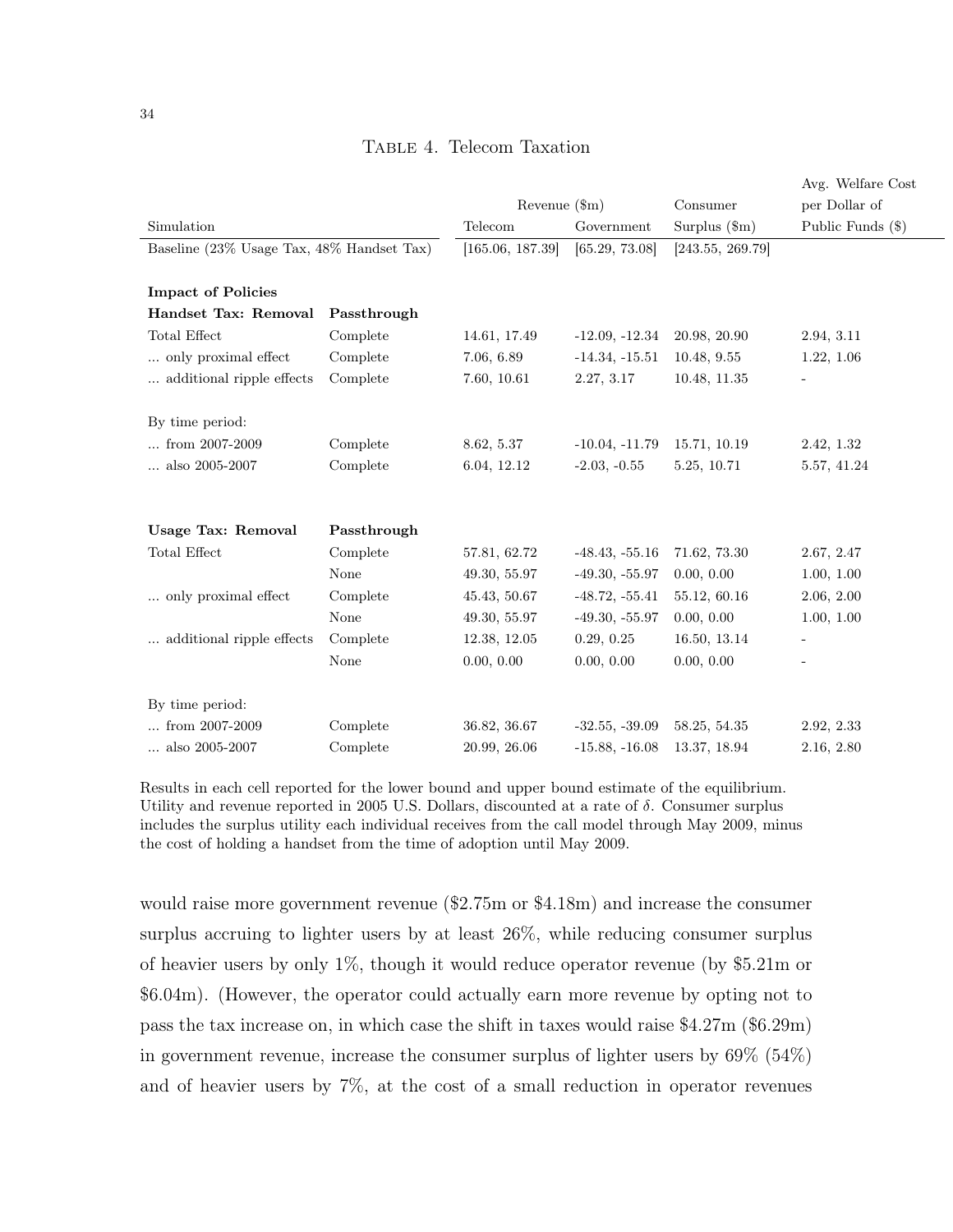| Tax Regime       |                                   | Revenue $(\text{m})$ | Consumer         |                  |                      |
|------------------|-----------------------------------|----------------------|------------------|------------------|----------------------|
| Handset<br>Usage |                                   | Sample Split         | Telecom          | Government       | Surplus $(\text{m})$ |
| <b>Baseline</b>  |                                   |                      |                  |                  |                      |
| 48\%             | 23\%                              | All                  | [165.06, 187.39] | [65.29, 73.08]   | [243.55, 269.79]     |
|                  |                                   | Above Q60 usage      | [140.30, 160.34] | [47.22, 53.68]   | [237.87, 263.60]     |
|                  |                                   | Below Q60 usage      | [24.75, 27.05]   | [18.07, 19.40]   | [5.68, 6.19]         |
|                  | Impact of changing taxation       |                      |                  |                  |                      |
| $0\%$            | 23\%                              | All                  | 14.66, 17.49     | $-12.07, -12.34$ | 20.96, 20.90         |
|                  |                                   | Above Q60 usage      | 11.98, 15.32     | $-1.90, -1.37$   | 17.03, 17.55         |
|                  |                                   | Below Q60 usage      | 2.68, 2.18       | $-10.17, -10.97$ | 3.93, 3.35           |
| $0\%$            | 30%, increase passed through      | All                  | $-5.21, -6.04$   | 2.75, 4.18       | $1.00, -1.43$        |
|                  |                                   | Above Q60 usage      | $-5.25, -5.44$   | 10.50, 12.54     | $-1.17, -3.07$       |
|                  |                                   | Below Q60 usage      | $0.05, -0.60$    | $-7.74, -8.36$   | 2.17, 1.64           |
| $0\%$            | 30\%, increase not passed through | All                  | $-1.68, -1.13$   | 4.27, 6.29       | 20.96, 20.90         |
|                  |                                   | Above Q60 usage      | $-1.86, -0.65$   | 11.95, 14.59     | 17.03, 17.55         |
|                  |                                   | Below Q60 usage      | $0.19, -0.48$    | $-7.68, -8.31$   | 3.93, 3.35           |

<span id="page-34-0"></span>Table 5. Shifting Telecom Taxes - Distribution

Results in each cell reported for the lower bound and upper bound estimate of the equilibrium. Sample split by quantile of average daily usage. Utility and revenue reported in 2005 U.S. Dollars, discounted at a rate of  $\delta$ . Consumer surplus includes the surplus utility each individual receives from the call model through May 2009, minus the cost of holding a handset from the time of adoption until May 2009.

(-\$1.68m or -\$1.13m), which could be reimbursed to the firm out of the increased government revenue.) Since potential adopters who are not in my data are likely to be light users, these results likely understate the full distributional impact of a change in policy.

In the Supplemental Appendix I perform additional checks. To test the impact of observing only subscribers adopting by  $T$ , I present results for subperiods of the data, which suggest that my results may understate the welfare costs of taxation. I also evaluate two alternate models, one where recipients also receive the surplus from incoming calls  $(w = 1)$ , and a myopic model where individuals do not consider the future in their adoption decision. In both, the welfare cost of usage taxes is similar but that of handset taxes is lower. Removing taxes could also cause a supply side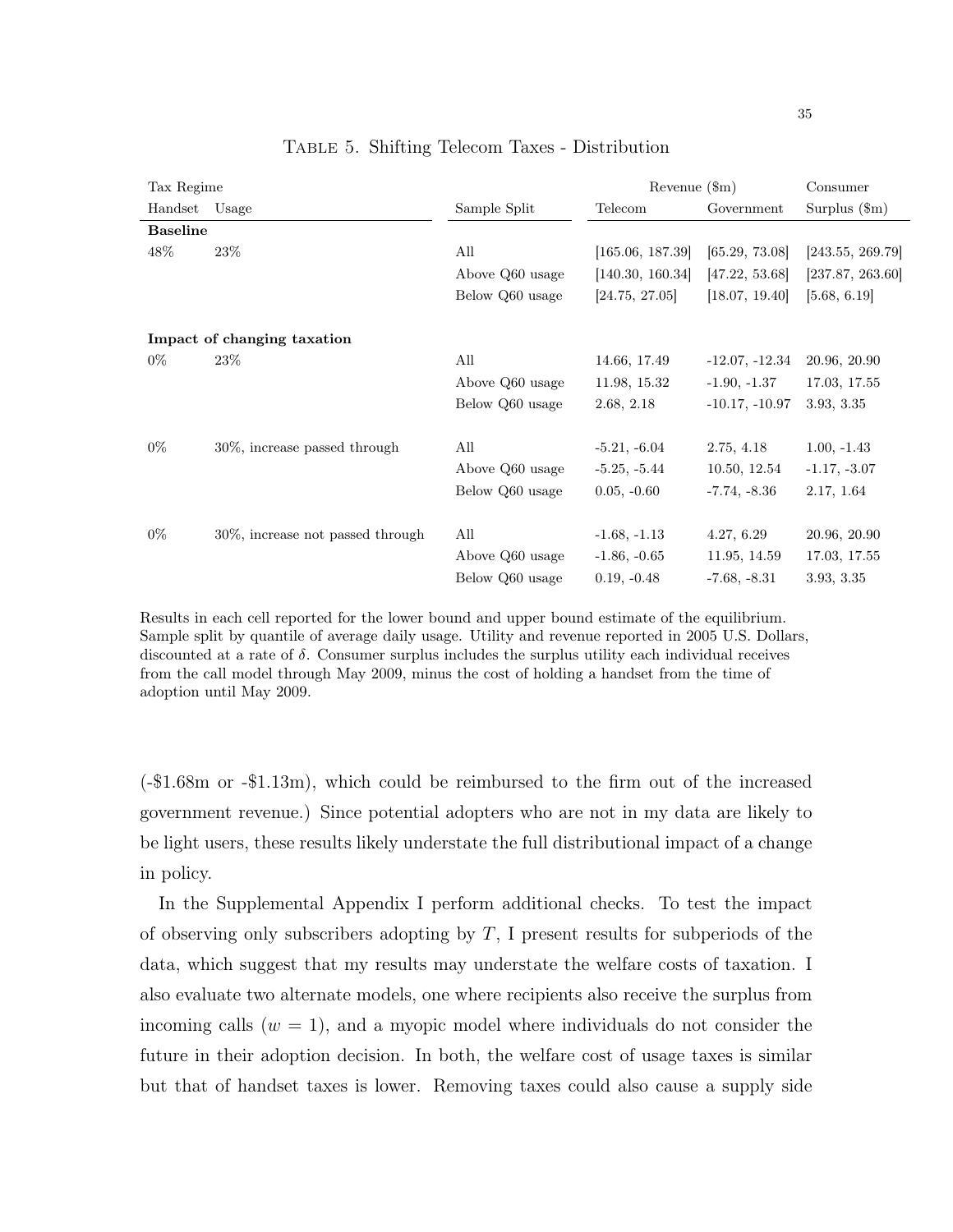response, but tests using firm optimality conditions suggest responses would not have major effects.

Mobile phones have been successful among the poor in part because usage charges are primarily marginal; these simulations suggest that governments can encourage adoption among the poor by taxing on the margin of usage rather than adoption.

However, the impact of taxation is likely to depend on the technology and the maturity of the network. These results all describe an early, growing network with relatively undifferentiated handsets sold by an independent market. Optimal policy for smartphone adoption in mature networks is likely to differ. However, across settings, more nuanced policies can collect revenue with less hinderance to adoption. An investment in a handset only generates network effects if it enables a new network service. In the time period I study, most handsets are purchased by consumers who obtain voice service for the first time. Likewise, when a voice subscriber upgrades to a smartphone they may obtain internet service for the first time. In the presence of public finance concerns, governments could tax purchases that enable new network services at a lower rate than upgrades that provide the same network services.<sup>[41](#page-35-1)</sup>

### 10. CONCLUSION

<span id="page-35-0"></span>This paper introduces a method for estimating and simulating the adoption of network goods. I overcome measurement issues that have limited empirical work on network goods by estimating the value of the network directly, from how it is used. I use a tractable framework and rich data on the adoption and usage of nearly an entire network of mobile phone users.

I demonstrate this method with two applications. I analyze the expansion of the mobile phone network into rural areas, and find that while most of the expansion of the network appears to be driven by private incentives, an obligation to provide coverage in rural areas led to the building of otherwise unprofitable towers that improved welfare. I also simulate the effect of different tax policies. In growing networks, handset and usage taxes can inhibit adoption and are much more distortionary than

<span id="page-35-1"></span><sup>41</sup>Or tax could be charged only on the difference between the price of a given handset and the price of the lowest cost handset with the same network functionality. Either approach would require categorizing handsets by network functionalities to be prioritized (e.g., allows voice, internet, or mobile wallet services).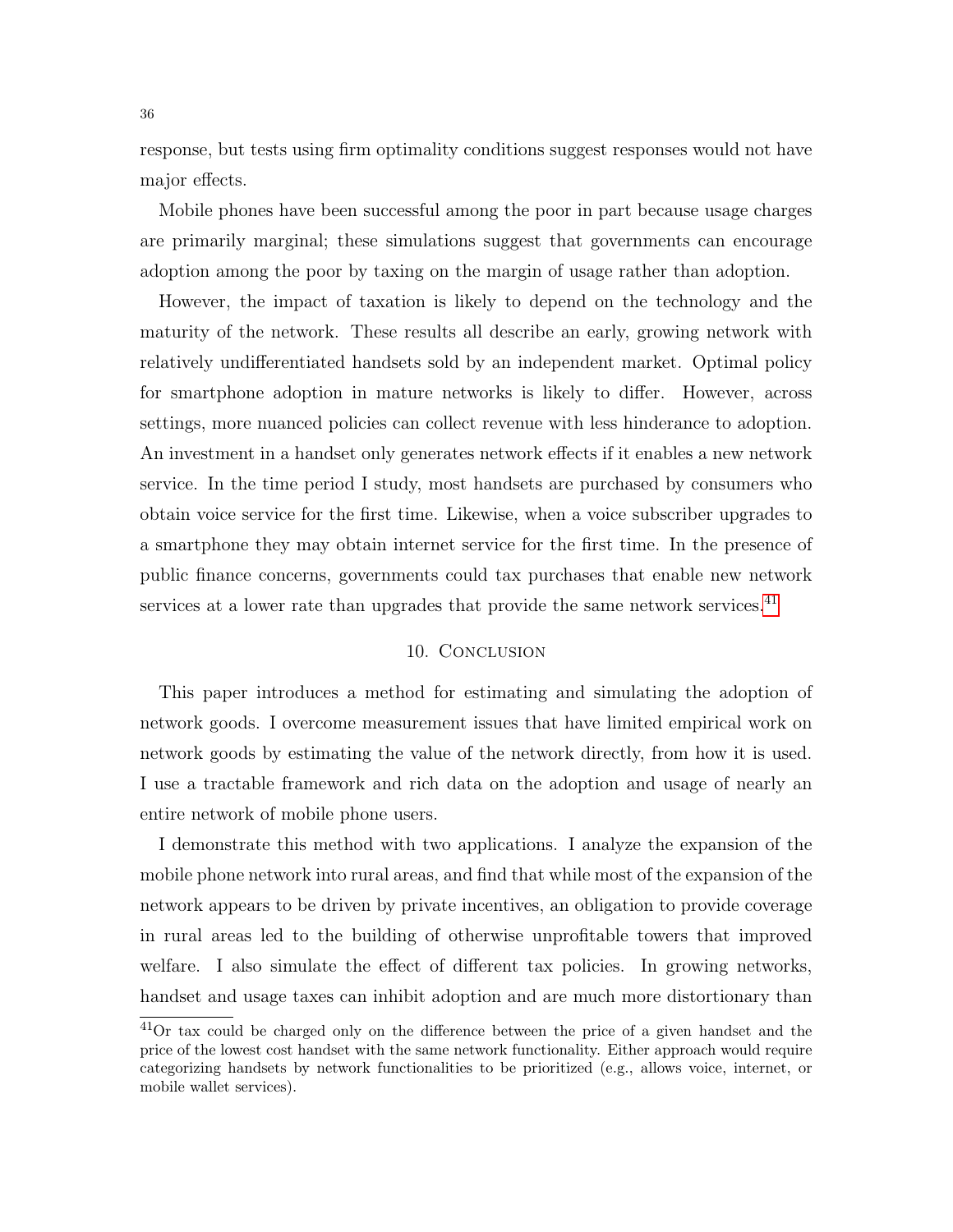naïve estimates would suggest. My results also suggest that handset taxes place a disproportionate burden on poorer phone adopters.

#### **REFERENCES**

- <span id="page-36-5"></span>Ackerberg, D. A. and G. Gowrisankaran (2006): "Quantifying equilibrium network externalities in the ACH banking industry," The Rand Journal of Economics, 37, 738–761.
- <span id="page-36-13"></span>Aker, J. C. (2010): "Information from Markets Near and Far: Mobile Phones and Agricultural Markets in Niger," American Economic Journal: Applied Economics, 2, 46–59.
- <span id="page-36-16"></span>AURIOL, E. AND M. WARLTERS (2012): "The marginal cost of public funds and tax reform in Africa," Journal of Development Economics, 97, 58–72.
- <span id="page-36-2"></span>Birke, D. and G. P. Swann (2010): "Network effects, network structure and consumer interaction in mobile telecommunications in Europe and Asia," Journal of Economic Behavior  $\mathcal B$  Organization, 76, 153–167.
- <span id="page-36-9"></span>Bjorkegren, D. (2014): "Inferring Missing Cell Tower Locations using Call Handoffs," White Paper.
- <span id="page-36-17"></span>- (2017): "The Joint Network Structure of Spillovers and Policy: Evidence from a Mobile Phone Subsidy in Rwanda," Working Paper.
- <span id="page-36-4"></span>Brynjolfsson, E. and C. F. Kemerer (1996): "Network Externalities in Microcomputer Software: An Econometric Analysis of the Spreadsheet Market," Management Science, 42, 1627–1647.
- <span id="page-36-11"></span>Donner, J. (2007): "The Rules of Beeping: Exchanging Messages Via Intentional "Missed Calls" on Mobile Phones," Journal of Computer-Mediated Communication, 13.
- <span id="page-36-7"></span>Farr, T. G., P. A. Rosen, E. Caro, R. Crippen, R. Duren, S. Hensley, M. Kobrick, M. Paller, E. Rodriguez, L. Roth, D. Seal, S. Shaffer, J. Shimada, J. Umland, M. Werner, M. Oskin, D. Burbank, and D. Alsdorf (2007): "The Shuttle Radar Topography Mission," Reviews of Geophysics, 45.
- <span id="page-36-0"></span>FARRELL, J. AND G. SALONER (1985): "Standardization, Compatibility, and Innovation," The RAND Journal of Economics, 16, 70–83.
- <span id="page-36-12"></span>Fudenberg, D. and D. K. Levine (1988): "Open-loop and closed-loop equilibria in dynamic games with many players," *Journal of Economic Theory*, 44, 1–18.
- <span id="page-36-10"></span>Gillwald, A. and C. Stork (2008): "Towards Evidence-Based ICT Policy and Regulation: ICT access and usage in Africa," Tech. rep., Research ICT Africa.
- <span id="page-36-1"></span>Goolsbee, A. and P. J. Klenow (2002): "Evidence on Learning and Network Externalities in the Diffusion of Home Computers," Journal of Law and Economics, 45, 317–343.
- <span id="page-36-15"></span>GORDON, R. AND W. LI (2009): "Tax structures in developing countries: Many puzzles and a possible explanation," Journal of Public Economics, 93, 855–866.
- <span id="page-36-6"></span>Gowrisankaran, G., M. Rysman, and M. Park (2010): "Measuring Network Effects in a Dynamic Environment," Tech. rep., SSRN, Rochester, NY.
- <span id="page-36-14"></span><span id="page-36-3"></span>GSMA (2008): "Taxation and the Growth of Mobile Services in Sub-Saharan Africa," .  $-$  (2013): "Universal Service Fund Study," Tech. rep., GSM Association.
- <span id="page-36-8"></span>Isaacman, S., R. Becker, R. Caceres, S. Kobourov, M. Martonosi, J. Rowland, and A. Varshavsky (2011): "Identifying Important Places in People's Lives from Cellular Network Data," in Pervasive Computing, ed. by K. Lyons, J. Hightower, and E. Huang, Springer, vol. 6696 of Lecture Notes in Computer Science, 133–151.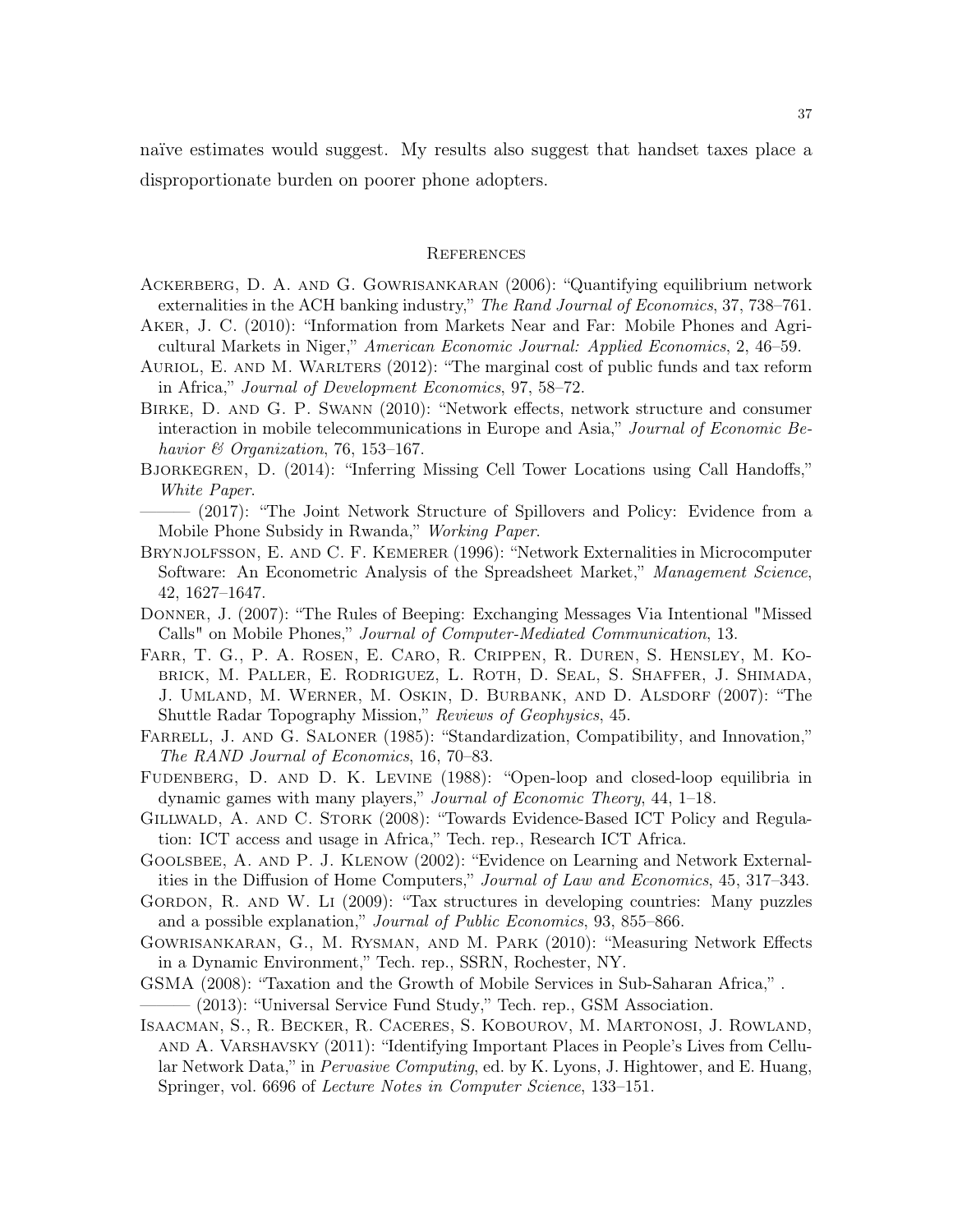- <span id="page-37-8"></span>ITU (2011): "World telecommunication/ICT indicators database," Tech. rep., International Telecommunication Union.
- <span id="page-37-1"></span>Jack, W. and T. Suri (2014): "Risk Sharing and Transactions Costs: Evidence from Kenya's Mobile Money Revolution," American Economic Review, 104, 183–223.
- <span id="page-37-13"></span>Jarvis, A., H. Reuter, A. Nelson, and E. Guevara (2008): "Hole-filled seamless SRTM data V4," CIAT.
- <span id="page-37-0"></span>Jensen, R. (2007): "The Digital Provide: Information (Technology), Market Performance, and Welfare in the South Indian Fisheries Sector," Quarterly Journal of Economics, 122, 879–924.
- <span id="page-37-7"></span>Jia, P. (2008): "What Happens When Wal-Mart Comes to Town: An Empirical Analysis of the Discount Retailing Industry," Econometrica, 76, 1263–1316.
- <span id="page-37-3"></span>Katz, M. L. and C. Shapiro (1985): "Network Externalities, Competition, and Compatibility," The American Economic Review, 75, 424–440.
- <span id="page-37-10"></span>Lee, R. S. (2013): "Vertical Integration and Exclusivity in Platform and Two-Sided Markets," American Economic Review, 103, 2960–3000.
- <span id="page-37-15"></span>Manski, C. F. (1993): "Identification of Endogenous Social Effects: The Reflection Problem," The Review of Economic Studies, 60, 531–542.
- <span id="page-37-18"></span>MILGROM, P. AND C. SHANNON (1994): "Monotone Comparative Statics," *Econometrica*, 62, 157–180.
- <span id="page-37-9"></span>Ohashi, H. (2003): "The Role of Network Effects in the US VCR Market, 1978-1986," Journal of Economics & Management Strategy, 12, 447–494.
- <span id="page-37-20"></span>PAKES, A. (2010): "Alternative Models for Moment Inequalities," *Econometrica*, 78, 1783– 1822.
- <span id="page-37-2"></span>ROHLFS, J. (1974): "A Theory of Interdependent Demand for a Communications Service," The Bell Journal of Economics and Management Science, 5, 16–37.
- <span id="page-37-19"></span>RURA (2011): "Guidelines for Siting and Sharing of Telecommunication Base Station Infrastructure," Republic of Rwanda.
- <span id="page-37-6"></span>Ryan, S. P. and C. Tucker (2012): "Heterogeneity and the dynamics of technology adoption," Quantitative Marketing and Economics, 10, 63–109.
- <span id="page-37-4"></span>SALONER, G. AND A. SHEPARD (1995): "Adoption of Technologies with Network Effects: An Empirical Examination of the Adoption of Automated Teller Machines," The RAND Journal of Economics, 26, 479–501.
- <span id="page-37-14"></span>Stork, C. and M. Stork (2008): "ICT Household Survey Methodology & Fieldwork," Tech. Rep. 1, Research ICT Africa.
- <span id="page-37-17"></span>Topkis, D. M. (1978): "Minimizing a Submodular Function on a Lattice," Operations Research, 26, 305–321.
- <span id="page-37-5"></span>Tucker, C. (2008): "Identifying Formal and Informal Influence in Technology Adoption with Network Externalities," *Management Science*, 54, 2024–2038.
- <span id="page-37-12"></span>WDI (2013): "World Development Indicators," World Bank.
- <span id="page-37-16"></span>YANAGIZAWA-DROTT, D. (2014): "Propaganda and Conflict: Evidence from the Rwandan Genocide," The Quarterly Journal of Economics, 129, 1947–1994.
- <span id="page-37-11"></span>Zwane, A. P., J. Zinman, E. Van Dusen, W. Pariente, C. Null, E. Miguel, M. Kremer, D. S. Karlan, R. Hornbeck, X. Gine, E. Duflo, F. Devoto, B. CREPON, AND A. BANERJEE (2011): "Being surveyed can change later behavior and related parameter estimates," Proceedings of the National Academy of Sciences.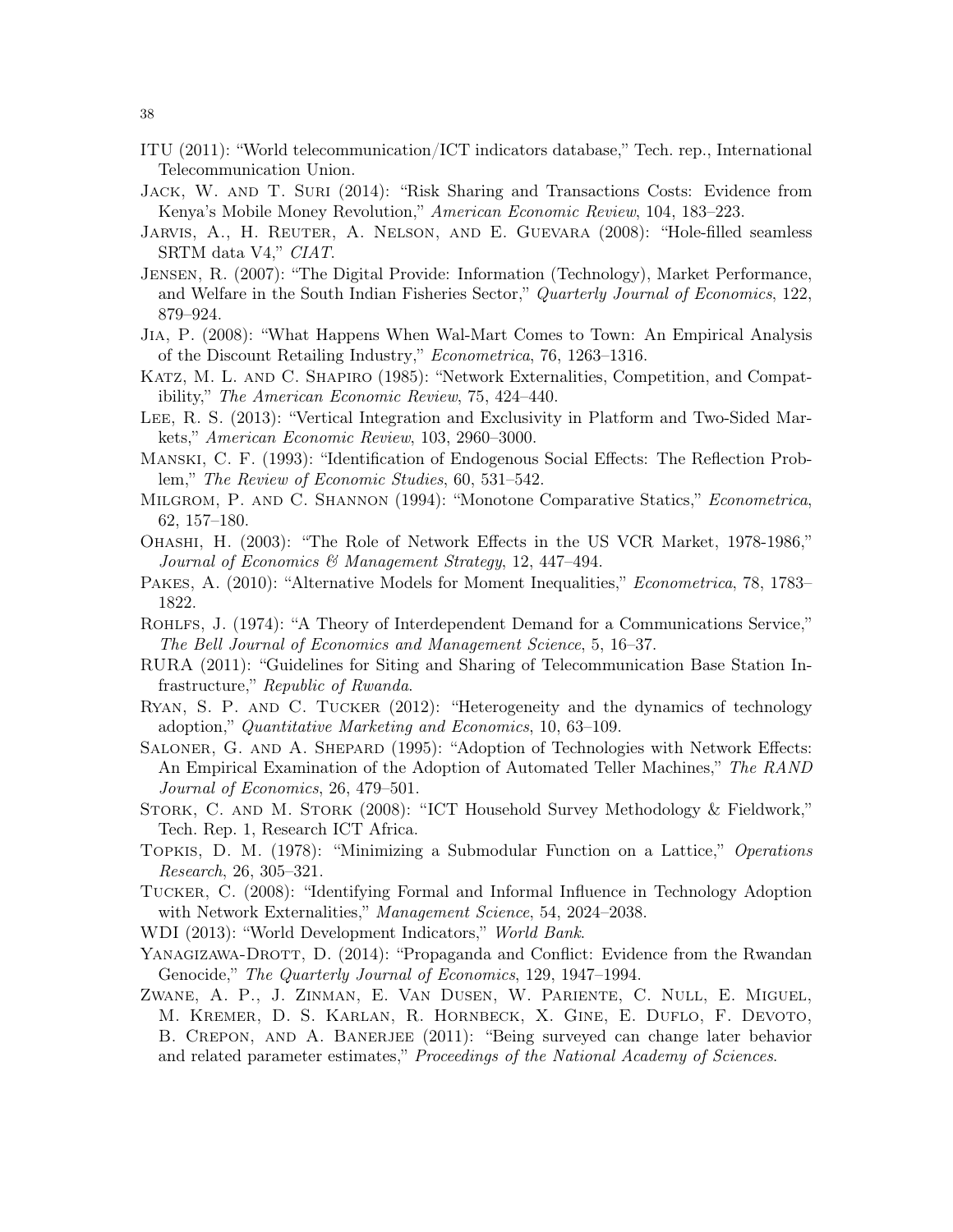### Appendix A. Functional Form of Calling Utility

<span id="page-38-0"></span>The benefit of making calls, Equation [1,](#page-12-2) satisfies the following intuitive properties:

- (1) Zero duration yields zero utility:  $v(0, \epsilon) = 0$
- (2) Diminishing returns:  $v(d, \epsilon)$  is concave in d
- (3) For some values of  $\epsilon$  and  $c$ , a call is placed. The optimal duration yields nonnegative utility:  $v(d^*, \epsilon) \ge 0$  where  $d^*$  solves  $\frac{\partial v}{\partial d}(d^*, \epsilon) = c$  or is zero.
- (4) Even if calls were free, you wouldn't talk forever: there is bounded demand under zero cost:  $\frac{\partial v}{\partial d}(\bar{d}, \epsilon) = 0$  for some  $\bar{d}$ .
- (5) Changing the cost of a call affects the extensive decision to call: this requires that marginal utility be finite at zero:  $\frac{\partial v}{\partial d}(0, \epsilon) < \infty$
- (6) Changing the marginal cost of a call affects longer calls more:  $\frac{\partial^2 d^*}{\partial c \partial \epsilon} < 0$
- (7) The amount of information maps to duration: there is a one to one mapping  $\epsilon(d^*)$ , which has an analytic solution that is efficient to compute.
- (8) Relationships with higher information flows provide more utility: the optimized utility is increasing in the optimal duration:  $\frac{\partial}{\partial d}v(d, \epsilon(d)) > 0$

### <span id="page-38-1"></span>Appendix B. Robustness: Network Value Implied by Adoption Model

As a robustness check, I test whether the value implied by usage coincides with the value implied by adoption. Taking the inequalities implied by the adoption decision (Equations [8](#page-19-2) and [9\)](#page-19-3), I pose that consumers value a dollar of call utility equally with  $\lambda$  dollars of handset price, and then test whether  $\lambda$  equals one. I form these into moment inequalities (for example, [Pakes, 2010\)](#page-37-20):

$$
E\left[V_{mi} \left(\lambda \sum_{k=0}^{K-1} \delta^k E u_{i,x_i+k} - (p_{x_i}^{handset} - \delta^K p_{x_i+k}^{handset}) + (1 - \delta^K)\eta_i\right) \right] \geq 0
$$
  

$$
E\left[V_{mi} \left(\lambda \sum_{k=1}^{K} \delta^{K-k} E u_{i,x_i-k} - (p_{x_i-K}^{handset} - \delta^K p_{x_i}^{handset}) + (1 - \delta^K)\eta_i\right) \right] \leq 0
$$

for a set of instruments  ${V_m}_m$ . As in the body of the paper I select  $K = 2$ .

Because of peer effects, straightforward estimation would face an endogeneity problem: if  $\eta_i$  is higher, i will adopt earlier, which will induce i's contacts to adopt earlier and raise  $u_{it}$ . Instead, I seek instruments that are correlated with the observed benefit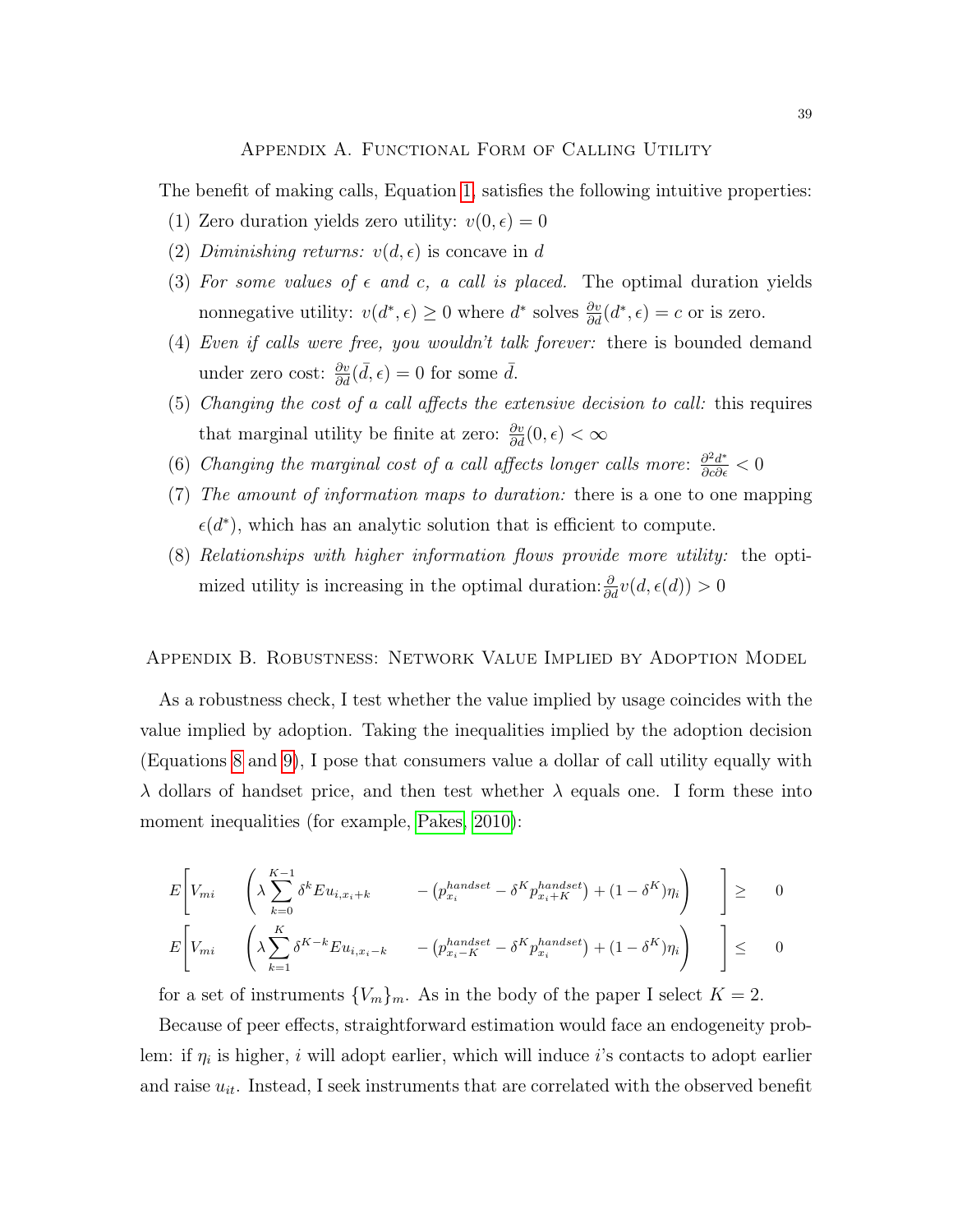of being on the network,  $u_{it}$ , but uncorrelated with residual shifters affecting adoption  $(E[\eta_i|V_{mi}] = E[\eta_i])$ . I consider two main sources of variation:

In 2008, Rwanda gave out 53,352 subsidized handsets in rural areas. This directly increased adoption among recipients, but also improved the utility of adopting for their contacts. I include the proportion of an individual's contacts who received a subsidy as an instrument. Because rural residents may find it most costly to adopt a handset, I use only variation within individuals who have a similar fraction of rural contacts. [Bjorkegren](#page-36-17) [\(2017\)](#page-36-17) finds that recipients of this program appear similar to nonrecipients, suggesting that individuals with many subsidized contacts are not likely to have differential residuals  $(\eta_i)$ .

I also include instruments that shift the coverage an individual receives. Rwanda's topography is extremely hilly, and as a result, the cost of covering even very close villages can differ greatly. Since it is much cheaper to operate towers connected to the electric grid, a location is much more likely to receive coverage if it was visible from 35m above the existing electric grid, where a tower's transmitter would be constructed. I construct an instrument using the fictitious coverage that would have resulted had the operator built towers along the full network of power lines, using only variation for individuals at least 5 km from the grid.<sup>[42](#page-39-0)</sup> While coverage itself is likely to be correlated with adoption residuals, this measure picks up idiosyncratic variation based on the interaction of geography with the preexisting electric grid that is unlikely to be. I instrument  $u_{it}$  with these measures for i's own location as well as those of his contacts.

The Supplemental Appendix provides more details on the construction of these instruments, tests of relevance, and suggestive tests of exclusion.

In the body of the paper I impose  $\lambda = 1$  and do not restrict  $E[\eta_i]$ . Here, if I do not restrict  $E[\eta_i]$ , the implied bounds for  $\lambda$  include 1, but are very wide. If I impose  $E[\eta_i] = 0$ , I find that the value implied by adoption is very close to that implied by calls. If recipients do not value incoming calls  $(w = 0)$ , the adoption decision implies that consumers value a dollar of call utility as  $\lambda \in [\$1.02, \$1.17]$  of handset

<span id="page-39-0"></span> $42$ While villages close to an electric grid will tend to have less obstructed views, they differ in other ways from those further away. However, that effect is likely to attenuate with distance more quickly than cellular coverage (cell towers have a range of up to 35 km).